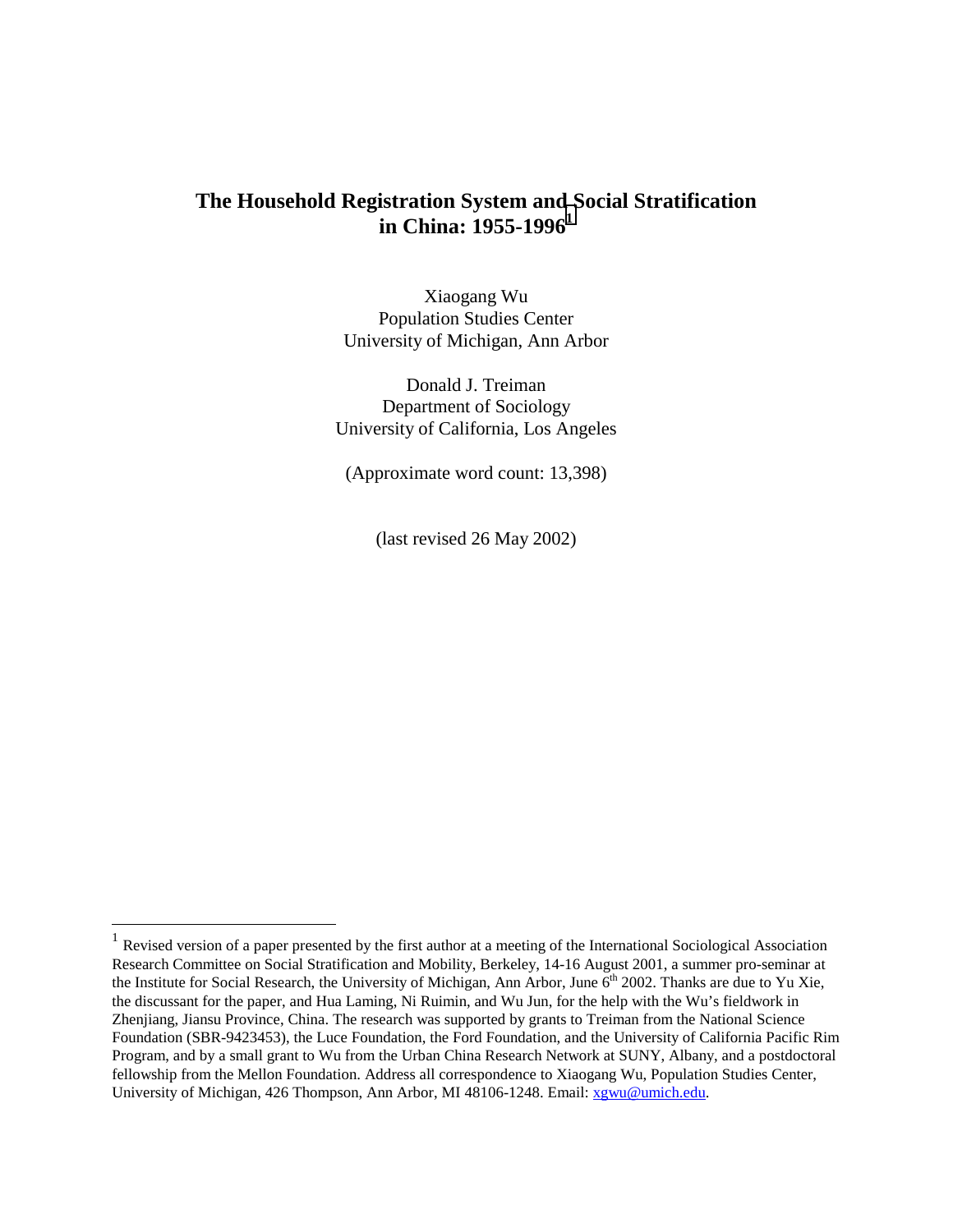# ABSTRACT

The Chinese household registration system (*hukou*) may be the most important determinant of differential privilege in state socialist China. Urban registrants are entitled to the best jobs, education, housing, and health care -- all of which are unavailable to those with rural registration. Thus, transforming one's *hukou* status from rural to urban is a central aspect of upward mobility. But given that *hukou* status is essentially ascribed at birth, how do rural *hukou* holders affect this change to urban status? Using data from a 1996 national probability sample, we found that education, communist party membership, and military service are the main determinants of ruralto-urban status changes.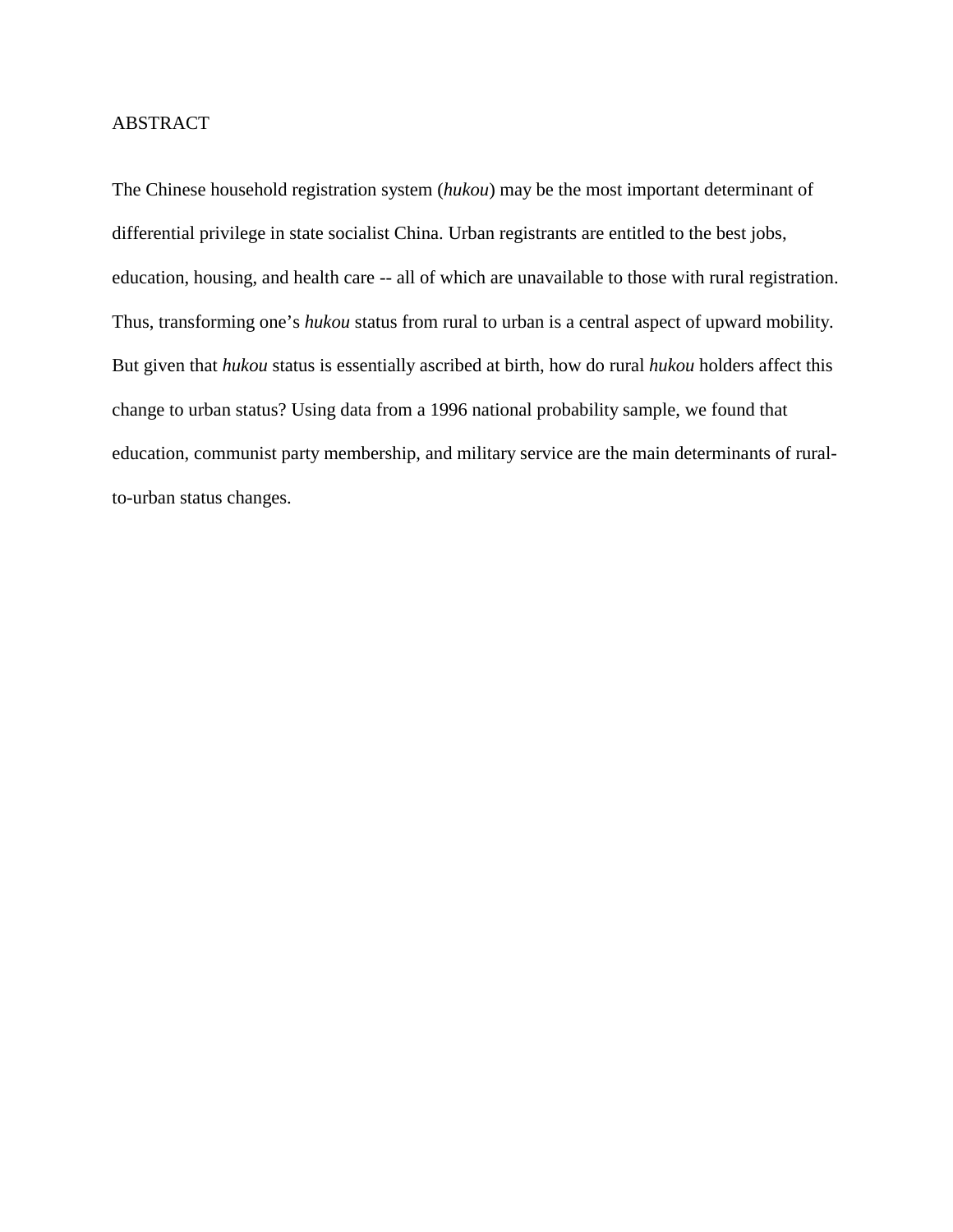#### INTRODUCTION

Sociologists have become interested in the spatial dimension of social stratification in recent decades. As a result, we now know that, in the United States, place of residence can exert a significant effect on life chances independent of one's endowments of human and social capital (Logan 1975; Logan and Molotch 1987; Massey and Denton 1993; South and Crowder 1997, 1998). Unfavorable local labor markets and difficulties in establishing useful social ties in neighborhoods where most residents are poor provide part of the explanation. Because in the U.S. and other Western nations, people are legally free to move from one place to another in the context of a market economy, changing residential locality is generally treated as unproblematic (but see Massey and Denton 1993 on the special difficulties of U.S. blacks). Hence, studies have mainly focused on the impact of current residential locality or neighborhood on people's economic well-being. By contrast, in a redistributive economy where migration is restricted, a change in residential locality may require qualifications stipulated by state policies. The Soviet *propiska* (internal passport) system and China's *hukou* (household registration) system are procedures implemented to control labor mobility in the two largest command economies (Dutton 1992).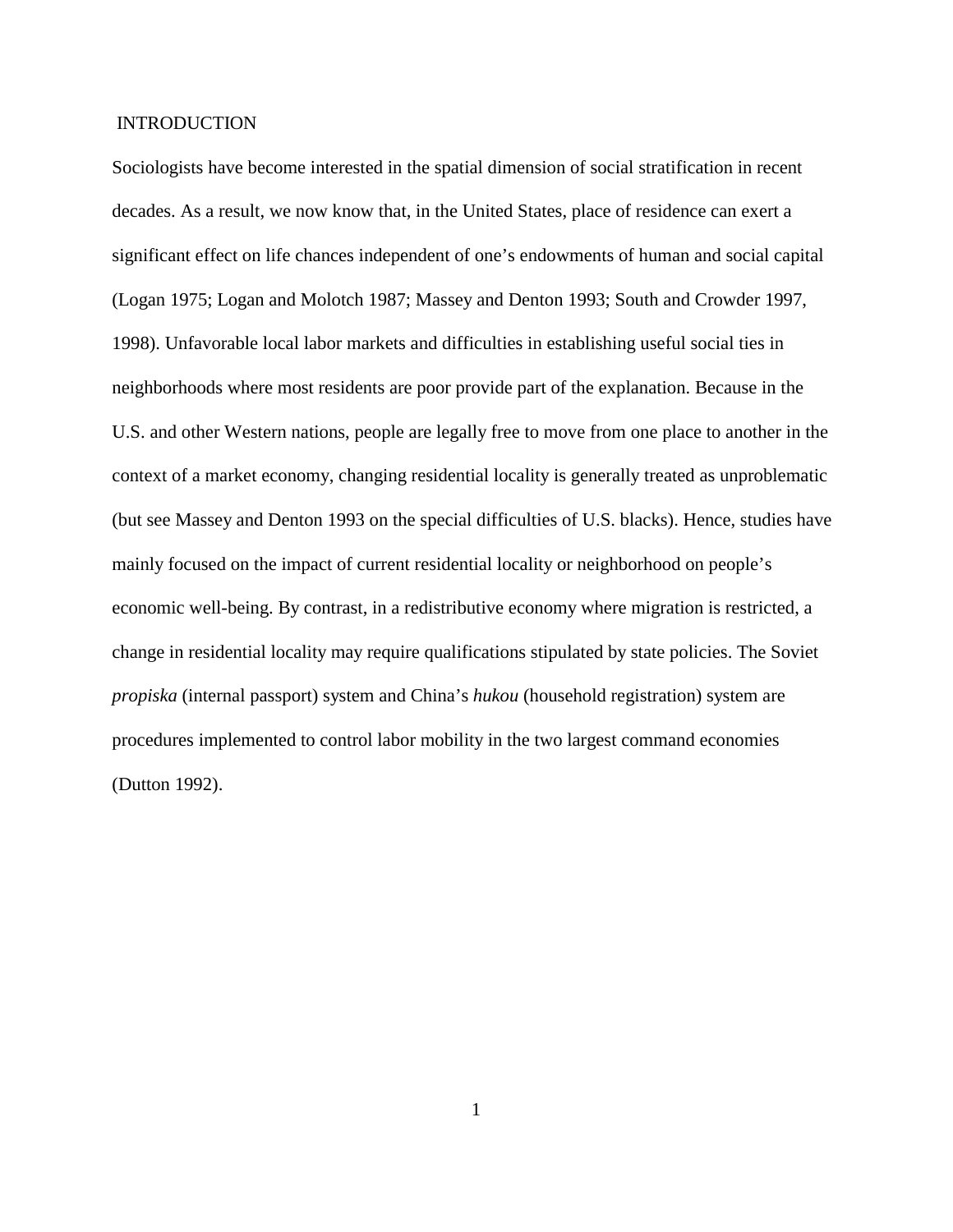In the Soviet era such restrictions did not yield much variation in living standards across residential localities because of a uniformly imposed economic and social system (Gerber 2000). However, when the socialist regime was installed in China, the low level of economic development and the large population meant that the new government could not afford to make socialist entitlements and benefits available to all citizens. The solution was to create a very pronounced and well-institutionalized distinction in the rights (and responsibilities) of those from urban and rural areas. Since 1955, when the current registration system was established, China has been institutionally divided into two systems, with an "invisible wall" between the urban and rural sectors (Chan 1994b). Social welfare benefits, including access to subsidized housing, education, medical care, and retirement benefits, and even the right to employment in all but menial jobs, are available only to those with local urban *hukou*. Moreover, a sharp distinction is made between those with rural and urban *hukou*, with state-subsidized benefits - which in the not-so-distant past included even food rations - made available only to those with urban *hukou* and in-kind taxes required only of those with rural *hukou*. 2 Thus, having an urban *hukou* radically improves life chances; but, as we will see, converting a rural to an urban *hukou* is very difficult.<sup>3</sup>

Given that the stratification mechanisms in rural and urban China are so different, most scholars have tended to treat these sectors separately, as if they were two countries. Studies of

<sup>2</sup> There are two classifications in the Chinese household registration. The first is the *place* of registration (*hukou suzaidi*), based on one's presumed regular residence. The second is the *type* of registration (*hukou leibie*), generally referred to as "agricultural "and "non-agricultural " *hukou*, or "rural" and "urban" *hukou* (Chan and Zhang 1999, pp. 821-22). It is the latter that creates a sharp distinction in socio-economic entitlements among Chinese citizens, and significantly shapes the order of social stratification in the country.

<sup>3</sup> In the 1996 sample used in this paper, about 13.8 percent of those with rural *hukou* at age 14 had an urban *hukou* at the time they were surveyed, and perhaps one-quarter of these converted their *hukou* not through individual achievement but because they lived in a village that was subsequently incorporated into a city. Thus, only about 11 percent of the rural-origin population achieved an urban *hukou* through individual effort.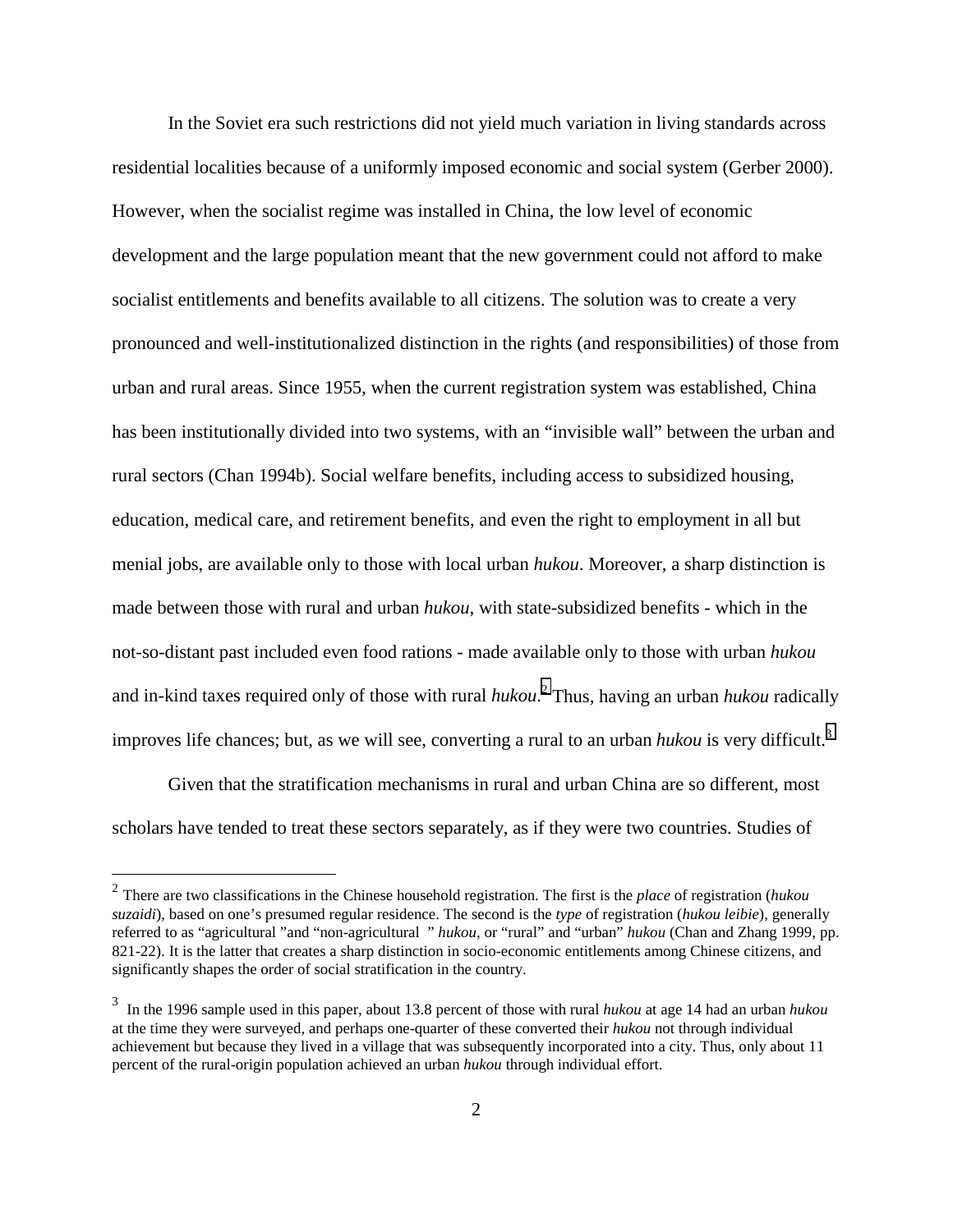inequality, stratification, and the effect of the transition toward the market tend to focus on either the rural or the urban sector, but seldom consider both sectors together (e.g., Bian and Logan 1996; Griffin and Zhao 1993; Nee 1996; Parish and Michelson 1996; Xie and Hannum 1996; Zhou 2000).

Nonetheless, several studies have revealed significant disparities in living standards and income between rural and urban residents (e.g., Chan 1994b; Knight and Song 1999). These disparities cannot be attributed solely to differences between the agricultural and non-agricultural sectors. Even within the non-agricultural sector, returns to human capital are much lower in rural than in urban China. For example, Peng (1992) found more wage variation by urban and rural sector than by public and private firm, with wage determination in the rural public sector similar to that in the rural private sector, but quite different from that in the urban public sector. The institutional boundary between rural and urban China created by the household registration system seems to prevail over other institutional distinctions in the Chinese social stratification system (Wu 2001).

The *hukou* system has also created a pattern of rural-to-urban migration in China that is distinct from other developing nations (Treiman, Mason, and Lavely 2001). The typical pattern in developing nations is for economic development to promote massive and uncontrolled migration from the countryside into urban areas, leaving the rural areas deprived of both population and development. By contrast, as shown in Figure 1, the growth of the registered urban population in China lagged far behind the growth of non-agricultural GDP and non-agricultural employment. Throughout the1960s and 1970s the percentage of urban registrants remained more or less constant while the percentage of GDP from non-agricultural sources and the percentage engaged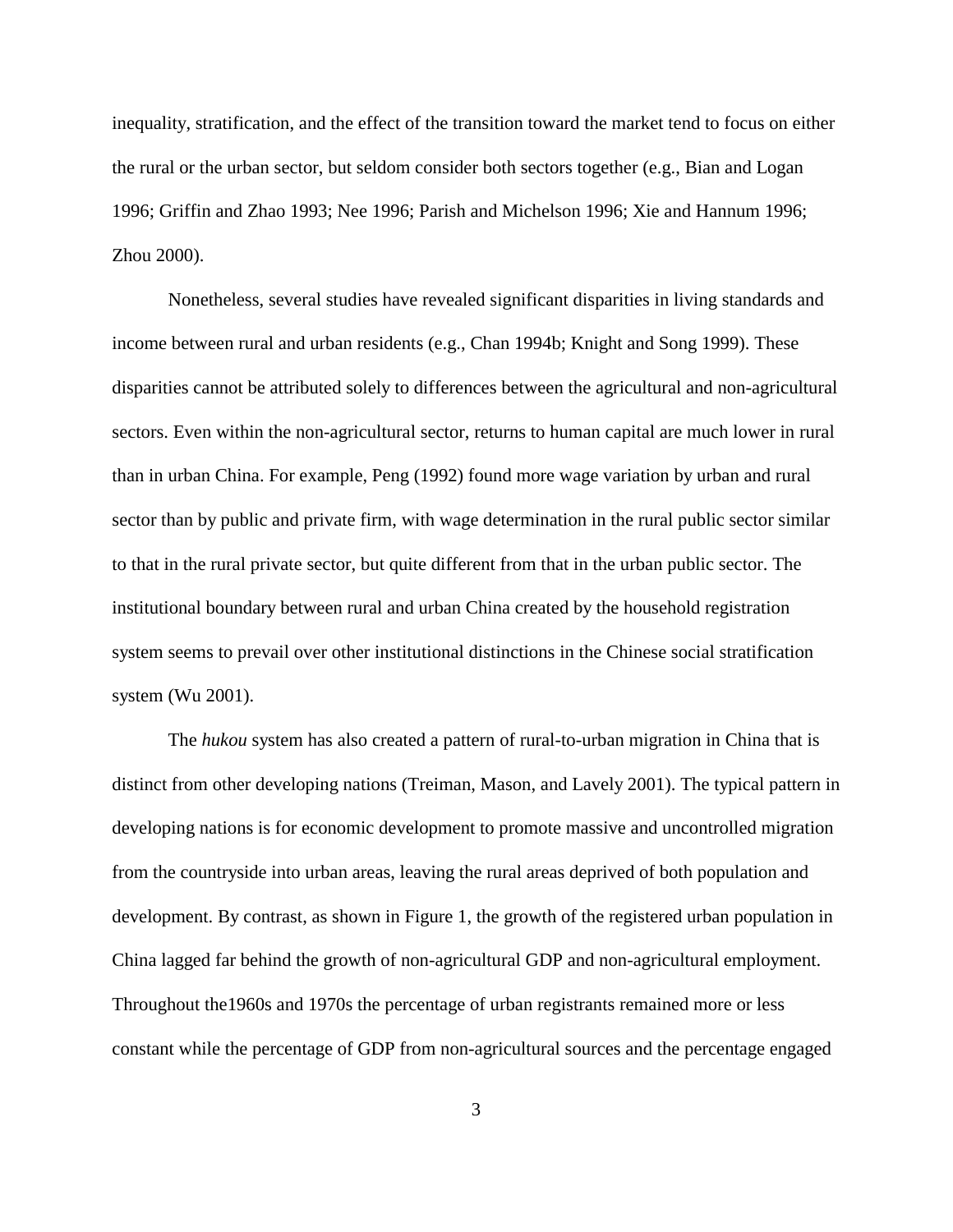in non-agricultural employment systematically increased. Second, spontaneous rural-to-urban migration was essentially nonexistent in the pre-reform era (prior to 1977) because moving from a village into a town or city (or indeed, moving from one place to another at the same level) had to be approved by the government, and approval was not easy to obtain.<sup>4</sup> Thus, almost everyone lived where they were registered and the *de facto* and *de jure* populations of the cities were nearly the same. Since the economic reform started, informal migration has become somewhat easier, resulting in a large "floating population" - people who have migrated to cities for work but have not acquired the entitlements of those who hold urban *hukou* (Solinger 1999). However, formal, or "government sponsored" migration, entailing a change in *hukou* status, remains very difficult. *Hukou* status is acquired at birth, based on the mother's *hukou*, and is fixed for life, except in the circumstances discussed below in which rural-to-urban *hukou* change is permitted. Thus, those with urban *hukou* are essentially protected from downward mobility. Even if they move to a rural village, they still are entitled to urban rights and privileges and can freely return to the city.<sup>5</sup> All their children are also guaranteed this lifelong status and thus protected from downward mobility. This aspect of the *hukou* system crystallized the difference in socioeconomic benefits and life chances associated with rural and urban *hukou*, and thus created two classes of citizens. Thus, converting a rural to an urban *hukou* (*nong zhuan fei*) does not simply facilitate

 $<sup>4</sup>$  Indeed, even to get a hotel room in a city, a non-resident had to show that he had permission from the authorities at</sup> the place he was registered.

 $<sup>5</sup>$  Even those "sent down" to rural areas during the Cultural Revolution were almost all allowed to return to their</sup> cities of origin. In the sample used here, only seven percent of those ever sent down still lived in the place they had been sent to and even among the seven percent it is likely that a substantial fraction is voluntary, resulting from marriage to a local resident, etc. In general, forced conversion from urban to rural *hukou* was not used for punishment or social control.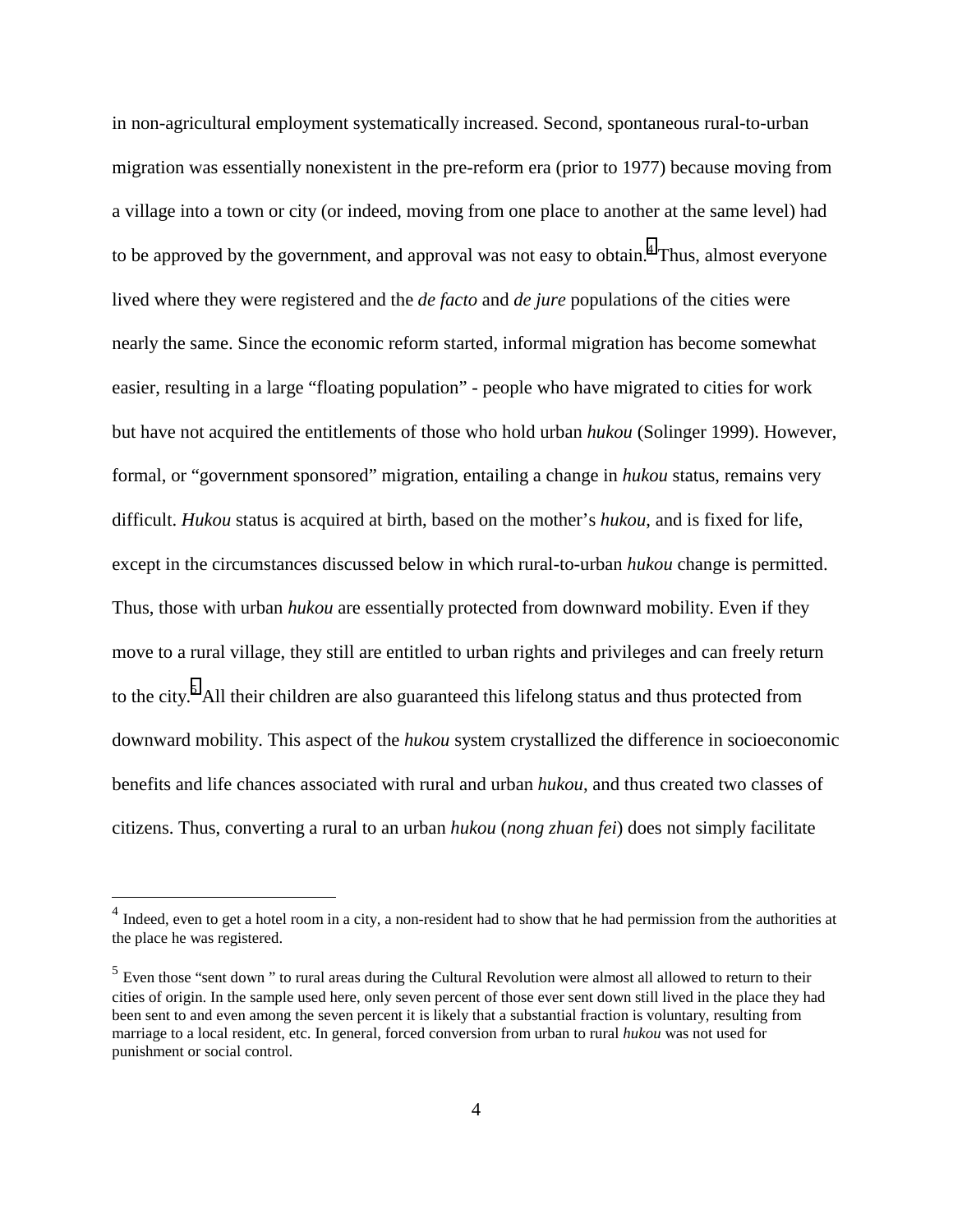upward mobility but is itself an important form of upward mobility, indeed probably the most important form of upward mobility in China today.

Previous literature on migration and urbanization in contemporary China has largely neglected the institutional aspect of rural-urban mobility, or the conversion of *hukou* status *per se* (*nong zhuan fei*). Descriptive studies of the constraints of *hukou* status on rural-to-urban migration are largely based on aggregate census data and provide little information on how individuals overcome institutional hurdles and achieve urban *hukou* status<sup>6</sup> (e.g., Chan 1994a, 1994b; Chan and Zhang 1999; Cheng and Selden 1994; Christiansen 1990). This investigation aims to fill the gap. Using data from the 1996 *Chinese Life History and Social Change Survey* (Treiman 1998), we study what factors affect the likelihood that those from rural origins can obtain an urban *hukou* and whether the likelihood has changed over time, particularly since the introduction of economic reforms in 1977. We first briefly summarize the history of the *hukou* system, and identify disparities in the socioeconomic benefits accorded to those with urban and rural *hukou*. We then examine how *hukou* status at age 14 affects two aspects of life chances: attainment of higher education and communist party membership. Next we investigate the factors that determine *hukou* mobility from rural to urban status, among which education, communist party membership, and military service are given particular attention. We also employ event

<sup>6</sup> Cheng and Selden (1994) mention the process of *hukou* conversion (*nongzhuanfei*) and Chan (1994) claims that the *hukou* system has created two classes of citizens in socialist China. However, neither study empirically examined the process of *hukou* mobility from the perspective of social mobility with individual-level data.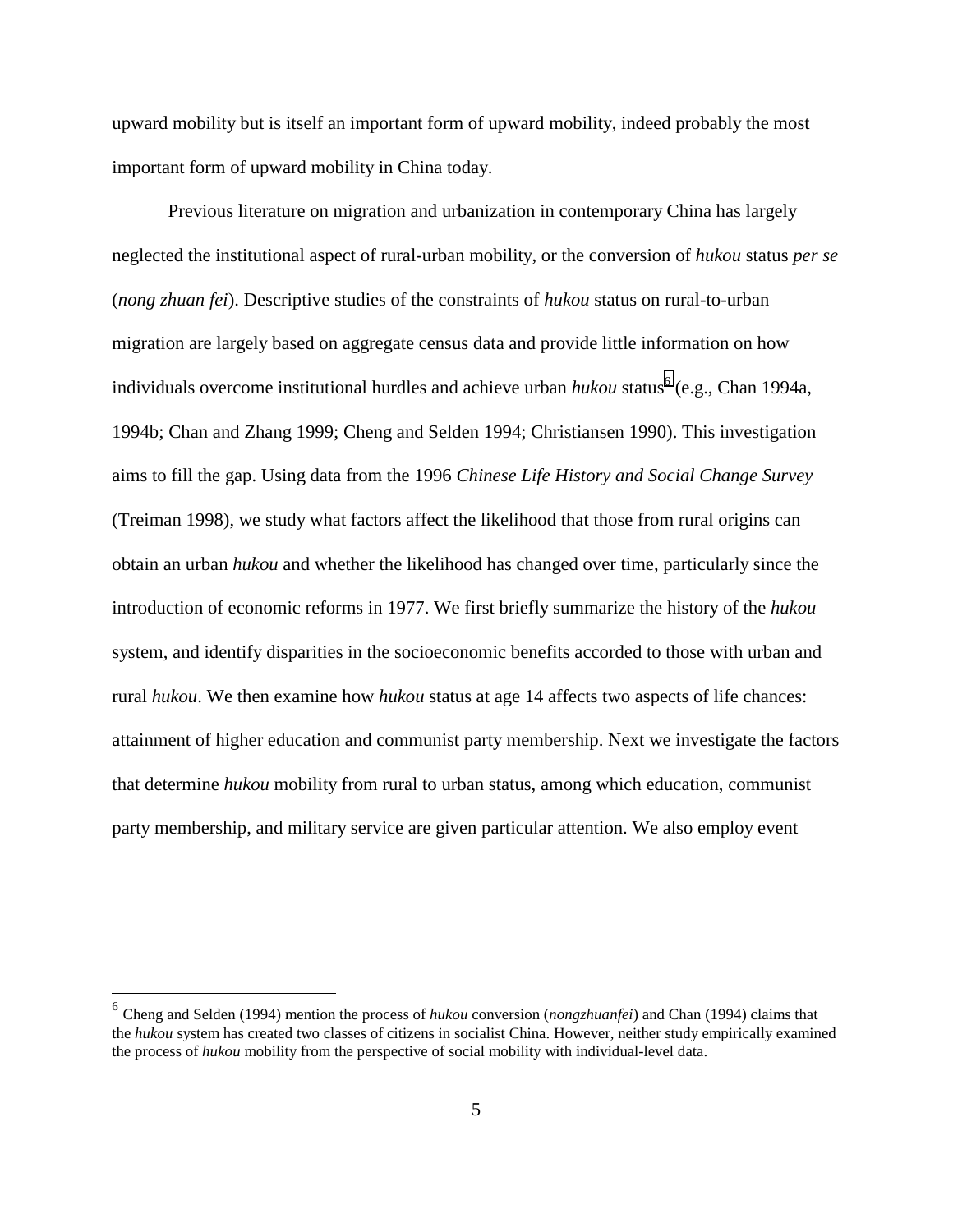history analysis to examine the temporal trend of *hukou* mobility.7 Finally, we discuss the implications of the findings for the analyses of social mobility in China.

#### THE CHINESE HOUSEHOLD REGISTRATION SYSTEM

 $\overline{a}$ 

In 1955, as one of its procedures for solidifying administrative control, the new Chinese communist government established the household registration system still in place today. All households were registered in the locale where they resided and also were categorized as either agricultural or non-agricultural - or as rural or urban - households (Chan and Zhang 1999).<sup>8</sup>

The installation and subsequent tightening of the *hukou* system also reflected an effort on the part of the government to cope with demographic pressures created by its rapid socialist-style industrialization. After the civil war and two ensuing years of economic rehabilitation (1950- 1952), millions of peasants were recruited by burgeoning state industrial enterprises established in urban areas as part of the first Five-Year Plan (1953-57), and many more moved without restriction into cities to look for urban jobs (Meisner 1999). To check this rapid influx into cities,

<sup>7</sup> The static analysis of the determinants of *hukou* change and the event history analysis of the probability of *hukou* change at each year of risk are intended to complement each other. The static analysis makes it difficult to resolve issues regarding the temporal ordering of outcomes and to adjudicate between "age" and "period" interpretations of the effect of year of birth. However, the event history analysis relies on a somewhat problematic imputation of year of *hukou* change and hence is inadequate alone. As we will see, the two approaches yield consistent answers, which gives us much greater confidence that our conclusions are correct about both the determinants of conversion from rural to urban *hukou* and their relative magnitudes.

<sup>8</sup> *Hukou* status may be inconsistent with residential location. People with agricultural *hukou* could and can live in cities, as do migrant workers in the reform era; people with urban *hukou* could also live in rural areas, as do agricultural technicians and school teachers in rural areas. However, the two indicators are highly correlated. Data from both the 1990 Census and our 1996 Chinese Life History Survey show that 95 percent of rural residents hold agricultural *hukou*, while about 90 percent of urban residents hold non-agricultural *hukou*. To be sure, both sources undercount the number of rural *hukou*-holders residing in urban areas, but the basic point still holds. In this paper, "urban residents" refer to those who hold non-agricultural *hukou* and hence are entitled to a variety of privileges and benefits stipulated by state policies, and "rural residents" refer to those who hold agricultural *hukou*.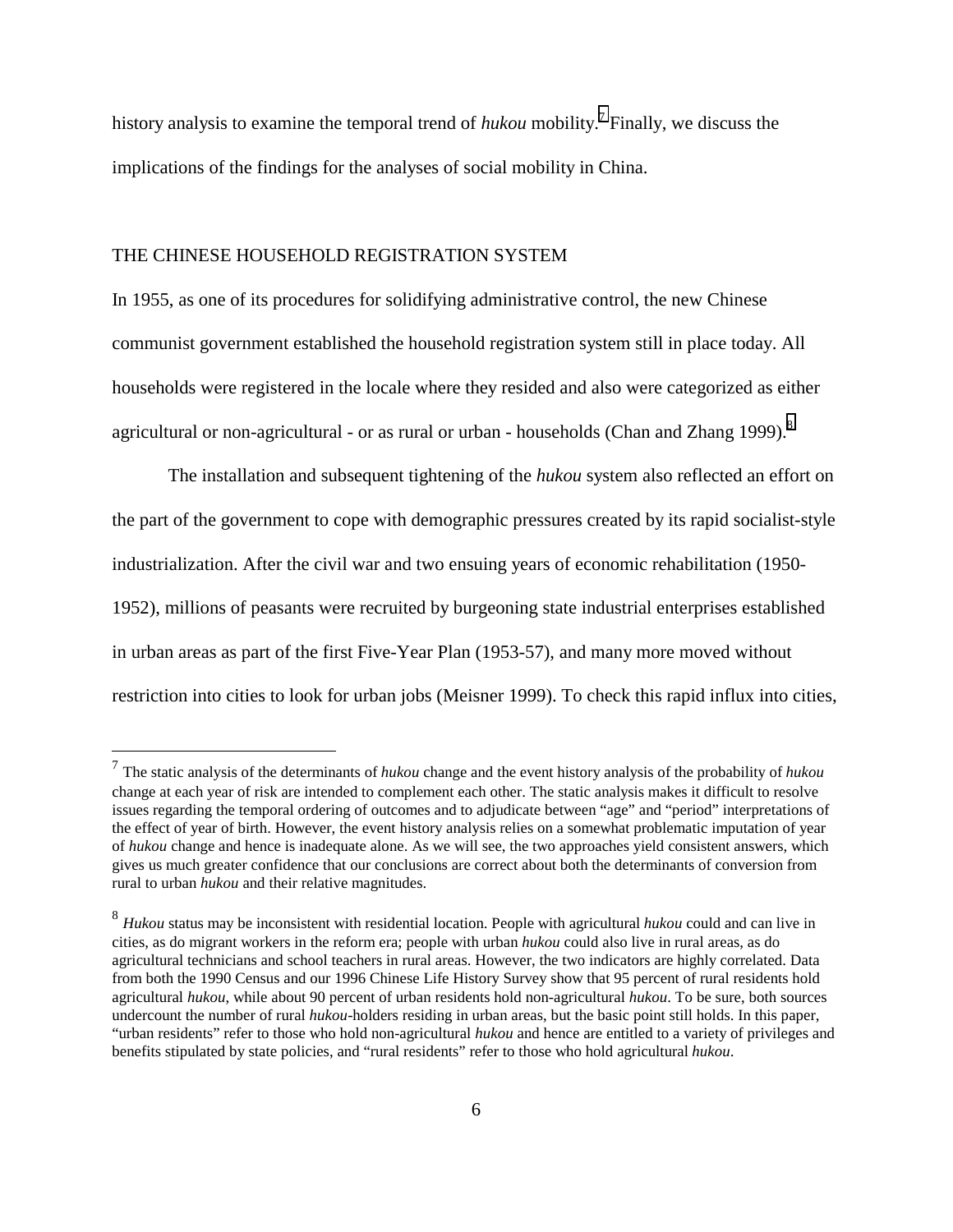the registration system made a distinction between agricultural and non-agricultural *hukou* that was used both to restrict further rural-to-urban migration and to return rural migrants to the countryside.<sup>9</sup> This use was especially prevalent in the aftermath of the Great Leap Forward (1958-1960), which threw the newly established system into chaos. A dramatic increase in (nominal) industrial growth and urban inflow pushed China's urban population from 16.2 percent in 1958 to 19.7 percent in 1960, the all-time high in the pre-reform era (Figure 1). The government soon realized that China's grain-production capacity was unable to sustain such a huge urban population, especially given the decline in agricultural production during the Great Leap Forward. Thus, beginning in 1959 the government expanded and rigorously enforced its use of the *hukou* system as a tool to control migration. About 18 million urban workers were sent back to their home villages between 1961 and 1963 (Chan 1994b, p39), and more than 20 million university and middle school students from urban areas were sent down to rural and border regions during the Cultural Revolution (1966-1976), to help reduce both urban unemployment and school crowding (Bernstein 1977; Zhou and Hou 1999).

The effectiveness of the *hukou* system in restricting internal migration relied on two other administrative systems through which rationing was carried out. On the rural side, the commune system enabled local governments to bind peasants to the land. All adults had to participate in agricultural production to receive food rations for their households (Parish and Whyte 1978) and migration was generally prohibited except with the permission of the local government. On the urban side, the principal administrative unit for most urban residents was the workplace

<sup>9</sup> In this period, the State Council issued *Directives on Dissuading Peasants from Blindly Flowing into Cities* on April 17, 1953, and *Directives on Establishing a Regular Household Registration System* on June 9, 1955.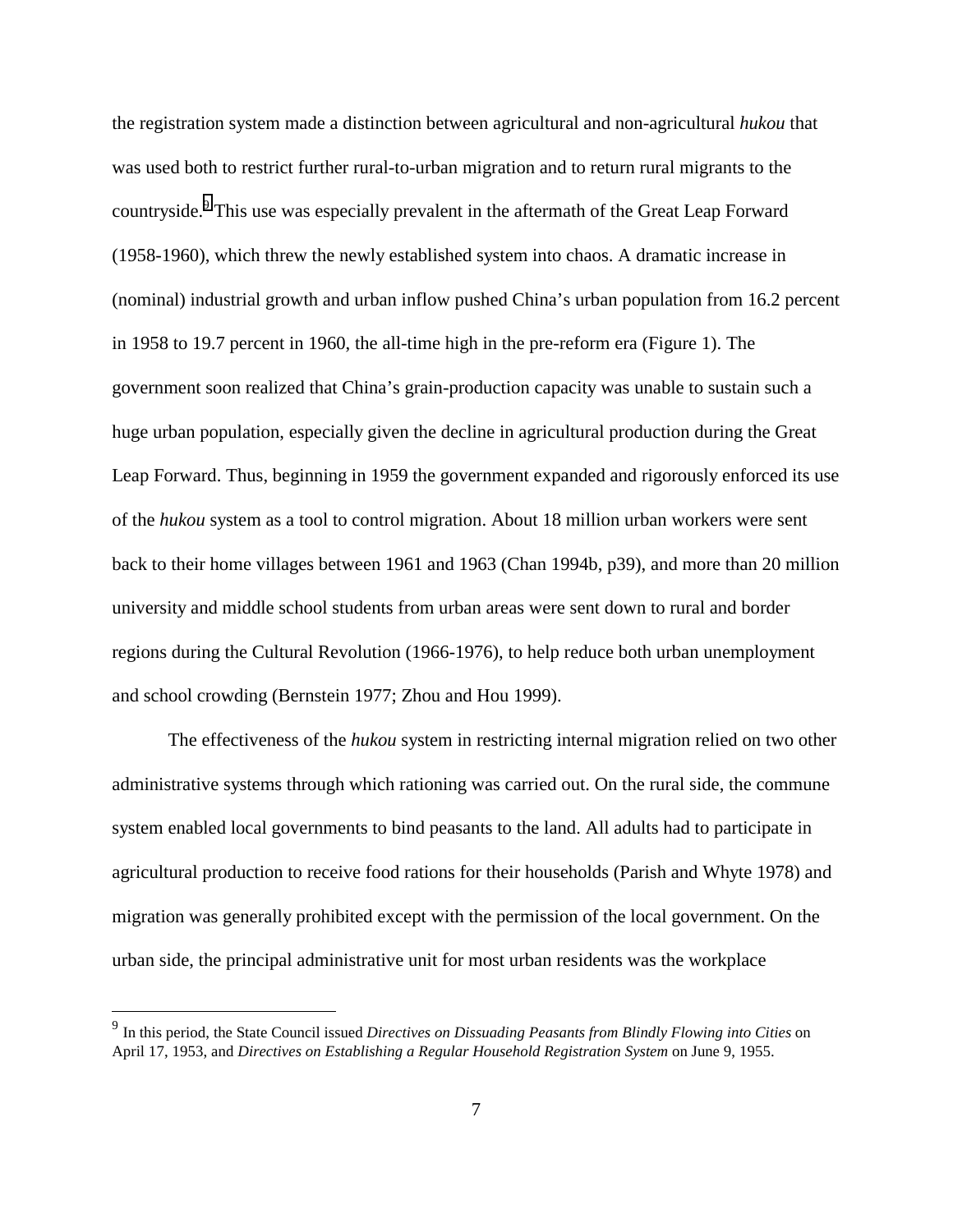organization (*danwei*), which administered most social services for their employees (Bian 1994a; Walder 1986, 1992; Naughton 1997). Without a work unit, it was very difficult to survive in a city because housing, food, and other social services were unavailable through the market. Moreover, because employment quotas in all urban work units were tightly controlled by the government labor administration (Li L. and Wang F. 1992; Walder 1986), even rural residents willing to risk losing food rations by leaving their home villages would have little chance of getting a job in a city. This tight administrative control on both sides virtually eliminated unauthorized rural-to-urban migration in the pre-reform era.

Economic reform during the next two decades, however, relaxed this administrative control. The abolition of the commune system, starting in 1978, freed peasants to seek work in the industrial and service sectors, while erosion of the rigid *danwei*-based rationing system in urban areas created social space for rural immigrants. To enhance the development of the service sector in cities, the State Council allowed peasants to establish small urban businesses such as shoe-repair shops, barbershops, and restaurants (Li Q. 1993, p. 110). Further, millions of young peasants were hired in the growing market sector outside the redistributive system. Even some state-owned work units preferred to hire rural peasants because the units had no commitment to provide housing and other social benefits for these peasant-workers or because the jobs were unattractive to urban workers. Thus, by the end of 1990 the urban "floating population" had reached 70 million (for estimates, see Banister 1997; Solinger 1999, pp. 19-20 [Table 1]), and some researchers put the size of the floating population at the turn of the century as high as 90 million (Ma 1999).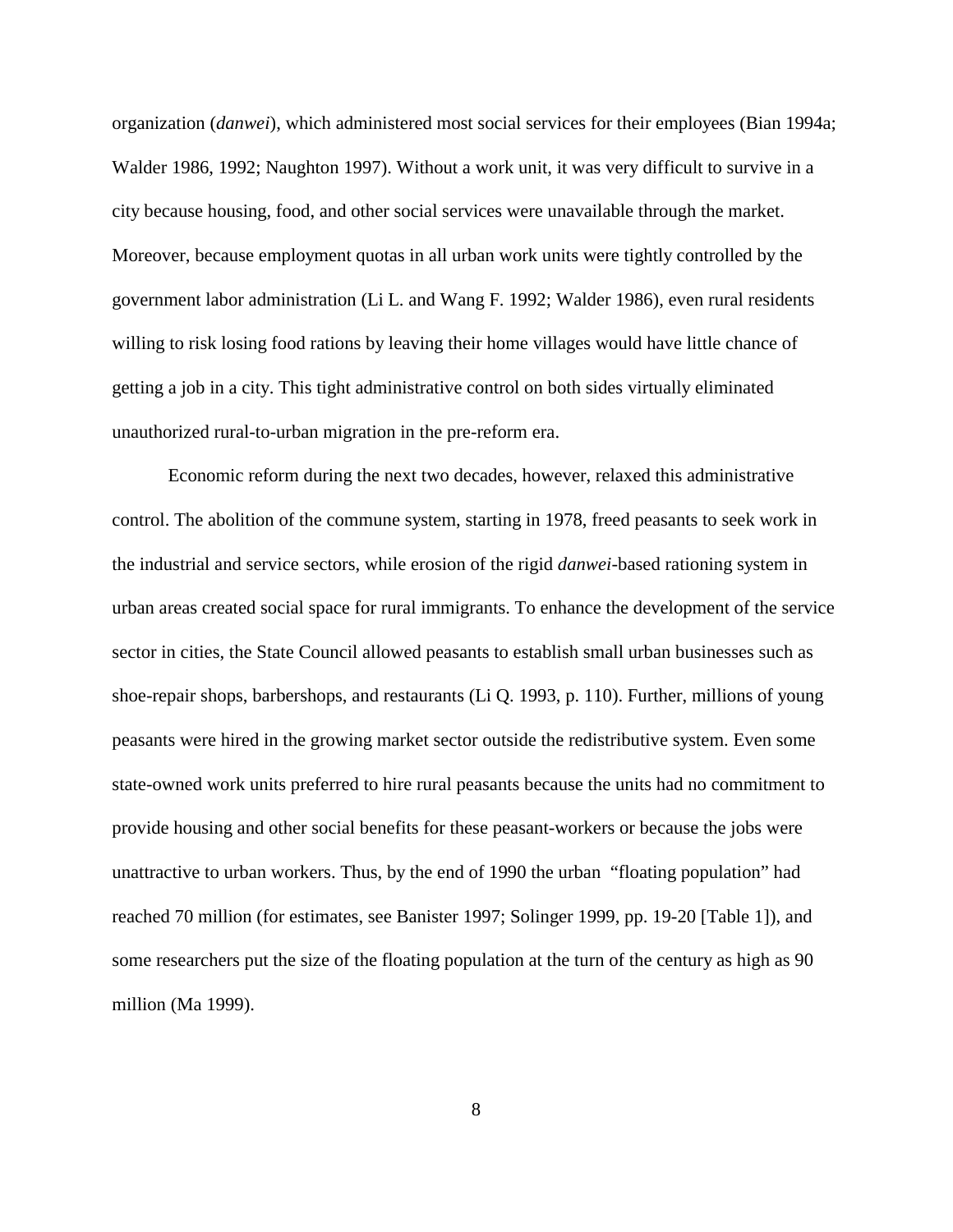Although geographic mobility and employment change have become relatively easier, the social implications of *hukou* status remain unchanged. No matter how similar their jobs are to those held by urban workers, employees with rural *hukou* status are still classified as "peasantworkers" and are thereby not entitled to the many labor rights and benefits offered to employees with urban *hukou* (Solinger 1999). As Chan (1994b, p. 135) asserts: "Chinese reform socialism has created, structurally, a sizable 'second class' of urban citizens without permanent urban household registration status. This informal segment of urban labor and population is an extension of the rural segment, which was largely bottled up in the countryside under Mao" In the reform era the *hukou* system has remained largely in force and still greatly shapes socioeconomic status and life chances (Christiansen 1990, 1992).

China's socialist industrialization program was made possible by the *hukou* system and restricted migration, which allowed the government to exploit the agricultural sector and sacrifice the interests of rural residents to those of urban residents. To ensure food grain needed for urban industrial growth, the government relied on a system of "unified purchase"(*tonggou*) to forcibly procure farm produce at low prices from the peasantry (Lin, Cai, and Li 1994). At the same time, consumer products allocated free-of-charge or at low prices to urban residents as welfare benefits of their work units were sold at high prices in rural areas. The government's discriminatory policy resulted in a substantial gap in income and living standards between rural and urban residents. Permanent urban residents also enjoyed many other welfare benefits delivered by the state, such as free or subsidized food grain, free or low-rent apartments, and retirement and medical insurance. The government also guaranteed every eligible urban resident a permanent job, but accepted no such responsibility for rural residents. Crucially, children with urban *hukou*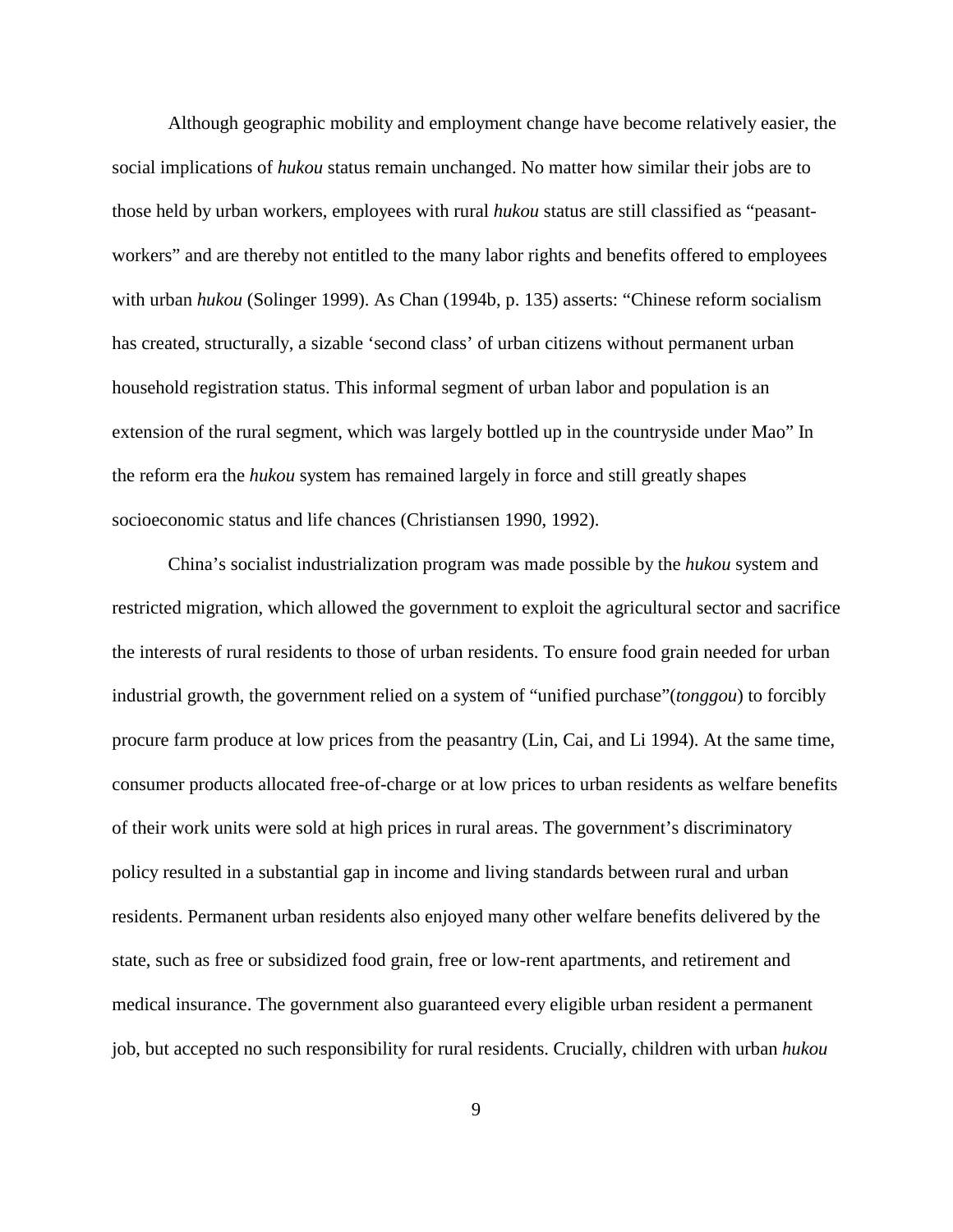and rural *hukou* status did not enjoy equal opportunities to obtain education, especially higher education. Educational resources were unevenly distributed between rural and urban areas, with rural schools less widely available and generally of inferior quality. Further, local governments usually favored students with urban *hukou* with respect to admission to vocational/ technical schools and community colleges -- levels of education that served as thresholds for changing *hukou* status. By setting admission standards higher for rural students, they were able to limit the rate of *hukou* conversion.<sup>10</sup> In sum, living in a city with an urban *hukou* was enormously advantageous. The urban-rural gap has been likened to the distance between heaven (*tian*) and earth (*di*). Changing from rural *hukou* to urban *hukou* was more difficult than "climbing to heaven."

# OBTAINING URBAN *HUKOU* STATUS: HYPOTHESES

 $\overline{a}$ 

*Hukou* status can be thought of as primarily ascribed rather than achieved since it is defined at birth on the basis of the mother's status and cannot be easily changed (Chan and Zhang 1999). Although government policies encouraged urban residents to move to rural areas, there was essentially no voluntary mobility in that direction given the huge disparities associated with the two types of *hukou* status. *Hukou* mobility, therefore, was mainly from rural status to urban status

 $10$  According to personal interviews the first author conducted in China, the main reason for this policy was related to the government's commitment to provide jobs for urban residents. If high school students with urban *hukou* failed the university admission exam and thus were not able to continue their education, the government still had to assign them jobs. On the contrary, if high school students with rural *hukou* were not able to enter vocational schools/colleges, they literally had to return to their home villages and work as peasants. Although in the reform era other non-agricultural opportunities (e.g., working in township or village enterprises) became available for rural school-leavers, the government had no responsibilities for the post-school careers of rural youth. In the late 1990s because urban high school graduates were no longer interested in vocational school education, vocational schools gradually lowered admission thresholds for rural students, who are usually charged with extra fees, and not guaranteed with job assignments after graduation.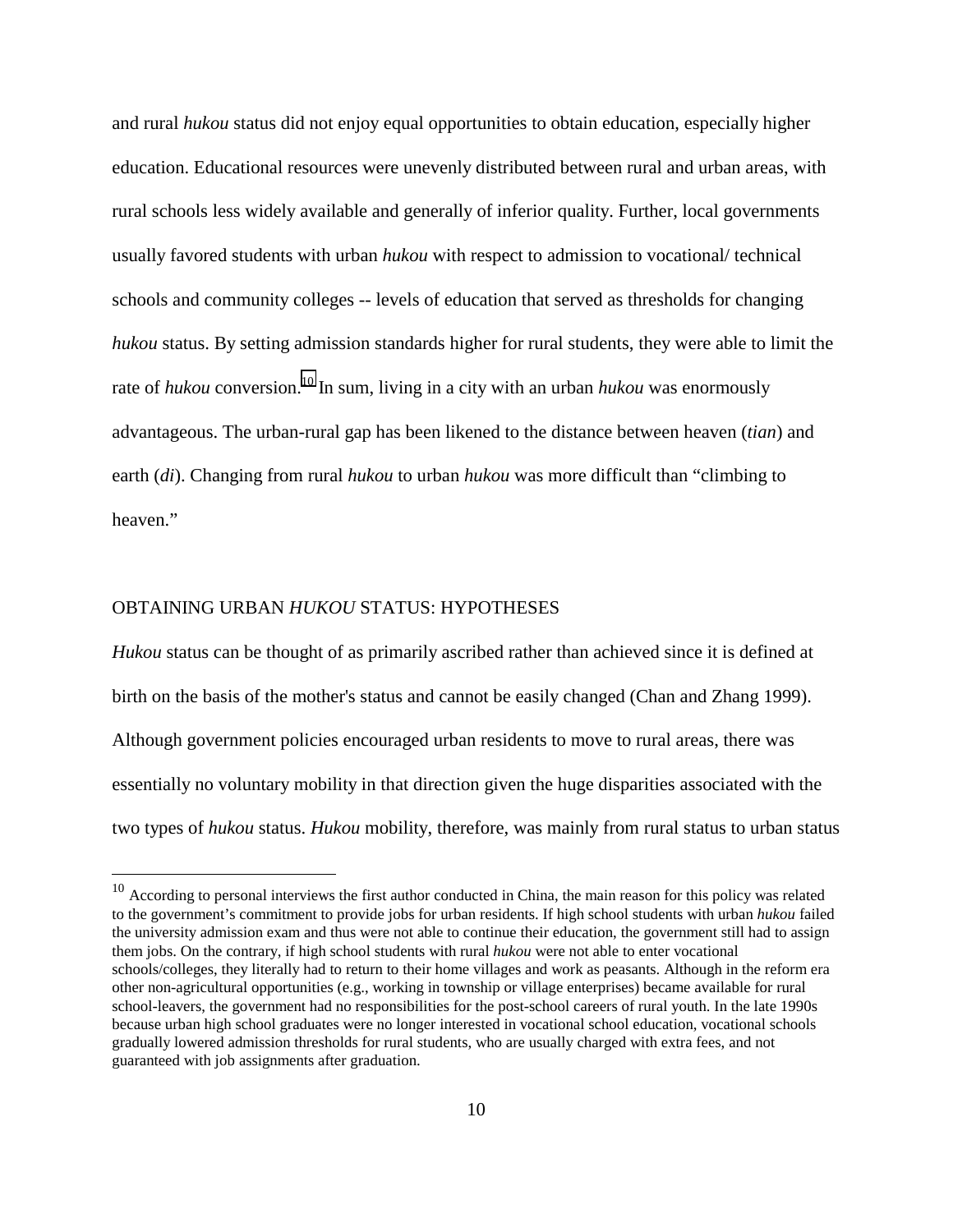(*nong zhuan fei*), which was highly restricted by the government to maintain the urban welfare state.

Yet both institutionalized and non-institutionalized channels did exist for *hukou* mobility in China, even during the harshest period immediately after the Great Leap Forward. Though the severity of limitations varied, rural *hukou* holders could change their ascribed status through their own efforts. Indeed about 11 percent of respondents in the 1996 survey had done so (see note 3). The main factors that qualified one for conversion of *hukou* status are elaborated below.

First, education is an important institutionalized channel of *hukou* conversion.<sup>11</sup>

According to *hukou* regulations, students are granted urban *hukou* status upon admission to specialized secondary (*zhong zhuan*) or tertiary (*da zhuan* or *ben ke*) schools (The State Council 1986 [1958]). Whereas access to urban primary and regular middle schools is essentially restricted to local (permanently registered) residents, specialized secondary and tertiary schools (hereafter, higher education) are in principle open to all citizens on the basis of merit (usually assessed by examination scores). Thus, junior high school graduates with a rural *hukou*, had (and

 $11$  Here a brief introduction to the Chinese education system is in order. The system is organized so that six years of primary school (*xiao xue*) are followed by three years of junior high school (*chu zhong*). After junior high school, students are assigned to different tracks based on their own choice as well as their examination score (usually administered at the city/prefecture level). Vocational tracks include specialized secondary schools (*zhong zhuan*), which take four years, and vocational high schools (*zhi ye gao zhong*) and technical high schools (*ji xiao*), which take three years. On the academic track, students continue to senior high school education (three years). Senior high school graduates can take the *National College Entrance Examination*. Based on exam scores, students are admitted to different kinds of tertiary schools. At the top are regular universities and colleges (*ben ke*), where students can obtain a bachelor's degree in four or five years. Three-year specialized colleges (*da zhuan*) are designed for those students with lower scores. Students with even lower scores are assigned to specialized secondary schools (*zhong zhuan*), where they spend an additional two years to obtain the same diploma as those who have directly entered the vocational track. Finally, those scoring most poorly must return to their place of origin and find work, which for rural students means returning to their home village and taking up life as a peasant (Gao 1985; Deng 1993, pp. 136-7; Unger 1982). In our data, vocational, technical, and specialized high schools are not distinguished from each other, so we will use these terms interchangeably. Unfortunately, no data source we have been able to locate, including the 1990 Chinese census, subdivides these categories, which is odd given their very different consequences for life chances.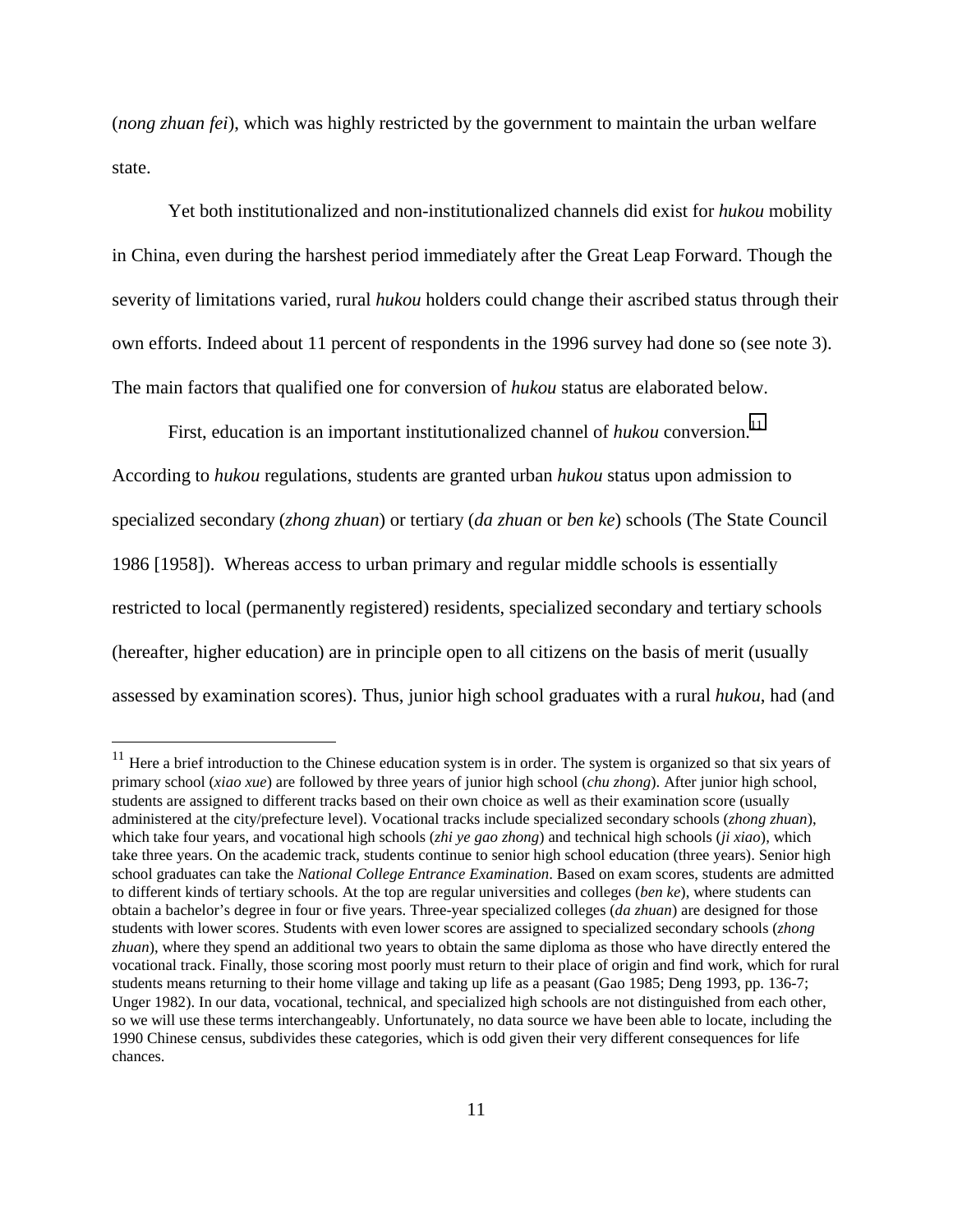have) two strategies for gaining an urban *hukou* via higher education. The first was to gain admission to a specialized secondary school (*zhong zhuan*), which conferred urban *hukou* status immediately upon admission. The second was to gain admission to an academic senior high school and then try to get admitted to a tertiary school. Tertiary education confers both urban *hukou* status and a good job; but the risk is that students from rural origins who fail the *National College Entrance Examination* must return to their home villages and work as peasants.

Given the highly selective character of Chinese higher education (only 4.5 percent of the rural-origin population have any secondary or tertiary education), educational attainment accounts for less than half of all *hukou* mobility. Two other ways of changing *hukou* status are to join the Chinese Communist Party (CCP) or the People's Liberation Army (PLA). Although CCP membership and PLA military experience do not guarantee urban *hukou* status, political loyalty manifested in these ways is thought to improve the odds of eventually gaining an urban *hukou*. For example, rural party members can serve as rural "cadres" (village heads, village party secretaries, heads of village enterprises, or village accountants). Some of these "peasant cadres" are promoted to leadership positions at the township level, making them part of the state bureaucratic system and hence eligible to change to urban *hukou*.

Because the CCP does not actively recruit in rural areas, party membership is generally not accessible to ordinary peasants. A well-known strategy for rural youth seeking upward mobility is to join the PLA first, and then to acquire party membership in the Army (Chan 1994b). After being discharged, a former PLA member can either obtain an urban job directly,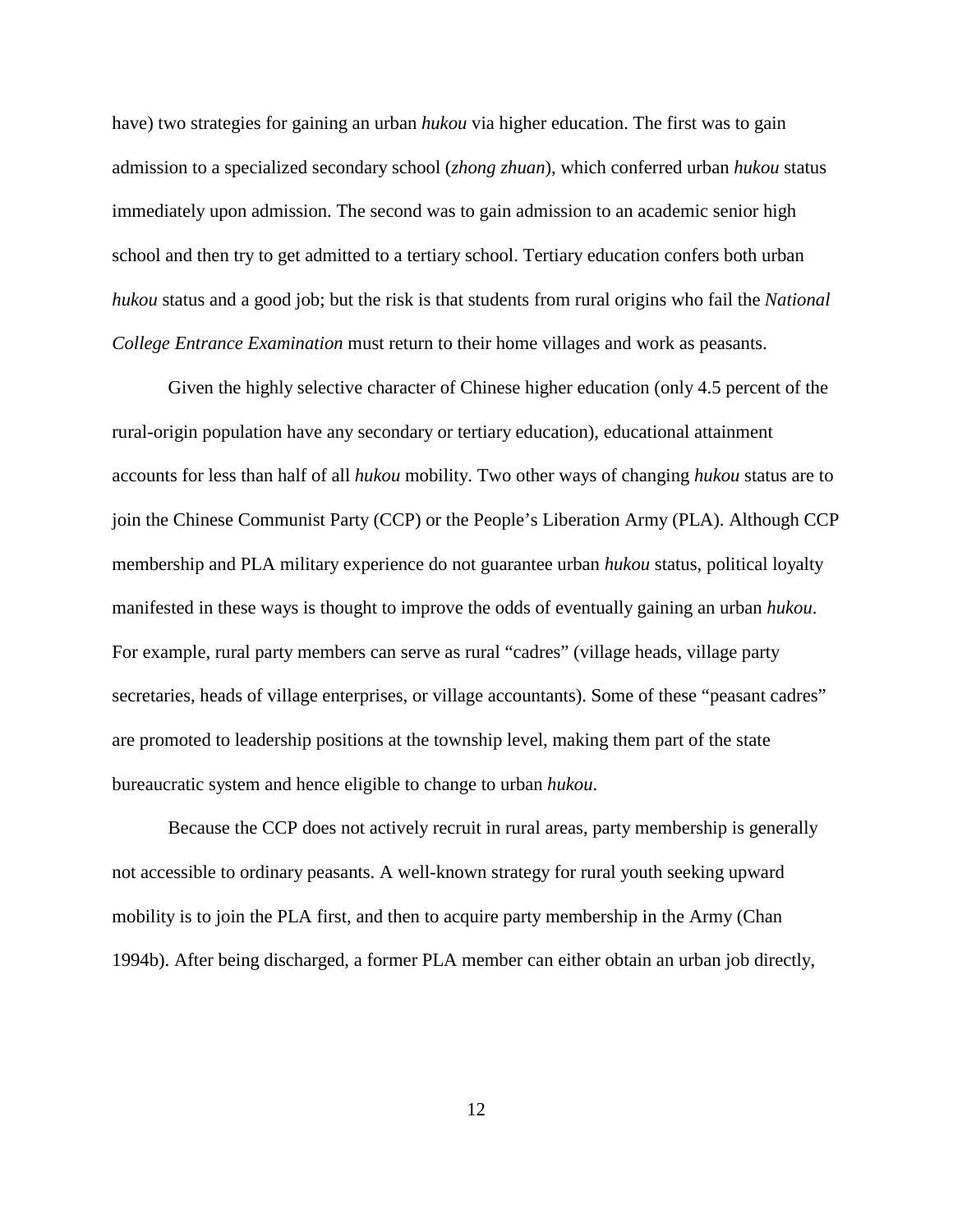and thereby change *hukou* status, or can return to his<sup>12</sup> village and start a career as a rural cadre. Thus PLA experience can be seen as a semi-political credential which, when coupled with CCP membership, offers an alternative to higher education as a way for rural *hukou* holders to alter their status and destiny (Wu 2001).

Fourth, relatively advantaged rural families are positioned to help their children achieve urban status when the infrequent opportunity becomes available. Under special circumstances urban factories may directly recruit employees from rural areas. Because this process is usually administered or coordinated by local cadres, their children gain privileged access to these jobs. Also, parental communist party membership may help rural children's chances of changing their *hukou* status. CCP membership often can be directly transferred to the next generation, improving the odds that children can change status via the political track. Further, parental party membership in rural areas implies social/political capital, which may improve their children's opportunities to obtain urban *hukou* status through informal channels, net of their own educational and political credentials (Bian 1994b).

 $12$  Although in principal PLA service is open to both men and women, in the 1996 sample not a single woman had ever served in the army. It is also an uncommon experience for men: only about one percent of men with rural *hukou* status at age 14 had subsequent military service.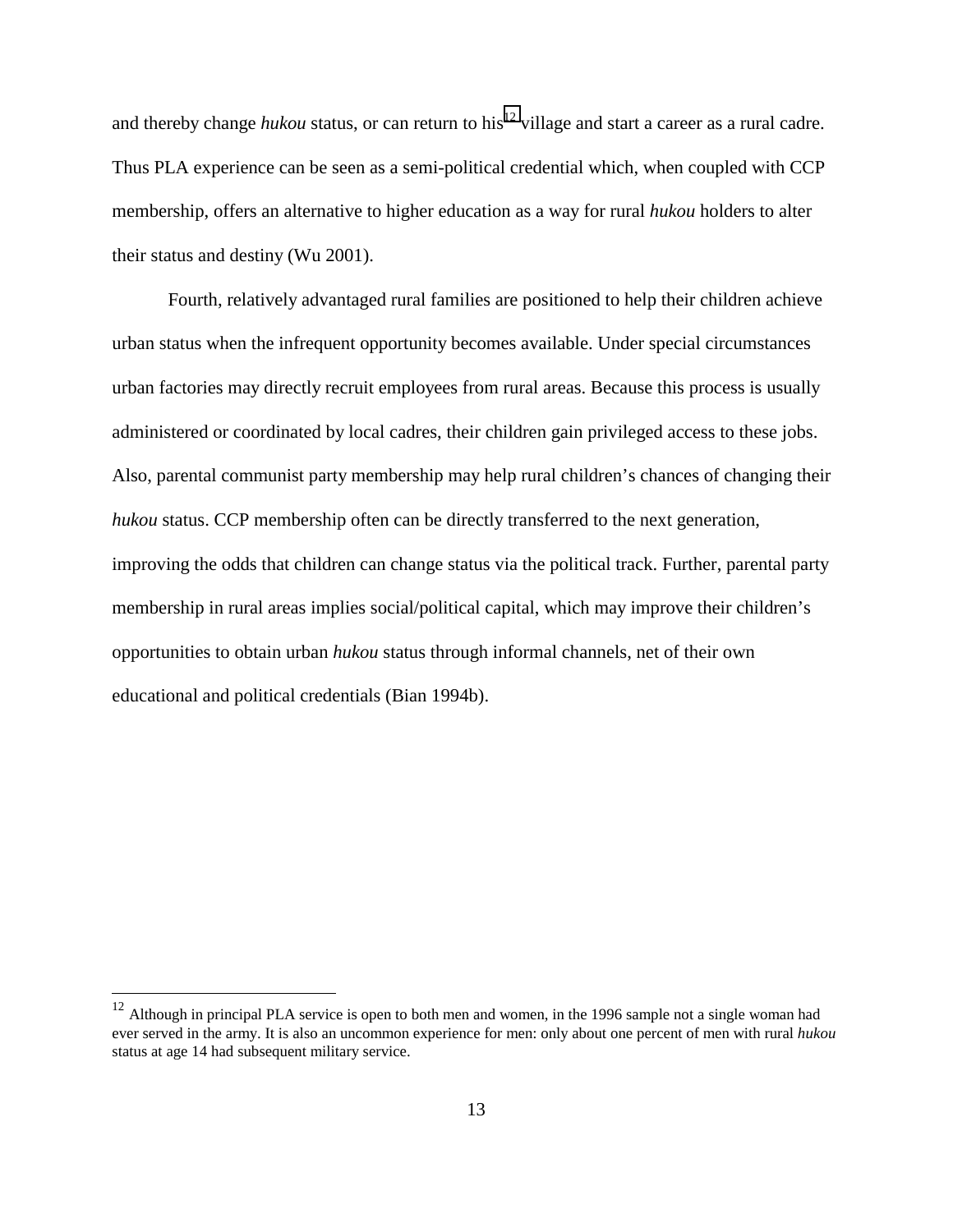Fifth, urban connections in a mixed *hukou* family<sup>13</sup> (typically an urban father and a rural mother) may facilitate *hukou* mobility. Because children's *hukou* status generally follows that of the mother (The State Council 1986 [1958]), urban status fathers in mixed *hukou* families cannot easily transfer their occupational achievement in the urban sector to their children. However, the sharp contrast between rural and urban *hukou* is especially salient within such families, which may not only provide additional motivation for children to change their lives, but the access to urban resources that offer information on how to take advantage of educational and employment possibilities. Further, the *dingti* policy of the 1980s allows one child of urban status workers to take over their parent's job in the *danwei* when they retire, which in the case of children born to rural mothers and urban fathers, would change their *hukou* status to urban. (Bian 1994a, p. 55; Walder 1986, p. 67).

In any examination of the potential to obtain urban *hukou* status, gender inequality must be considered. Because traditional practices, particularly patrilocal marriage and the transfer of women's obligations from their own parents to their husband's parents, remain stronger in rural China, rural women are particularly disadvantaged in acquiring educational and political credentials. But even net of such credentials, they are less likely to enjoy the sponsorship of their

<sup>13</sup> This is another feature of the rigid *hukou* system. Even marriage to a person with an urban *hukou* does not entitle one to permanent urban *hukou* status (Whyte and Parish 1984). Calculations from the 1990 Chinese census indicate that at least 8.7 percent of married couples in China had mixed *hukou*. This probably is an underestimate, for two reasons. First, the way information was recorded in the census permits matching only the head and spouse, the parents of the head, and the grandparents of the head. Thus, married children of the head living in the household with their spouses are excluded from the calculation. Second, many married couples with mixed *hukou* live apart. Kim (1990) reported that because of this system about 4.6 million married couples were separated from each other in the 1980s (see also Chan 1994, p. 77). In cases where one parent has a rural *hukou* and the other a rural *hukou,* the child's *hukou* status generally follows that of the mother (The State Council 1986 [1958]).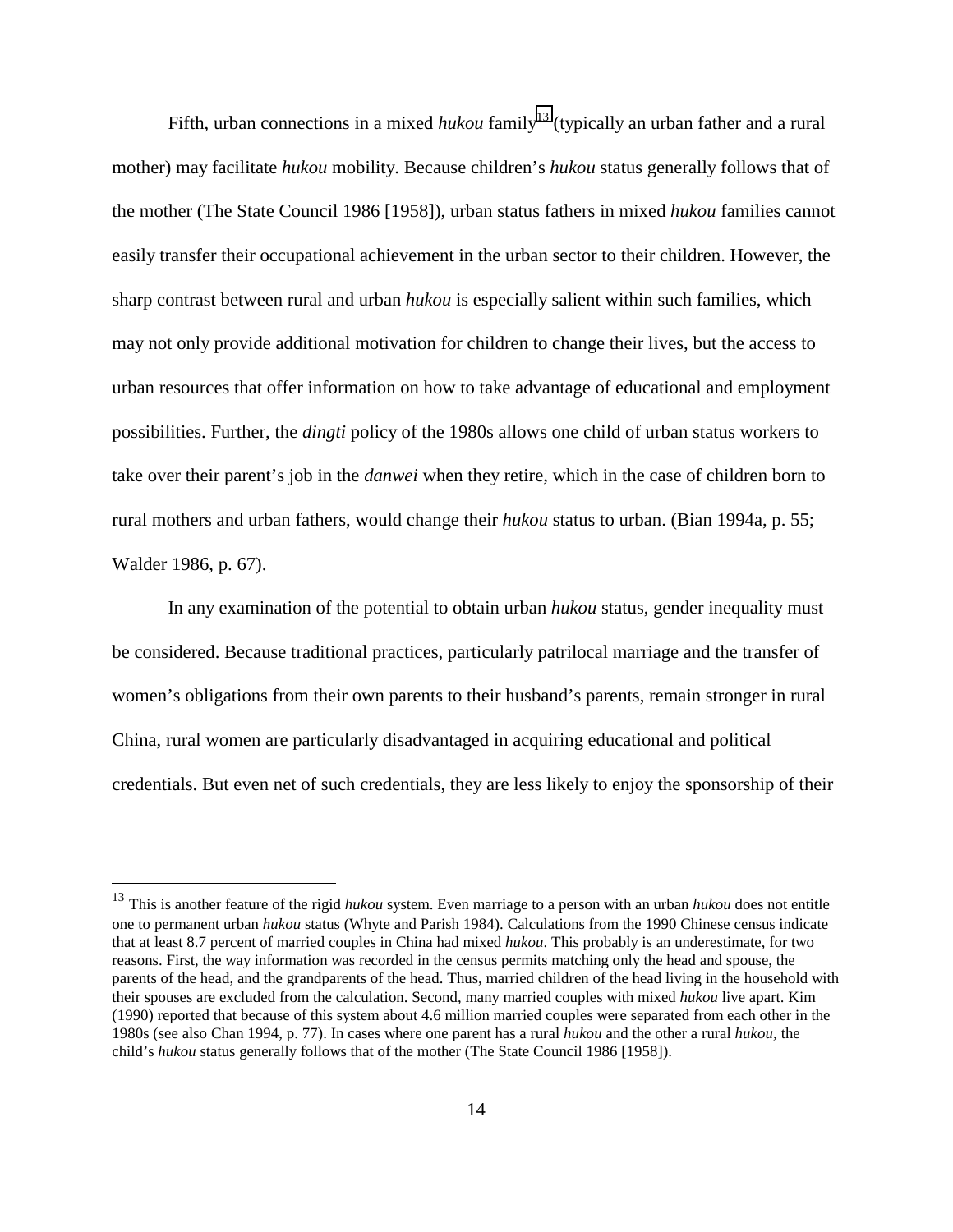families; when a family uses social connections for its children's future, sons almost always have priority.

To sum up, notwithstanding the rigid segmentation of China into urban and rural components, a few formal and informal channels allow rural residents, particularly males, to obtain urban status. These include gaining higher education, joining the army and/or the communist party; and exploiting family connections to seize special opportunities. Together these channels were presumably used by the approximately 11 percent of the 1996 rural-origin population who had obtained an urban *hukou.* Another 3 percent were able to change *hukou* without changing residence, presumably because their villages were incorporated into towns or cities (although even some of these may have changed *hukou* on the basis of individual efforts).<sup>14</sup> Researchers generally concur on the factors that influence *hukou* mobility, but to date no one has quantitatively assessed the impact of each of these factors. Such an assessment is the aim of the research reported here. We formally test the following hypotheses for the rural-origin population where "change *hukou* status" refers to switching from rural to urban status, and where the net effects of each factor are analyzed.

\$ Hypothesis 1: *People with higher levels of education are more likely to change hukou status than are those with lower levels. Upper specialized/vocational and tertiary education are particularly important.*

 $14$  According to the statistical records kept by the police department in a suburban township of Zhenjiang, where the first author conducted interviews, among 17038 residents registered as rural *hukou* status in the beginning of 2001, there were 176 who obtained *hukou* status (not counting 156 who bought the urban status in the local township), including 98 persons through education, 12 through military enlist, 22 through marriage, 43 through other family connections, and 1 through job switch. Education still remains as a predominant channel.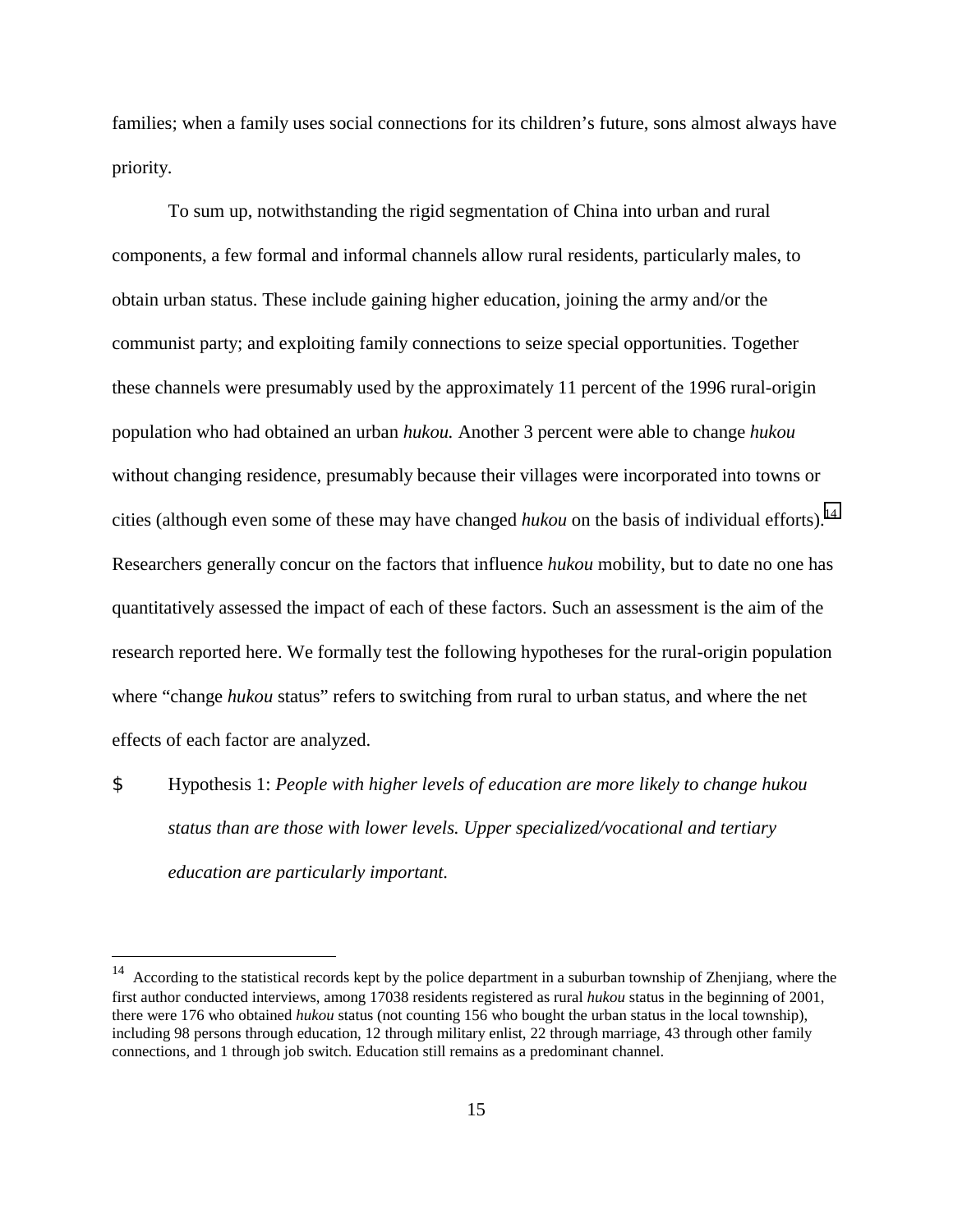- \$ Hypothesis 2: *Party members are more likely to change hukou status than are non-party members.*
- \$ Hypothesis 3: *People with military experience are more likely to change hukou status than are people without military experience.*

These three hypotheses are consistent with the dual-path model (Walder 1995; Walder, Li and Treiman 2000), which predicts that both educational and political credentials are important for social mobility in state socialist societies. Based on the discussion above, we offer three additional hypotheses:

- \$ Hypothesis 4: *Men are more likely to change hukou status than are women.*
- \$ Hypothesis 5: *People whose parents were Communist party members when they were growing up (at age 14) are more likely to change hukou status than are people whose parents were not party members.*
- \$ Hypothesis 6: People whose fathers were employed in state work units when they were growing up are more likely to change hukou status than are people whose fathers were not employed in state work units.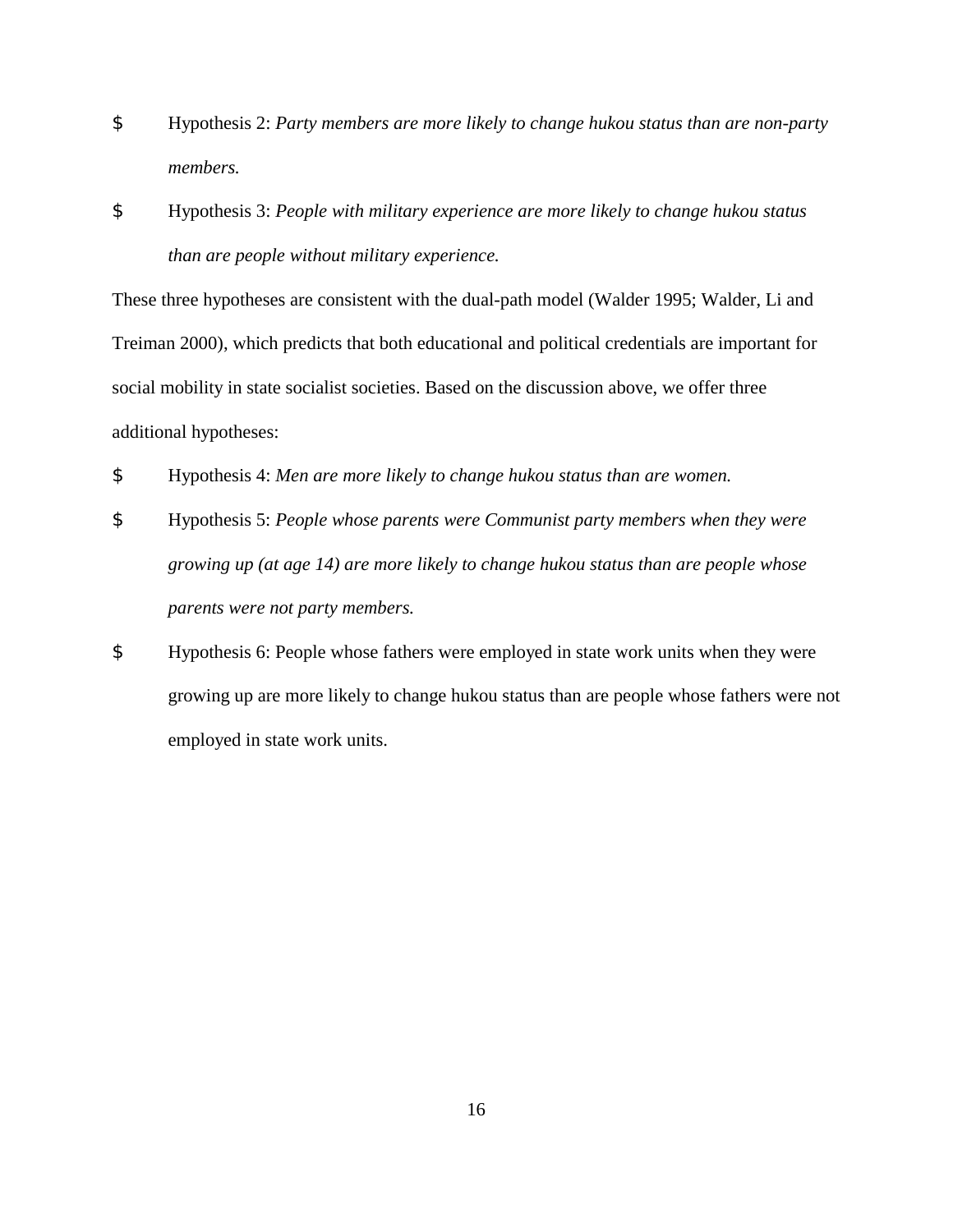### DATA, VARIABLES, AND MODELS

 $\overline{a}$ 

The data used in this analysis are from the survey of *Life Histories and Social Change in Contemporary China* (1996), a multi-stage stratified national probability sample of 6,090 adults aged 20-69 from all regions of China (except Tibet).<sup>15</sup>

The survey questionnaire contains extensive information on respondents' life histories and on the characteristics of family members. Information on respondents' household registration status (*hukou*), occupations, education, and political affiliation, and similar information about the respondent's parents, are exploited in the following analyses. The survey collected information on *hukou* status at three time points: *hukou* at birth, *hukou* at age 14, and current *hukou* status. In addition, the place of residence in the Chinese urban hierarchy (ranging from "village" to "national-level city") was recorded for the same three time points. This information is nearly complete, with very few missing observations. We use *hukou* status at age 14, instead of *hukou* status at birth, as the origin status. Although relatively few people changed *hukou* status between birth and age 14, status at age 14 is the more appropriate measure for analyzing factors that increase the likelihood of changing *hukou* status. The 19 percent of respondents born before 1941, and some of those born in 1941, had no *hukou* at age 14 since the *hukou* system was

<sup>&</sup>lt;sup>15</sup> The sample was stratified by dividing each county into rural and urban portions, with the urban population sampled at three times the rate of the rural population. Within the rural sample, counties were divided into 25 strata on the basis of the proportion of the rural population with at least a middle school education. Two counties (*xian*) were chosen from each stratum with probability proportionate to the size of the adult population (PPS); within each county, one township (*xiang*) was chose PPS; within townships, two villages (*cun*) were chosen PPS; within villages, 30 households were chosen from the permanent and temporary *hukou* lists PPS; and within households, one adult was chosen at random; this procedure yielded 3,003 cases. The urban sample was selected in the same way, with the stages comprised of counties or county-level units (county-level cities and districts of larger cities), "street committees", and "neighborhood committees," yielding 3,087 cases; see Treiman (1988, Appendix D) for details. This is effectively a national probability sample of the Chinese population, since the population of Tibet is so small that it is extremely unlikely that any Tibetan counties would have been selected.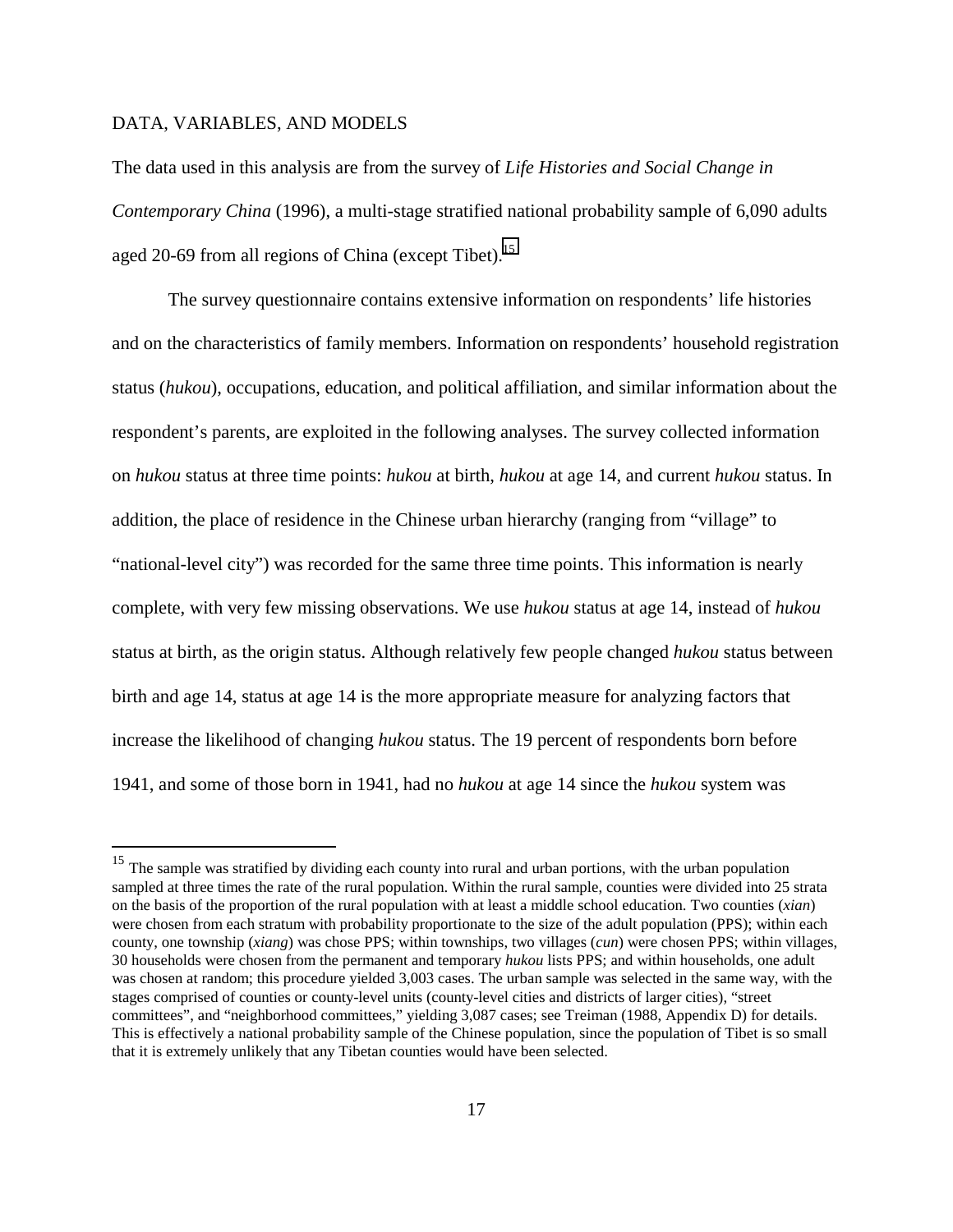introduced in 1955; for these respondents, an origin *hukou* was imputed on the basis of residence at age 14: those living in villages were assumed to have rural *hukou* origins and those living in towns and cities were assumed to have urban *hukou* origins. These manipulations permitted us to construct two binary variables: *hukou* origin and *hukou* destination (urban=1, rural=0).

Other variables included in the analysis are coded as follows:

- \$ *Respondent's education* appears both as an outcome variable in a model focusing on the effect of *hukou* origin and as a major determinant of obtaining an urban *hukou* for the rural-origin population. To distinguish the educational levels leading automatically to urban *hukou* (specialized secondary and tertiary education), we recode education into four levels: junior high school or below, academic senior high school, specialized/vocational high school,<sup>16</sup> and any tertiary level institution (college or above). In the event history analysis, respondent-s education refers to the education level at the year of risk.
- \$ *Respondent's party membership* is coded as a dichotomy (party member =1, nonmember=0). For the event history analysis, party membership refers to the year at risk. Respondents were asked the year they joined the party only if they indicated that they were party members at the time of interview. Thus, we have no way of identifying former party members. However, in China, unlike Eastern Europe, virtually no one leaves or is expelled from the party, even those who get into political trouble (Chang 1991).

<sup>16</sup> As noted above (note 11), our data fail to distinguish three-year vocational high schools(*zhi gao*), which do not guarantee urban *hukou* status, from four-year specialized high schools (*zhong zhuan*), which do. Thus, our estimates of the advantage of attending "specialized/vocational high schools" will overstate the true effect of attending vocational high school and will understate the true effect of attending specialized high school.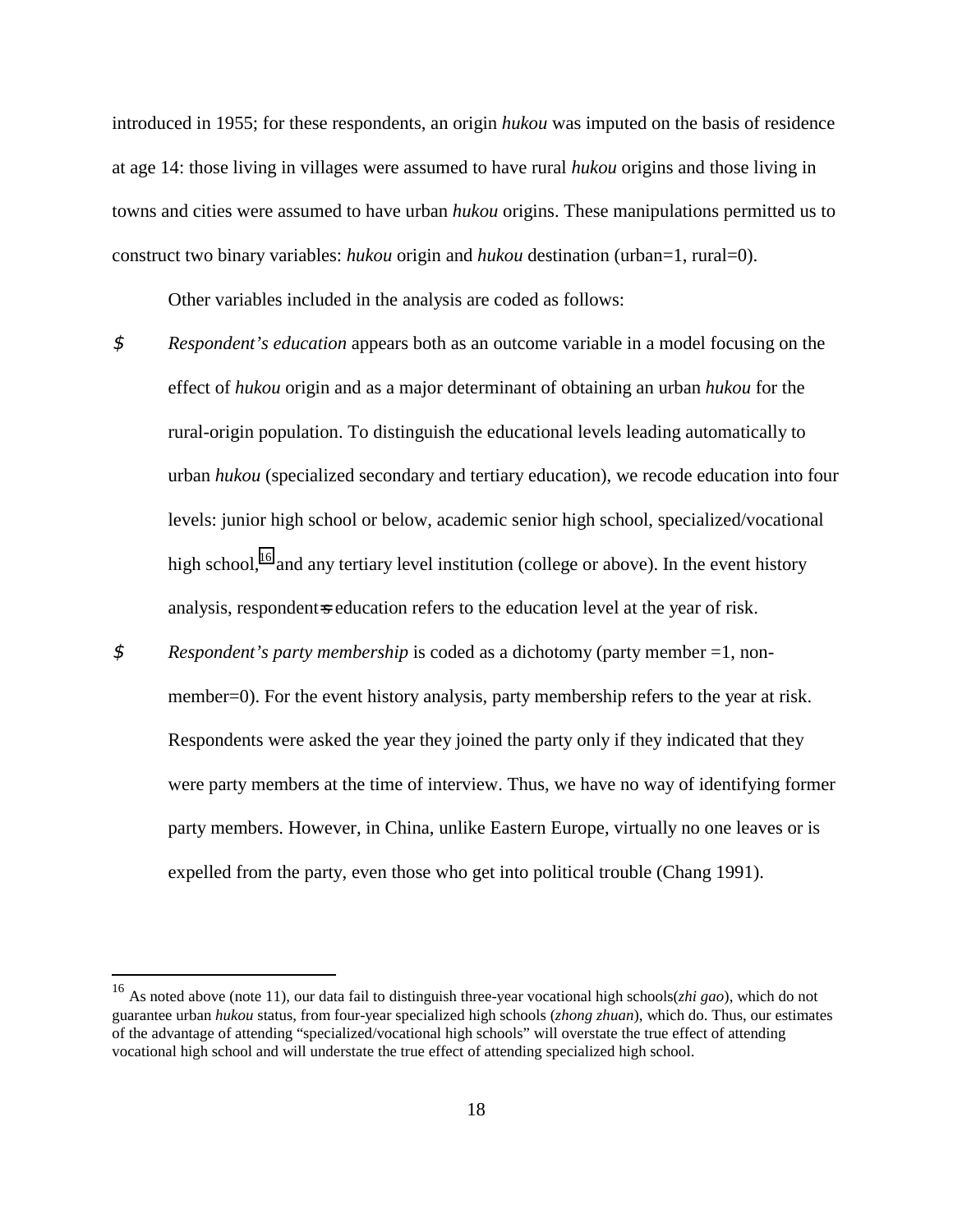- \$ *Military experience* is constructed based on the respondent's work history. This is coded as a dichotomy (yes=1, no=0), and again for the event history analysis refers to whether the respondent had military experience by the year at risk.
- \$ *Parental education* is measured by the years of school completed by the father or mother of the respondent, whichever is higher.
- \$ *Parental party membership* is a dichotomous variable, scored 1 if either parent was a party member when the respondent was age 14.
- \$ *Parental ISEI* (*International Socioeconomic Index of Occupations*) is a scale of occupational status, ranging in principle from 0 to 100 (Ganzeboom, De Graaf, and Treiman 1992). The *Chinese Standard Classification of Occupations*, used to code the occupation data in the survey, closely matches the 1968 *International Standard Classification of Occupations*, so 1968-basis ISEI scores were assigned to the data. For this analysis, we used the higher of the mother's and the father's ISEI when the respondent was age 14.
- \$ *Father's work unit* is measured by a dummy variable, coded 1 if the father worked in the state sector (that is, in a government agency, state institution, or state enterprise) when the respondent was age 14 and coded 0 otherwise. This variable better captures the possibility that the father had urban *hukou* status than whether he worked in a work unit (*danwei*) because many peasants work in private/collective work units without changing their *hukou* status. We have no direct measure of father=s *hukou* status.
- \$ *Gender* is a dummy variable (male=1 female=0).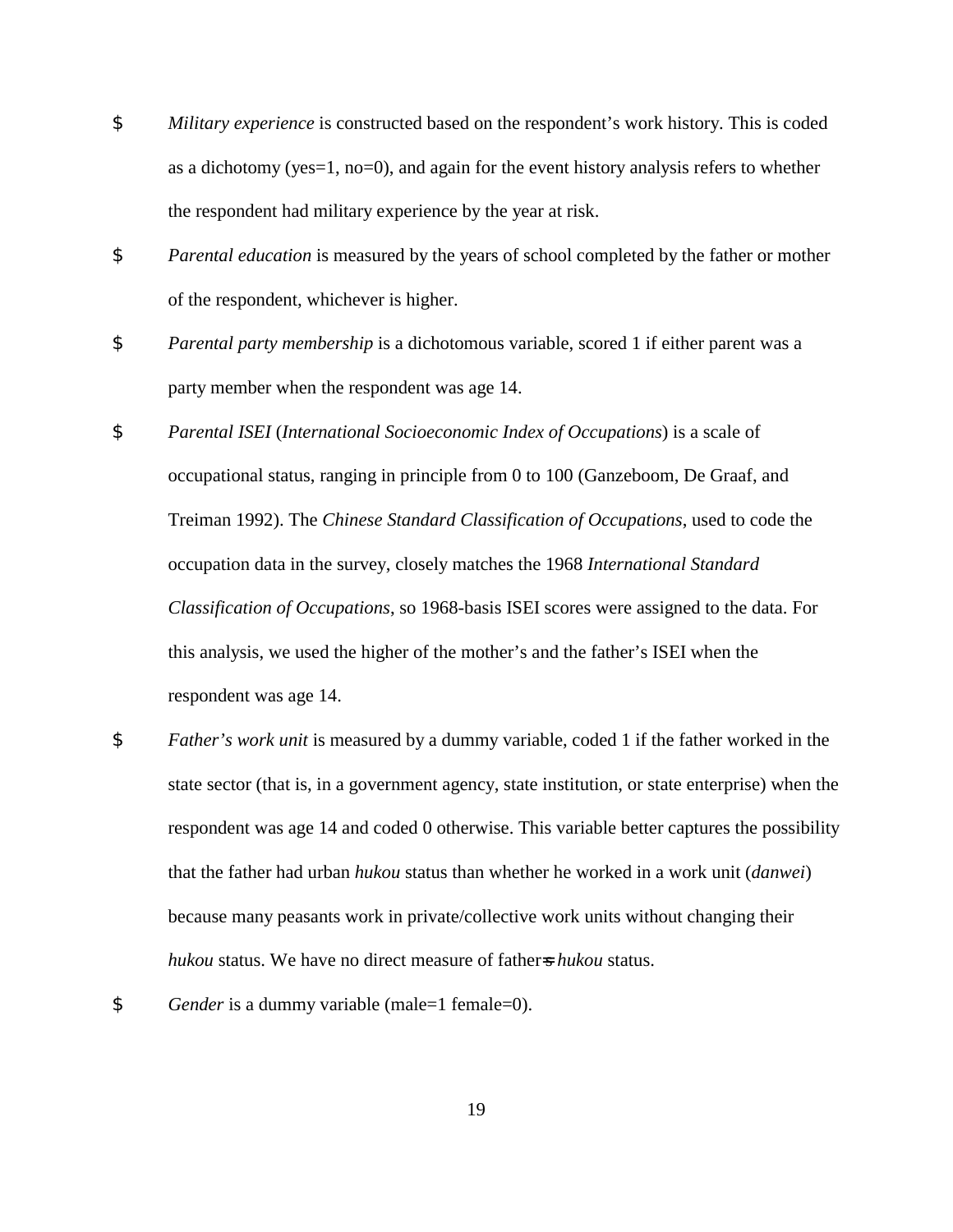\$ *Period* refers to one of five coded time periods during which a respondent changed status. Recent Chinese history has been very turbulent, which makes it important to capture period variations in the severity of the *hukou* system. To separate period effects from age effects, it is necessary to know when a person changed his/her *hukou* status. Although such information was not directly collected in the survey used here, the timing of *hukou* change can be imputed on the basis of *hukou* regulations, available information on the respondent's occupational and educational history (discussed in detail below), and information on when the respondent moved to the village, town, or city where s/he currently resides. The time that the respondent changed *hukou* is coded into five periods. Period I (1955-58) is the initial stage, during which the *hukou* system emerged as the government's main way of coping with labor mobility in the course of industrialization. Although the *hukou* system was installed in 1955, during this period rural peasants could still move into cities without official government approval. In 1959, to prevent peasants from inundating cities as they did during the Great Leap Forward, the Chinese government started implementing a restrictive *hukou* policy. Therefore, during Period II (1959-65) we expect a significantly lower rate of *hukou* mobility than in the previous period. Period III (1966-76) covers the period of the Cultural Revolution. Even though the political system was thrown into chaos during the Cultural Revolution, the *hukou* system remained quite stable.<sup>17</sup> Although thousands of urban youth were sent to rural

<sup>&</sup>lt;sup>17</sup> However, the *hukou* regulations were not completely static but changed somewhat over time. In June 1955, the State Council issued "*Instructions on the Establishment of Permanent Household Registration System*." In January, 1958, the Standing Committee of the National People's Congress passed the "*PRC's Household Registration Law.*" In 1964, the Ministry of Public Security forwarded the policy of "two tough constraints" on the movement from countryside to cities and from small towns to cities (Chan and Zhang 1999; Wang Q. 1994, p. 39).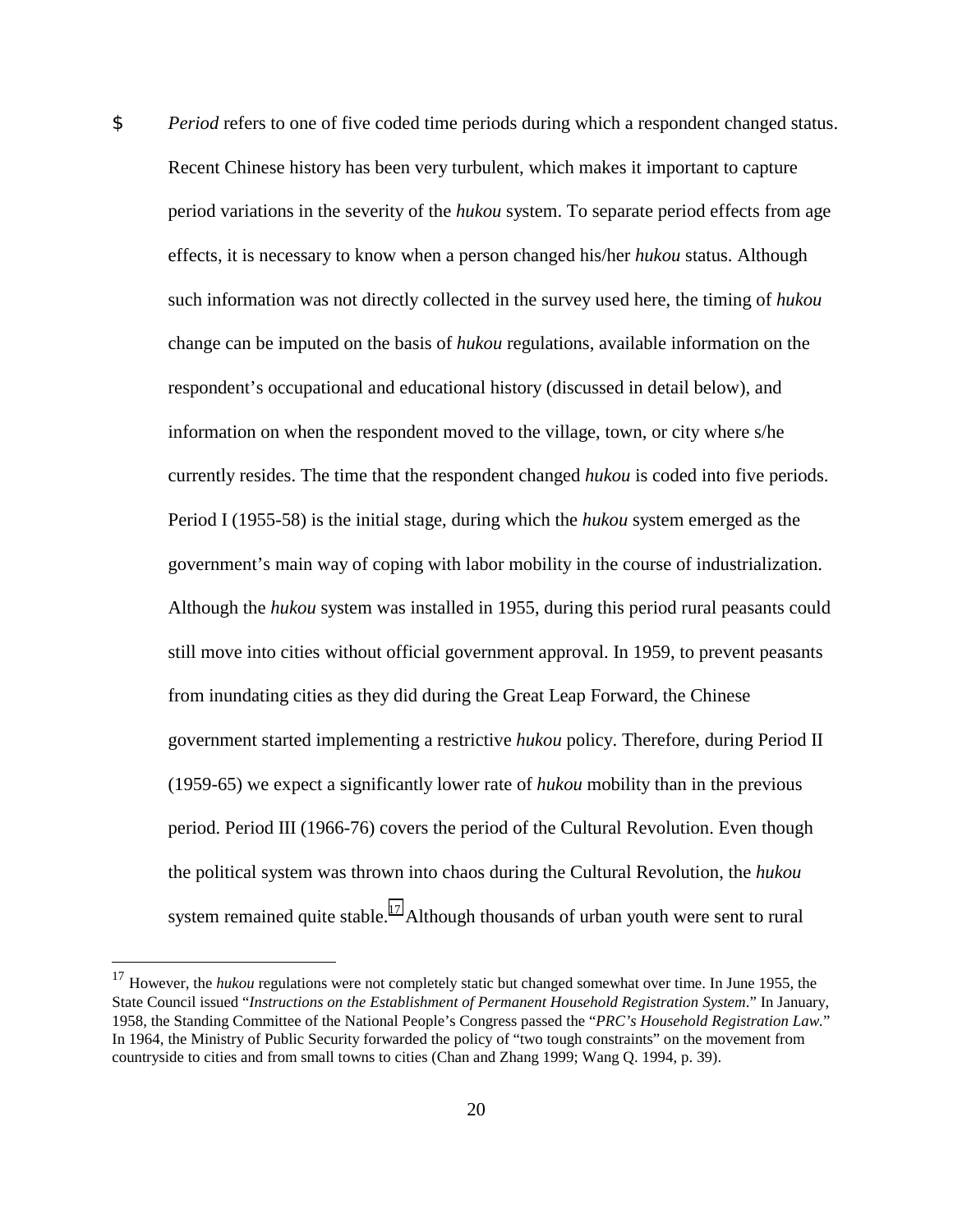areas, most of them eventually resumed their urban status (see note 5); thus they are not included in our analysis of *hukou* conversion. Period IV (1977-86) is the early stage of economic reform. Despite partial reform in the economic sphere, the rigid *hukou* system remained unchanged. Period V (1987-96) is a time of deepening reform during which the *hukou* system was relaxed to some extent. The quota on urban *hukou* conversions increased, as educational expansion and urbanization provided more vacancies for people of rural origins. Moreover, for the first time since the 1950s, peasants were allowed to enter cities without an urban *hukou* to provide services for urban residents (Chan and Zhang 1999).

- \$ *Birth cohort* is included as a set of dummy variables (1927-36, 1937-46, 1947-56, 1957- 66, and 1967-76) in the binomial logit analysis to ensure that changes over time in the distribution and effects of other variables do not distort estimates of the effect of *hukou* status.
- \$ *Age* is included as a set of dummy variables (14-19 [the reference category], 20-25, 26- 31, 32-40, and 41-60) in the hazard-rate analysis to distinguish between age and period effects on the likelihood of *hukou* conversion. We make the intervals shorter at the beginning of the career because we expect age effects to change most rapidly then. Table 1 presents descriptive statistics for these variables.

Using the full sample, we first examine how *hukou* origin shapes chances for access to education and party membership, respectively. We then investigate the determinants of rural-tourban *hukou* mobility for the rural-origin population. Given the sample design, respondents were selected from households with different numbers of adults; moreover, the current urban and rural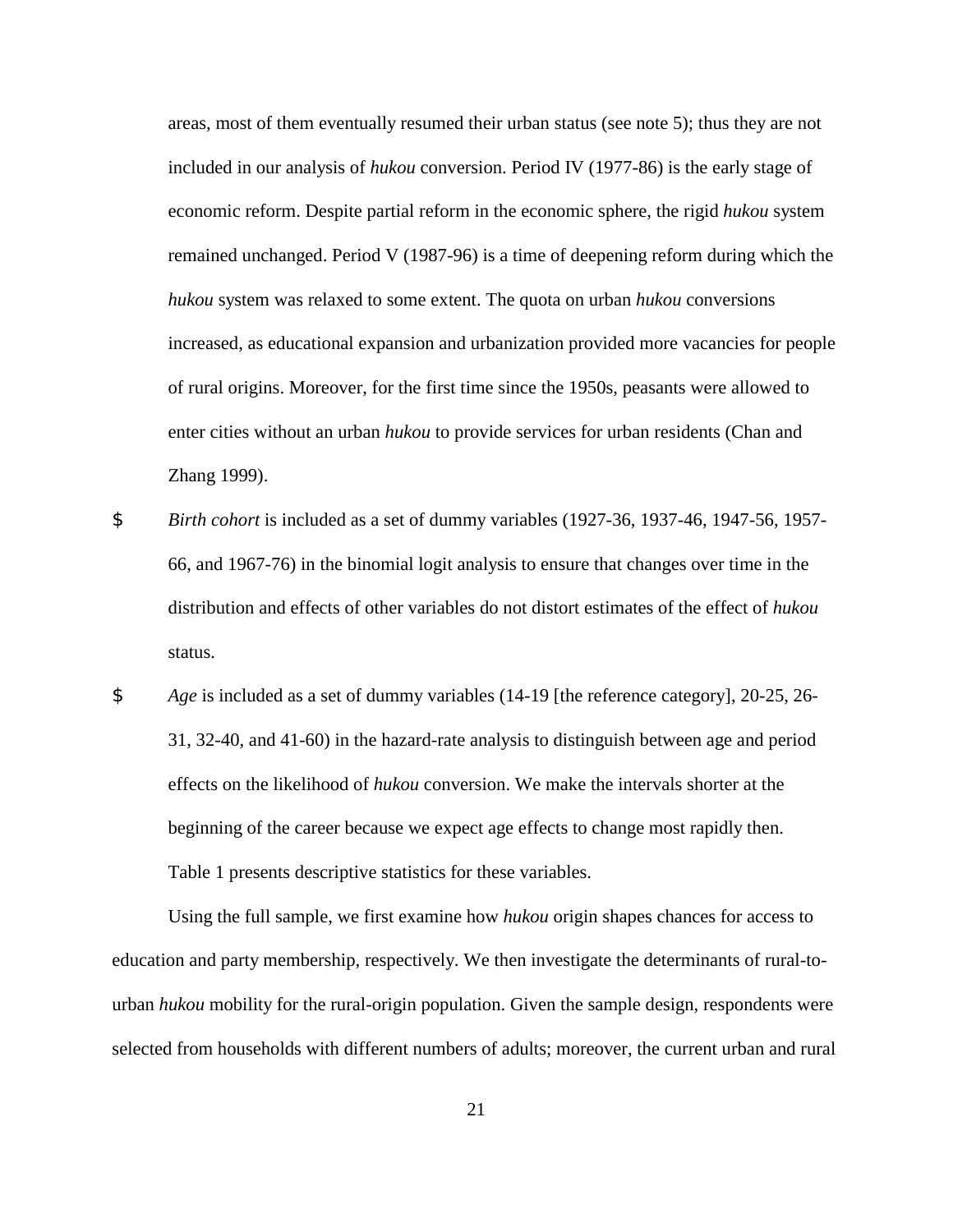populations were sampled at different rates. Thus, to render our data representative of the adult population of China we apply a case weight, the inverse of the probability that an individual was selected, both for the descriptive statistics and for the model estimation. Except where otherwise indicated, all analyses are conducted using Stata 7.0's estimation commands, computing robust standard errors to correct for clustering in the sample (StataCorp 2001).<sup>18</sup> To study the effect of *hukou* origin on education we predict total years of school completed, via OLS regression, and also education progression ratios (Mare 1980). For the attainment of party membership and urban *hukou* status we estimate binary logit models. To address the temporal trend in *hukou* mobility, we estimate discrete-time hazard-rate models.

# RURAL-URBAN DIFFERENCES IN LIFE CHANCES

Many studies have shown that both educational and political credentials are significant facilitators of social mobility in China (Shirk 1982, 1984; Unger 1982; Walder 1995; Walder, Li, and Treiman 2000; Li and Walder 2001). However, access to these resources disproportionately favors people with urban *hukou* status. In this sense, education and political credentials act as important mechanisms of social reproduction as well as playing a major role in promoting *hukou* mobility.

# *Hukou* **Origin and Educational Attainment**

<sup>&</sup>lt;sup>18</sup> We initially used Stata's survey estimation commands to take advantage of the fact that our sample is stratified as well as clustered. However, although the full sample design included two primary sampling units (PSU's) per stratum, for some analyses based on subsets of cases we had data for only one PSU per stratum, which is not permitted by Stata. Thus, we adopted the more conservative approach of computing robust standard errors that take account of the clustering of the sampleBconservative because such standard errors generally will be larger than those produced by Stata's corresponding survey estimation procedures, although usually not by much.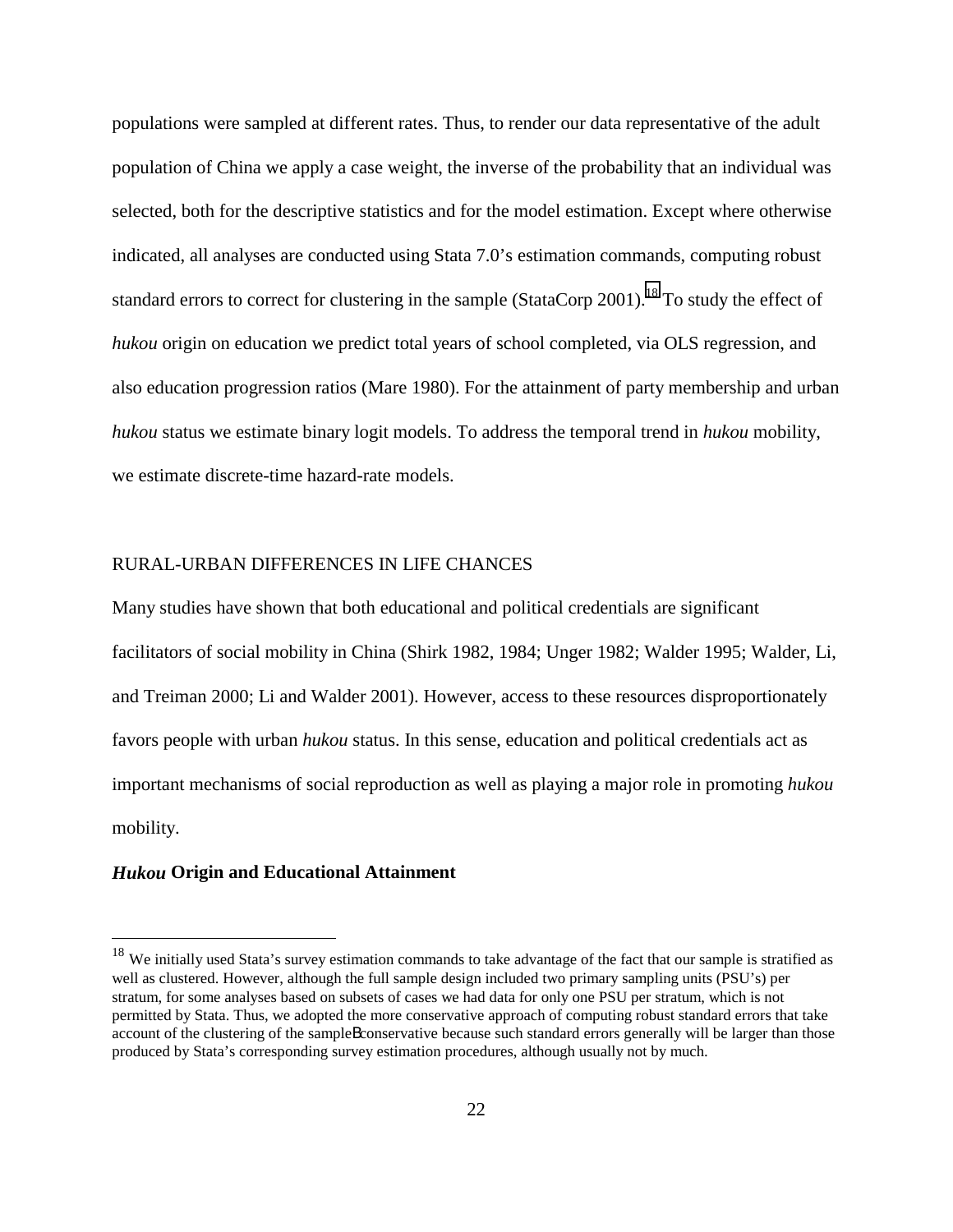Admission to specialized secondary schools and tertiary institutions is based primarily on competitive examinations. Thus, education at this level is in principle equally available to all Chinese citizens, depending only on their individual merits. However, "equal" opportunity in education has always produced dramatically unequal outcomes between rural and urban *hukou* holders.

As Table 1 shows, as of 1996 Chinese adults from rural origins averaged only 5.8 years of schooling compared to 9.2 years for people from urban origins. Since tertiary and specialized secondary education qualify rural residents for urban *hukou*, the factors affecting attainment of these levels of education are of particular interest, particularly the effect of *hukou* at age 14 net of other factors. To assess this, we estimated both an OLS model of highest level of educational attainment and a progression-ratio model of the odds of completing successive levels of education given completion of the previous level. For both models the predictors are *hukou* status at age 14, parental education, parental occupation when the respondent was age 14, gender, and 10-year birth cohort. We include gender because in China men have greater opportunities than do women (Hannum and Xie 1994). We include birth cohorts because educational opportunities in China, in common with most other nations, have expanded throughout the  $20<sup>th</sup>$  century (Deng and Treiman 1997).

Table 2 presents the coefficients for the model. Consider the OLS regression first. All net effects are as expected, and all are substantial: each year of parental schooling increases the expected years of schooling of respondents by nearly a quarter of a year; the children of parents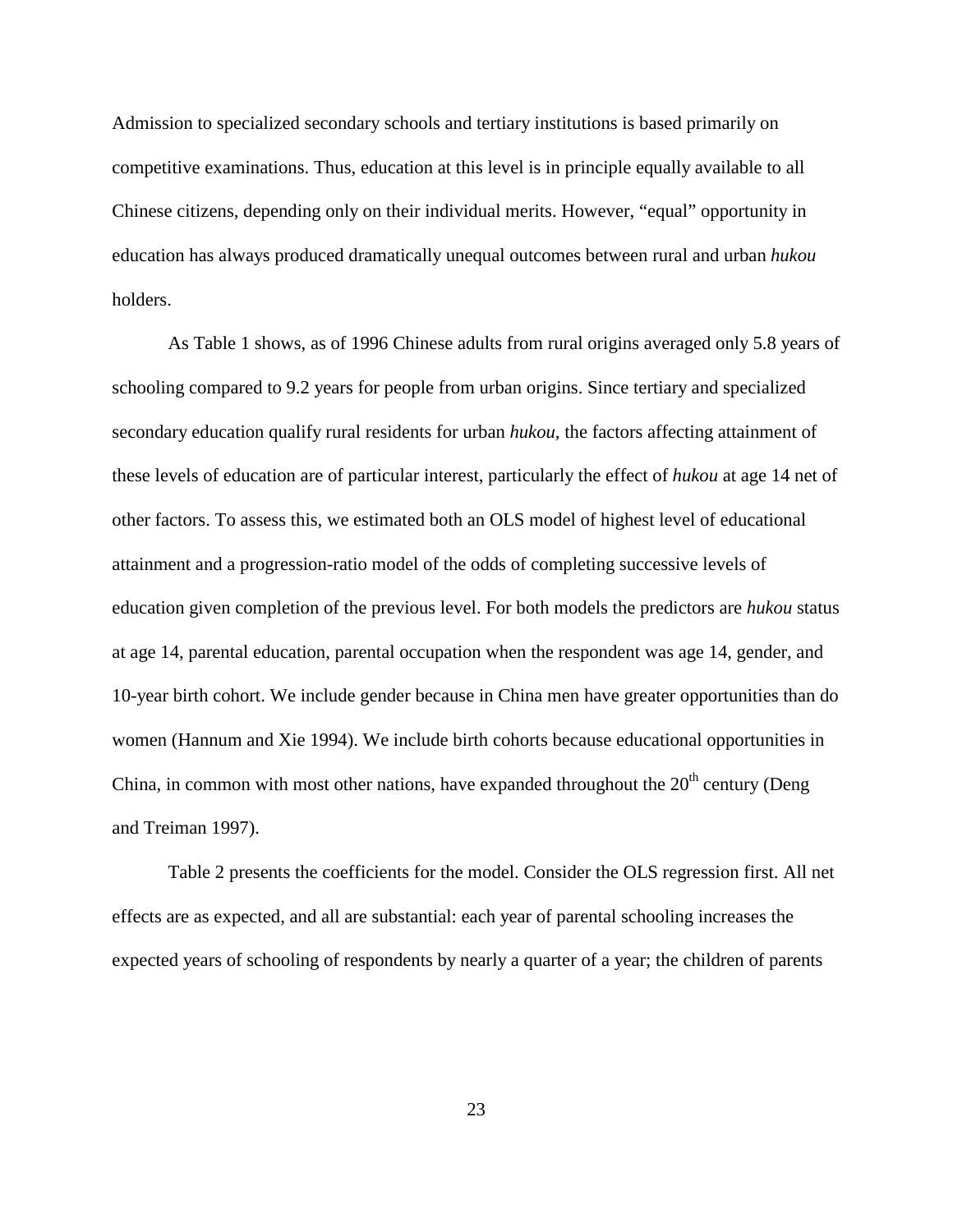with high-status jobs go further in school;<sup>19</sup> men average two years more schooling than women; the level of schooling increases monotonically over time; and, central to our concern here, having an urban *hukou* at age 14 also results in two years of additional schooling. That is, respondents who are lucky enough to have born into urban families average two years more schooling than otherwise identical people (with respect to gender, birth cohort, parental education, and parental occupation). These factors have generally similar effects on the log odds of making the transition from junior high school to academic senior high school, from junior high school to specialized/vocational high school, and from academic high school to tertiary education, although males lose their advantage in the transition to specialized/vocational school and to college and, net of other factors, the odds of graduating from academic secondary school, given that one has completed junior high school increase over time while the corresponding conditional odds of graduating from specialized/vocational school and college decline over time (the coefficients for the youngest birth cohort, age 20-29 at the time of the survey, should not be taken too seriously because many of these respondents were still in school). The findings regarding parental status are consistent with what is known about educational attainment throughout the world B that is, educational attainment is substantially correlated with parental socioeconomic status net of other factors (Mare 1980; Ganzeboom and Treiman 1993; Shavit and Blossfeld 1993; Treiman and Yip 1989; Rijken 1999).

However, children from rural families are handicapped in educational attainment due *not* simply to their parents' lower educational and occupational status but also, and substantially, as a

<sup>&</sup>lt;sup>19</sup> This effect is quite large. The coefficient of .0296 implies, for example, that net of all other factors the children of skilled workers (ISEI=43) will average nearly half a year more schooling than the children of semi-skilled workers (ISEI=28) B precisely, .44=.0296\*15.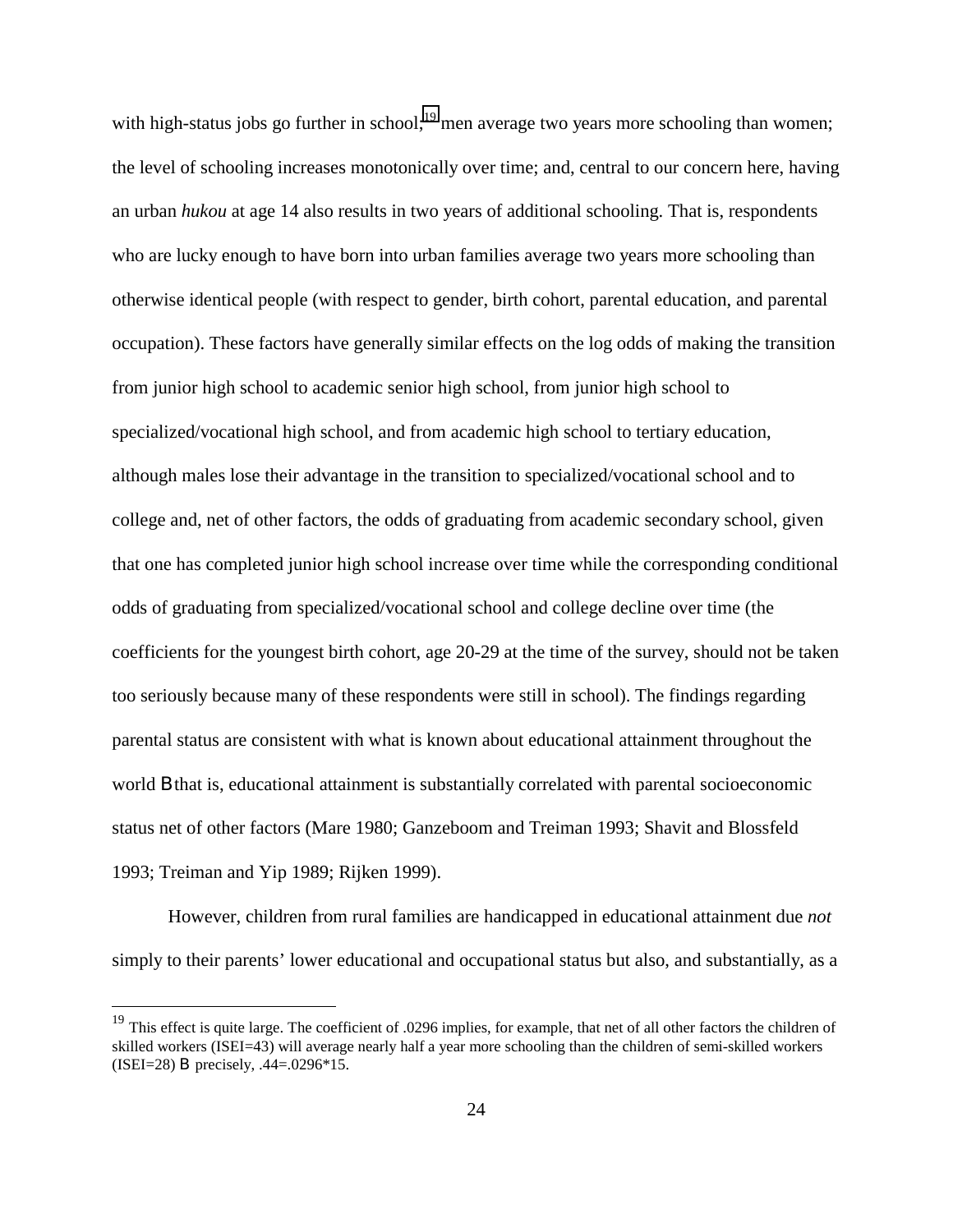result of their *hukou* status *per se.* For each transition, those with an urban *hukou* have a large advantage: their odds of graduating from both academic senior high school and specialized/vocational school, given junior high school graduation, are nearly twice the odds of their rural counterparts; and the corresponding odds ratio for college graduation given senior high school graduation is 1.6. In sum, net of other factors, rural *hukou* status renders a person strongly disadvantaged in acquiring the educational credentials necessary for upward social mobility.

People from rural origins are educationally handicapped both by the inferior quality and limited number of available schools and by explicitly discriminatory state policy. Schools, especially high-quality schools, are generally concentrated in cities, and are not accessible to students lacking a local *hukou*. In addition, admission policies often discriminate against rural students as well. The threshold for admission to specialized secondary schools is usually set lower for urban students than rural ones (see note 10). Provincial quotas are usually set for admission to tertiary institutions, but students registered in the city where the institution is located enjoy an additional advantage. Thus, for example, a Beijing *hukou* holder can gain admission to a local college or university with a lower score on the National College Entrance Examination than could an outsider, despite the fact that the universities are administered by the national government rather than the Beijing city government. Discrimination in favor of local residents is particularly egregious in Beijing, because so many tertiary institutions, including a large fraction of the best, are located in Beijing; but the phenomenon is nationwide and has the effect of favoring students with urban *hukou*.

## *Hukou* **Origin and Party Membership Attainment**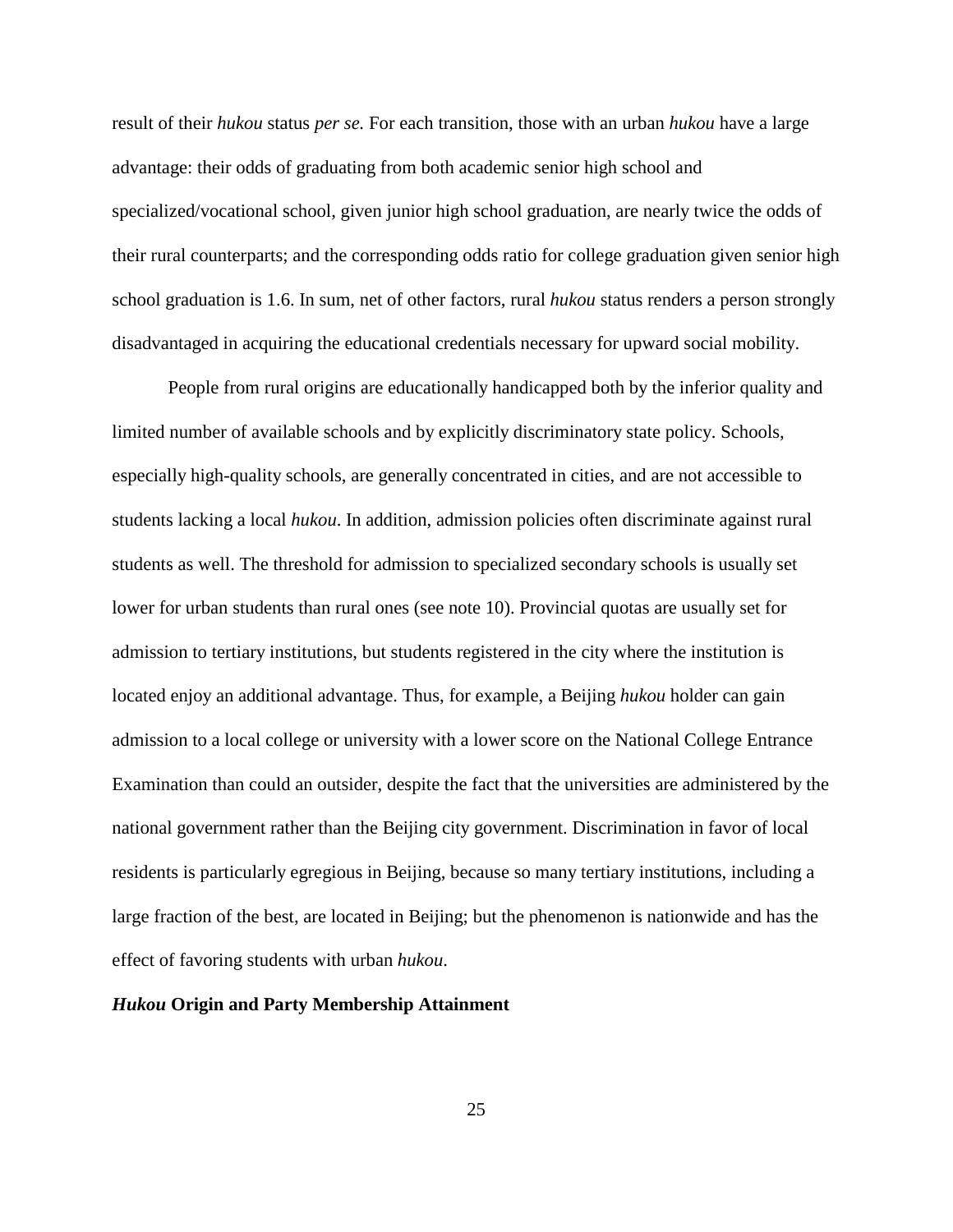The chance of acquiring political credentials is also limited for people of rural *hukou* origin. Although the Communist Party relied on the peasants' support to defeat the Nationalist Government and to gain power, after the founding of the PRC it focused more actively on recruiting members and building up grass-roots organizations in urban than in rural areas. Thus, most people living in rural areas, but especially peasants, had little chance to join the party. To examine rural-urban difference in access to party membership, we estimate a binomial logistic regression model of the odds of current party membership. In addition to *hukou* at age 14, we include as control variables parental party membership, military experience, gender, and birth cohort.

Table 3 shows the estimated coefficients. As expected, *hukou* origin has a substantial net impact on the odds of becoming a member of the party; the odds for those of urban origin are about 22 times the odds for those of rural origin. In addition, unsurprisingly, the net odds that children of party members become party members are also more than twice the odds for the children of nonmembers; and the odds for men are about four times the odds for women. As expected from our previous discussion of the role of the People's Liberation Army as an upward mobility vehicle, the odds that PLA members subsequently become party members are far higher than for others - about 18 times as great.<sup>20</sup> Finally, the odds of becoming a party member systematically decline for successive cohorts, probably due to a combination of an age effect (people are invited to join the party at various ages, extending well into their 40s) and a cohort effect (party membership has become less popular as a means to social mobility since the

 $^{20}$  No one in our sample joined the PLA after becoming a party member.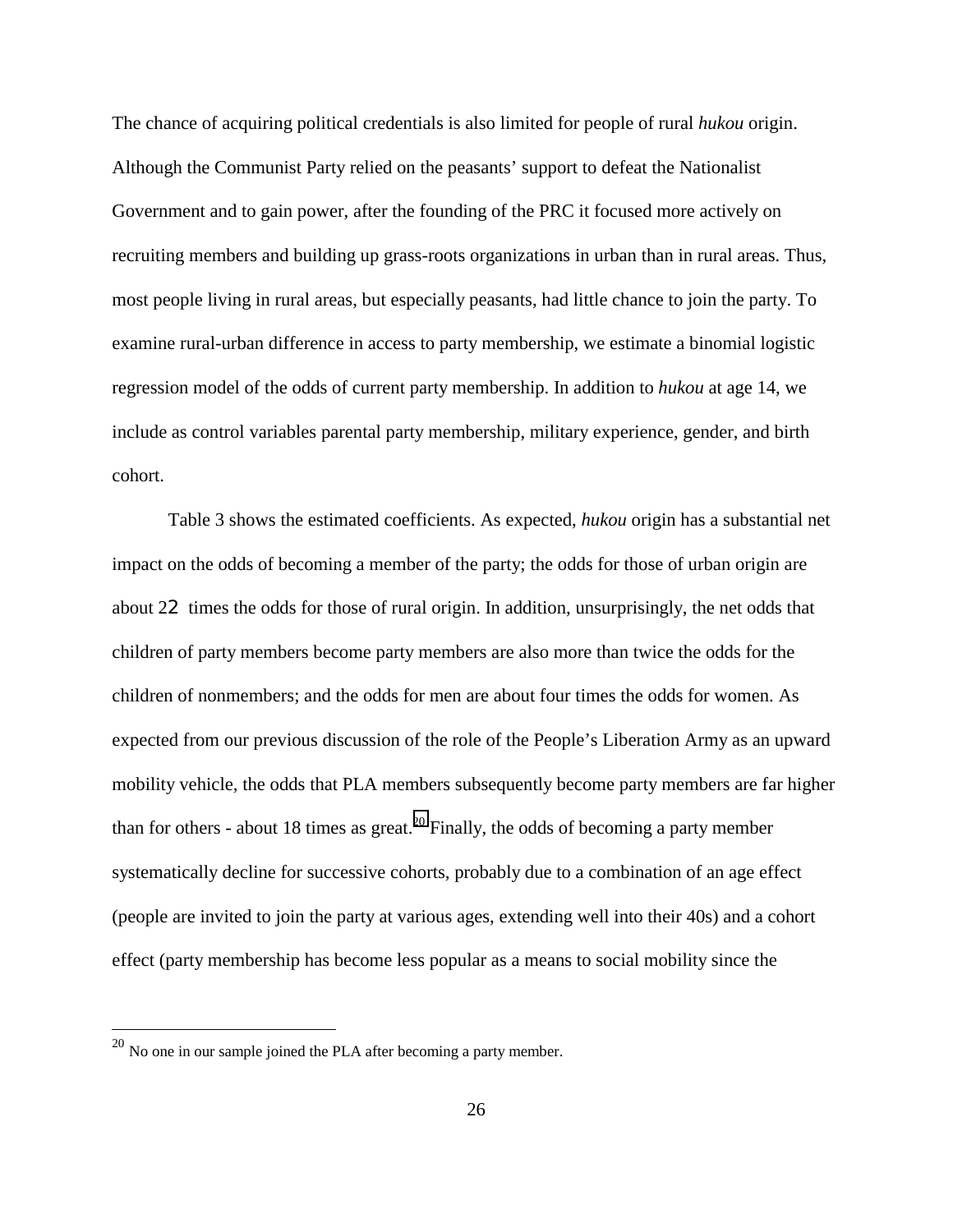beginning of the reform period). From the analysis reported in Table 2 we cannot distinguish between the two.

To recapitulate, while educational and political credentials may facilitate *hukou* mobility (the topic we take up next), access to these credentials is substantially more restricted for ruralorigin than urban-origin people.

# GAINING URBAN STATUS: A PRELIMINARY ANALYSIS

 $\overline{a}$ 

Given that educational and political credentials serve as important channels for rural-to-urban status mobility but that access to these credentials is severely restricted for those from rural origins, how likely is it that rural people can convert their rural *hukou* to an urban *hukou*, and what factors are most important? To determine this, and specifically to test the six hypotheses proposed above, we restrict our analysis to the rural-origin population with complete data  $(n =$  $4,127$ <sup>21</sup>, and estimate a model of the odds of attaining an urban *hukou*. Six independent variables pertinent to these hypotheses are included in the model: education, party membership, military experience, gender, parental party membership, and whether the father was employed in a state work unit when the respondent was age 14. In addition, five 10-year birth cohorts are included as controls. Descriptive statistics for both the dependent and independent variables are presented in Column 2 of Table 1.

<sup>21</sup> As noted above, some of those from rural origins are lucky enough to gain urban *hukou* status due to the incorporation of their villages into towns or cities (Chan 1994, p. 77). Since these cases are not pertinent to our analysis of the individual factors promoting *hukou* change, they should be excluded from our analysis. While we do not have direct information on "passive" *hukou* change, we can approximate it by excluding the 216 people who changed *hukou* since age 14 without changing place of residence. As it happens, whether or not these cases are excluded has little impact on the results. Still, we report the coefficients for estimates that omit the 216 cases.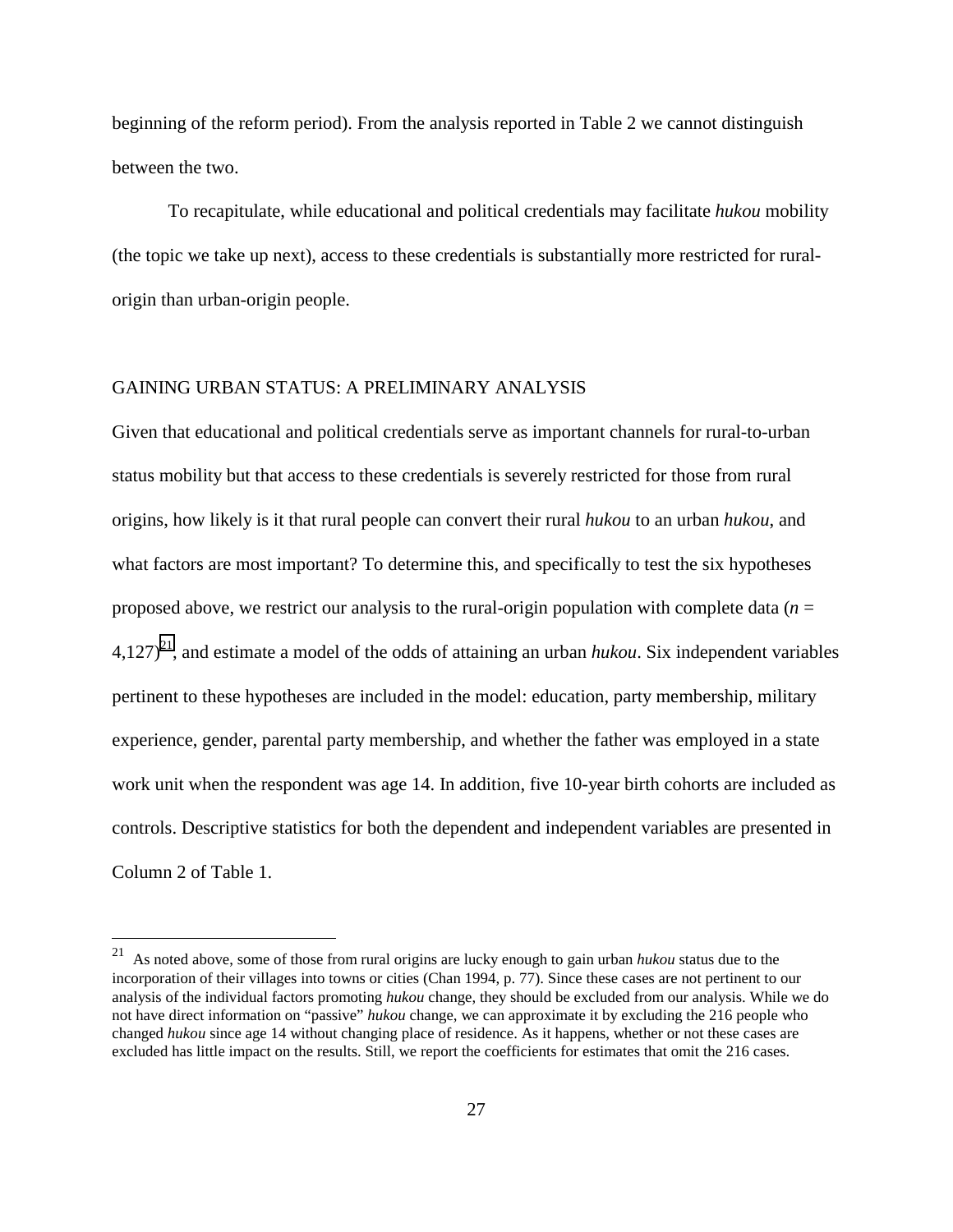Table 4 presents the coefficients for two binomial logistic regression models of *hukou* mobility. Model 1 estimates the odds of acquiring an urban *hukou* as a function of those variables thought to directly affect the odds: educational level, party membership, and military experience.22 Model 2 adds those variables thought to indirectly affect the odds of *hukou* mobility: gender and family background, plus birth cohort. Results from both Model 1 and Model 2 strongly support Hypotheses 1-3. First, as expected, given regulations that normally grant urban *hukou* status upon enrollment in vocational/specialized schools or tertiary institutions, the effects of these levels of education are very strong - although much stronger for tertiary education than for vocational education (the odds multipliers for vocational/specialized education are more than 8 for Model 1 and more than 10 for Model 2, and the corresponding odds multipliers for tertiary education are 46 and 84). This probably reflects the fact that in the Chinese *hukou* system, but unfortunately not in our data (and, oddly, not in most Chinese statistical compilations either), a distinction is made between vocational and specialized technical school, with only the latter routinely leading to urban *hukou* status. Also, despite the fact that those who complete academic senior high school but fail to enter tertiary institutions are supposed to return to their rural villages, the odds of such graduates eventually attaining an urban *hukou* are about 22 times the odds for those with less education in Model 1 and more than 4 times in Model 2.

Second, both party membership and military service sharply improve the odds of obtaining urban registration. Net of other factors, the odds that party members attain urban status

 $22$  Although it is possible that people complete their education or join the party after gaining urban registration, it is clear that for most people *hukou* conversion is a consequence rather than a determinant of educational and political credentials. Still, in the next section we will carry out an event history analysis to settle this issue definitively.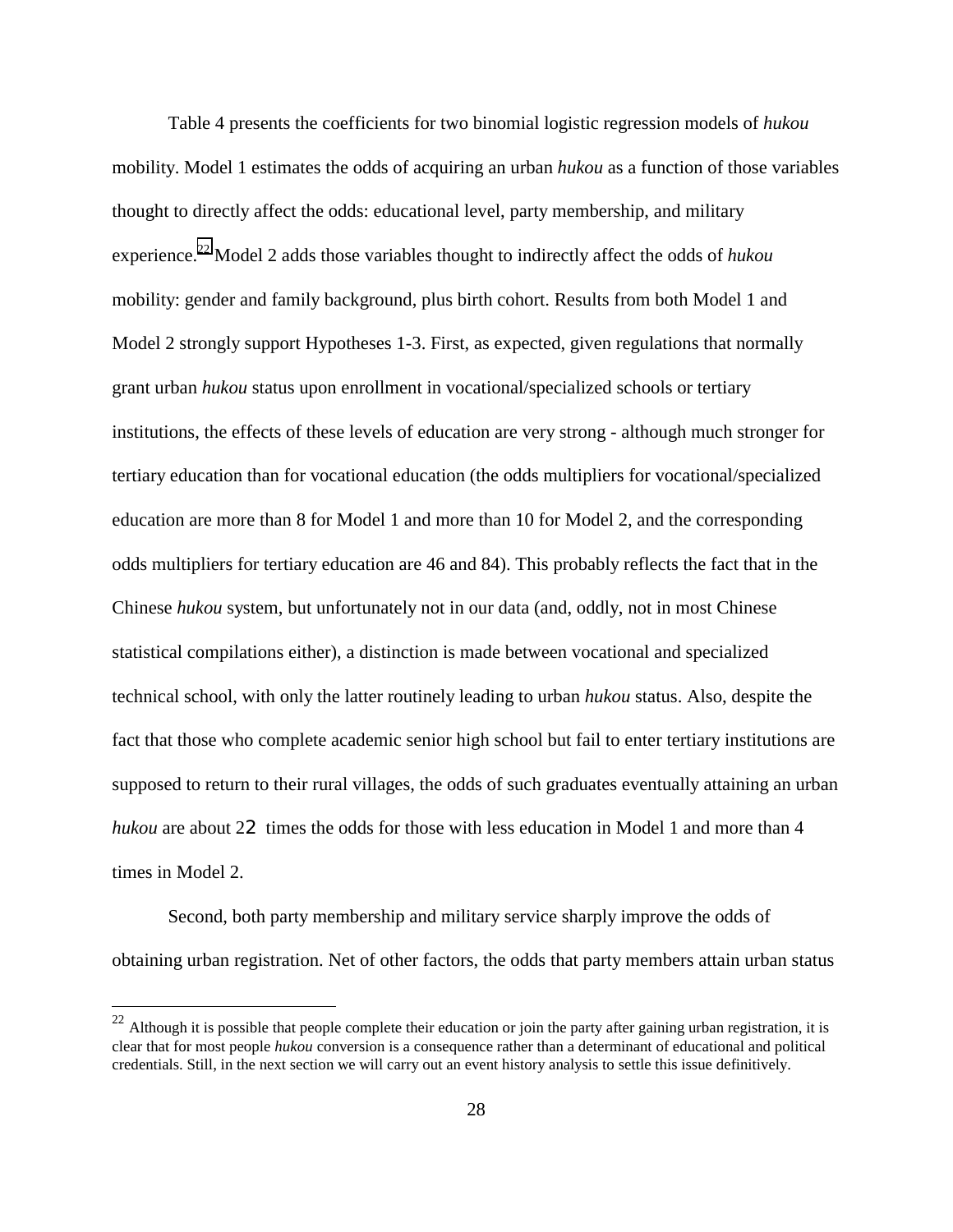are more than 4 times the odds for non-members in Model 1 and a little less than 4 in Model 2, and the odds for those with military experience are nearly 5 times the odds for those lacking military experience in Model 1 and nearly 7 times in Model 2. Although we posited a process in which young people join the PLA and while enlisted join the communist party, thereby improving their odds of achieving urban status, it is clear from the analysis that PLA experience *independently* enhances the likelihood of achieving urban registration, probably through improved chances of being assigned a job in an urban area at demobilization.

Third, contrary to Hypothesis 4, men are less likely than women to obtain urban status net of other factors; the odds multiplier in Model 2 is .46. As we have seen, women are disadvantaged in obtaining education and party membership, crucial facilitators of mobility from rural to urban *hukou* status. They also are far less likely to join the military (in our data no women have military experience). Thus, rural-origin women are less likely than rural-origin men to attain urban registration via these mechanisms. And marriage to an urban resident is not a basis for *hukou* conversion. However, it turns out that rural-origin women are about as likely as rural-origin men to obtain an urban *hukou* - 10.8 percent of women did so compared to 11.8 percent of men -- and about twice as likely to obtain an urban *hukou* net of education, party membership, and military service.

Fourth, consistent with Hypothesis 5, parental party membership during childhood increased the odds that rural-origin respondents would obtain urban status, net of all other factors (the odds multiplier is 1.6). Thus, while parental political credentials *indirectly* influence children's chances of obtaining urban status through their positive influence on children's becoming party members, joining the military, and enrolling in higher education, they also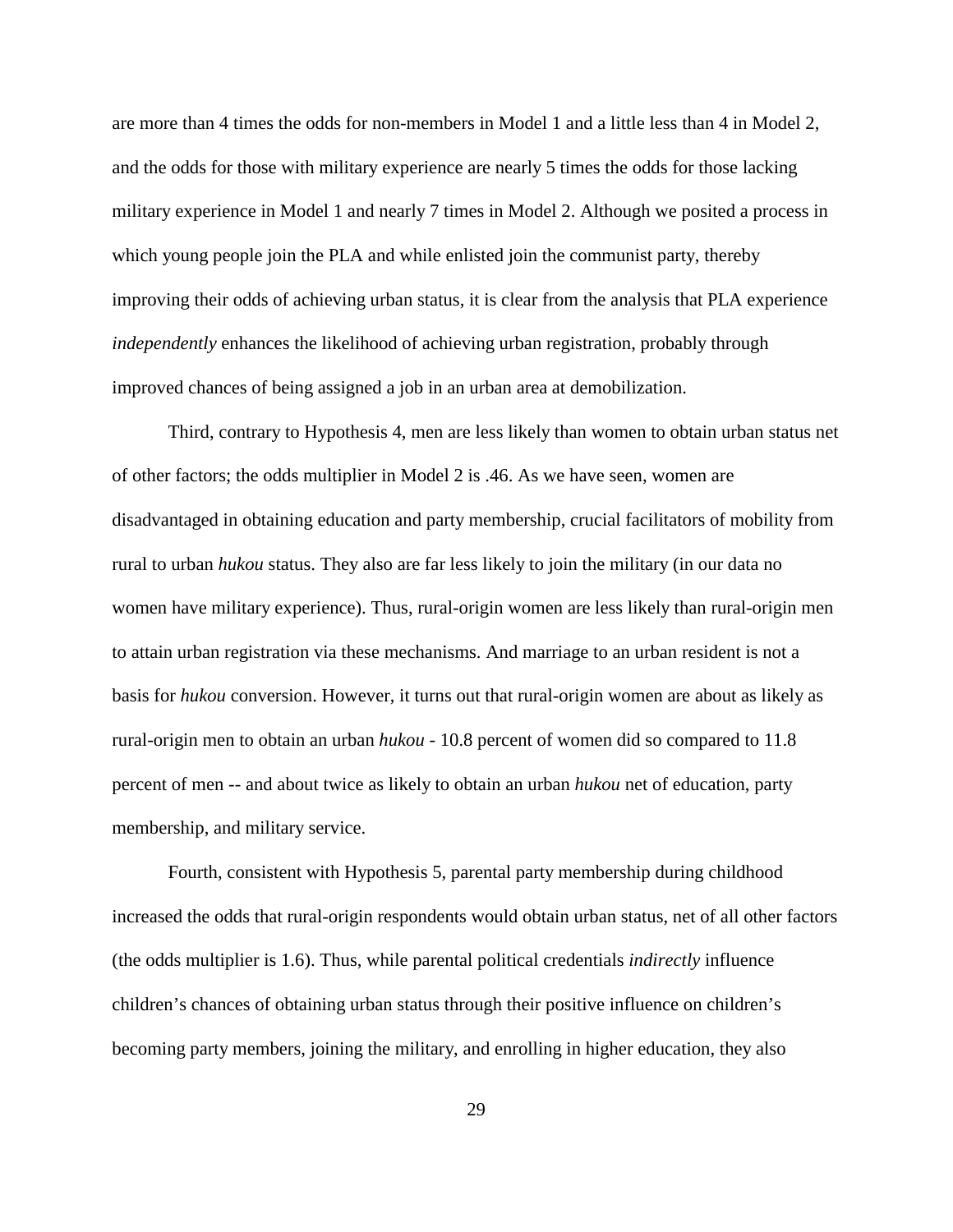*directly* influence children's chances, presumably because they permit parents to exploit special opportunities for their children, such as recruitment of rural youth for jobs that carry urban status.

Finally, consistent with Hypothesis 6, the nine percent of rural-origin people whose fathers were employed in state enterprises when the respondents were growing up had substantially greater odds of acquiring urban status, net of other factors (the odds multiplier is 2.4).

We included one set of variables in the analysis for which we did not develop explicit hypotheses B birth cohort. It turns out, however, that the net odds of gaining urban *hukou* status systematically declines for successive 10-year birth cohorts, albeit with the largest decline between the oldest and next oldest cohort. The result is that, net of other factors, the odds that our youngest respondents gained an urban *hukou* by the time of the survey are only about 11 percent as large as the corresponding odds for the oldest cohort. The interpretation of this result is somewhat problematic. While we are inclined to interpret the result as a period effect - a decline over time in the odds of converting a rural to an urban *hukou* as government policies became more stringent - it could be argued that what we observe reflects continuing opportunities to obtain an urban *hukou* over the life course and thus a conversion rate that increases with age. To definitively settle the issue requires a way to disentangle the effects of age and period, which we accomplish via a discrete-time hazard-rate (event history) analysis.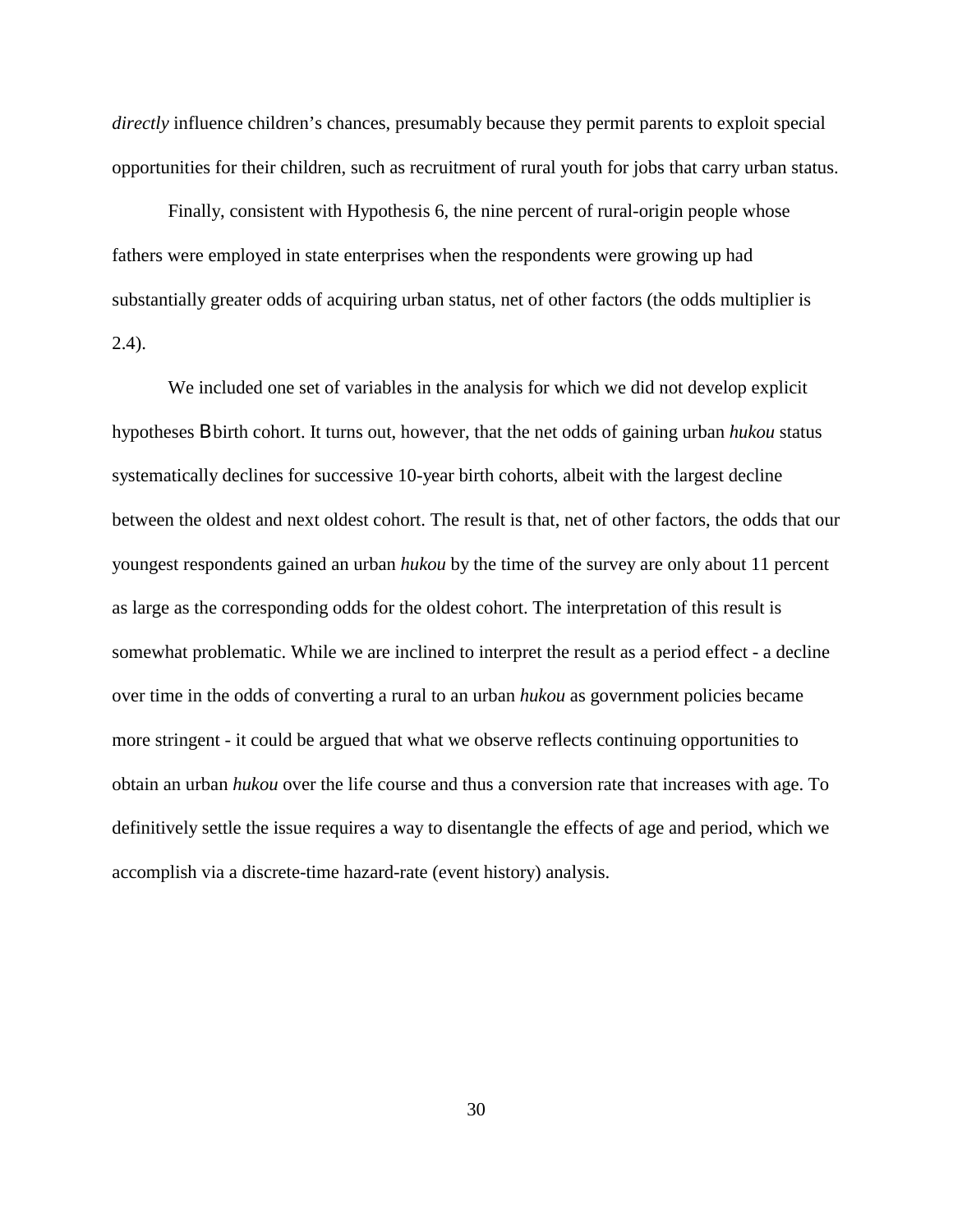### TEMPORAL TRENDS IN *HUKOU* MOBILITY RATES: AN EVENT HISTORY ANALYSIS

A discrete-time hazard-rate analysis of the determinants of *hukou* conversion in the rural-origin population will allow us both to pin down the temporal order of *hukou* conversion relative to education and communist party membership and to adjudicate between age effect and period effect interpretations of the observed negative relationship between year of birth and the rate of *hukou* conversion. This analysis is complicated by the fact that the 1996 Life History survey did not collect information on the timing of *hukou* conversion - that is, no question was asked about the year in which respondents acquired urban status. We imputed the year of *hukou* conversion in two ways, taking into account regulations regarding *hukou* conversion and using information in the survey on respondents' educational and occupational histories, plus limited information on residential mobility.

Our first imputation method was to use the year successful converters moved to their current place of residence. This strategy has two potential problems. First, the date of *hukou* conversion could be overstated for those who moved from one locale (village, town, or city) to another once since age 14. However, since residential mobility has been extremely limited in China since the 1950s, we can reasonably assume that most successful *hukou* converters still live in the city or town in which they obtained urban residence.<sup>23</sup> The exception is college graduates,

<sup>&</sup>lt;sup>23</sup> Some indirect support for this claim can be found in the low level of job mobility among urban workers. In the 1996 data, 40 percent of those in the urban sample had never changed jobs. On average, urban residents had worked at 2.2 jobs (which meant that they changed jobs an average of 1.2 times), a pattern similar to that shown in data collected in the 1980s (Walder 1992, Wang Q 1994). It is probable that the bulk of these job changes were to other jobs within the same work unit (*danwei*) or to other work units within the same town or city (Wu 2001, Ch. 4, note 5).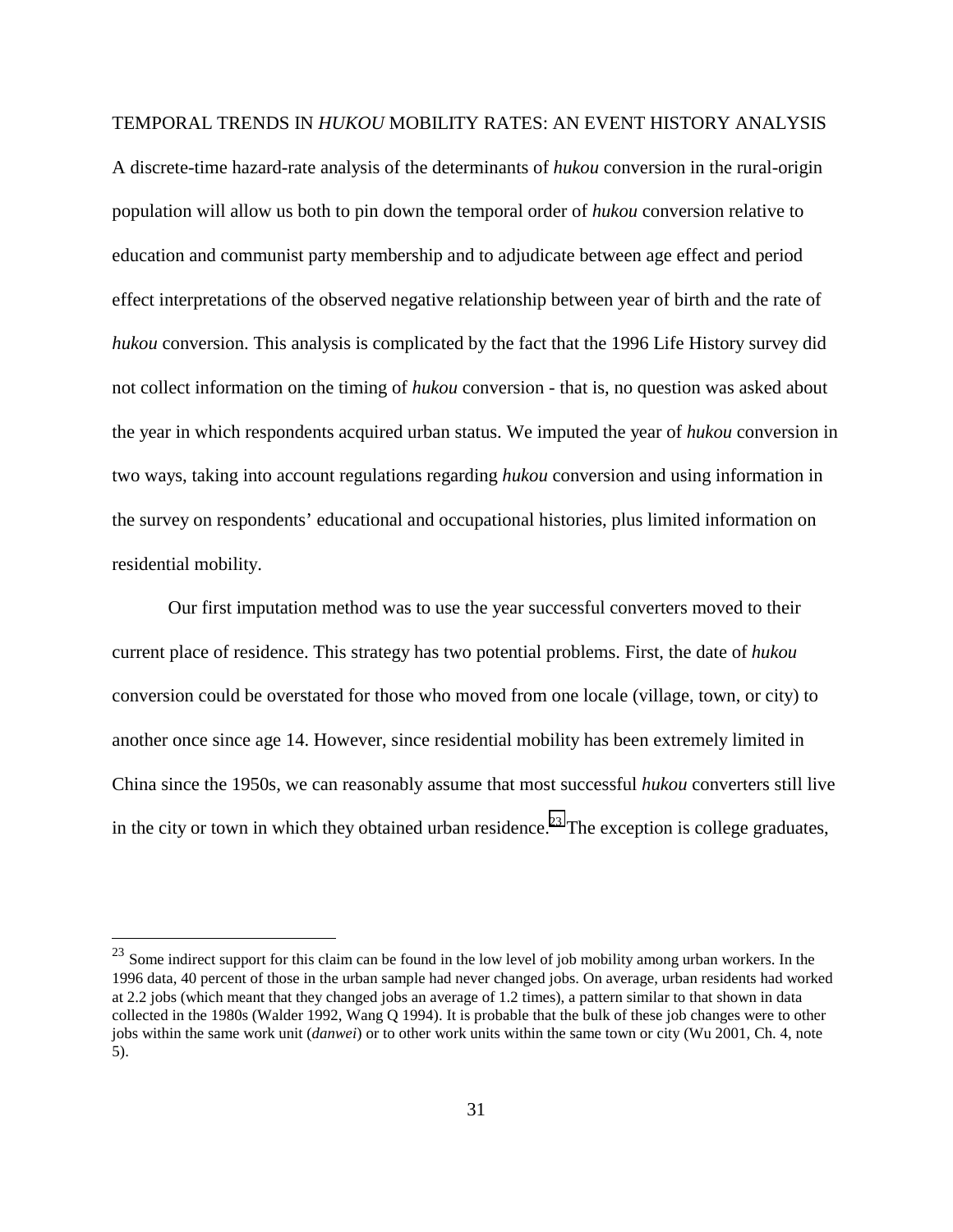who generally obtain urban *hukou* status upon matriculation but might relocate after graduation (see below).

The second issue is that we have no basis for computing the year of *hukou* conversion for those who changed their *hukou* without changing their city, town, or village of residence. However, this actually is not a problem because we would want to exclude these people anyway, as we did in the analysis reported in Table 4, because it is probable that most of them gained urban status by the incorporation of their village into a town or city rather than through their own effort $^{24}$ 

Our second method of imputing the year of *hukou* conversion was possible only for college graduates. For these, we use the survey's educational history data and impute the year of *hukou* conversion as the year of college admission. According to the Chinese college admission policy, a student's *hukou* is transferred from his or her home town to the college upon admission. After graduation, the *hukou* is again transferred to the locale of the work unit to which s/he is assigned. However, even if graduates fail to find jobs, their urban status is maintained and it remains the obligation of the local authorities in the place where they were originally from to find them jobs.

Following these two rules, we were able to impute a year of *hukou* change for all people who changed their *hukou* and also their place of residence between age 14 and the date of the survey. Although the year of imputed change ranges from 1939 to 1996, we omitted those who

<sup>&</sup>lt;sup>24</sup> Of course, by omitting the 216 people who changed *hukou* without changing residence, we also omit those who might have converted their *hukou* on the basis of their own accomplishments, e.g., the 20 people who attained specialized or tertiary education. But for these people we have no way of determining whether their *hukou* conversion preceded, and hence enhanced the probability of, their matriculation.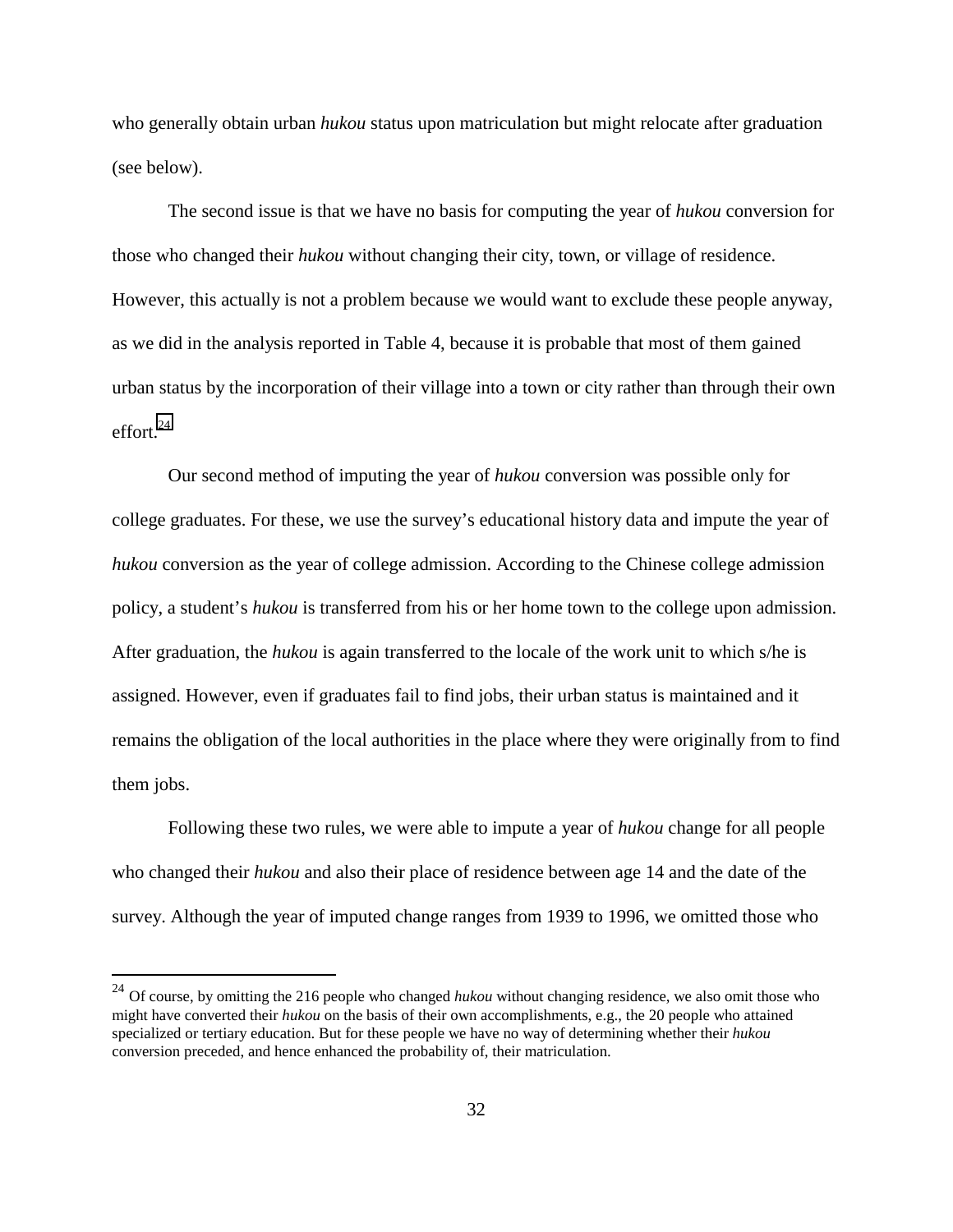moved into urban areas prior to 1955 since prior to then there was essentially no government regulation of migration from rural to urban areas; those residing in urban areas in 1955, when the *hukou* system was established, were automatically granted urban status. We thus restrict our analysis to the years between 1955 and 1996 and to those "at risk" of acquiring urban status in each year beginning in 1955. People are regarded as "at risk" if they had not yet acquired urban status and had not yet reached retirement age (60 for men and 55 for women). Those who had not yet acquired urban status nor retired by the year of the survey are right-censored.

With information on the timing of *hukou* change, as well as the timing of joining the communist party and achieving particular levels of education, a discrete-time hazard-rate model of the likelihood of *hukou* conversion at each year of risk can be estimated via conventional procedures for estimating binomial logit models (Allison 1984; Yamaguchi 1991). The structure of the input data, however, differs from that of a conventional logit model. While in conventional logit models the unit of analysis is the respondent, discrete-time hazard-rate models are estimated by constructing a data set of person-years at risk. In our analysis, each person with a rural *hukou* at age 14 (or rural residence in 1954 if born prior to 1941) was initially exposed to the risk of changing *hukou* either in 1955, if born prior to 1941, or in the year after s/he reached age 14. Then for each subsequent year, if the person acquired an urban *hukou* s/he was dropped from the data set for the following years. In addition, people not obtaining an urban *hukou* by retirement age (60 for males and 55 for females) were dropped from the data set for that and all subsequent ages.

Figure 2 plots the hazard rate of *hukou* conversion (the percentage gaining an urban *hukou* among those at risk) between 1955 and1996 without controlling any covariates. Over the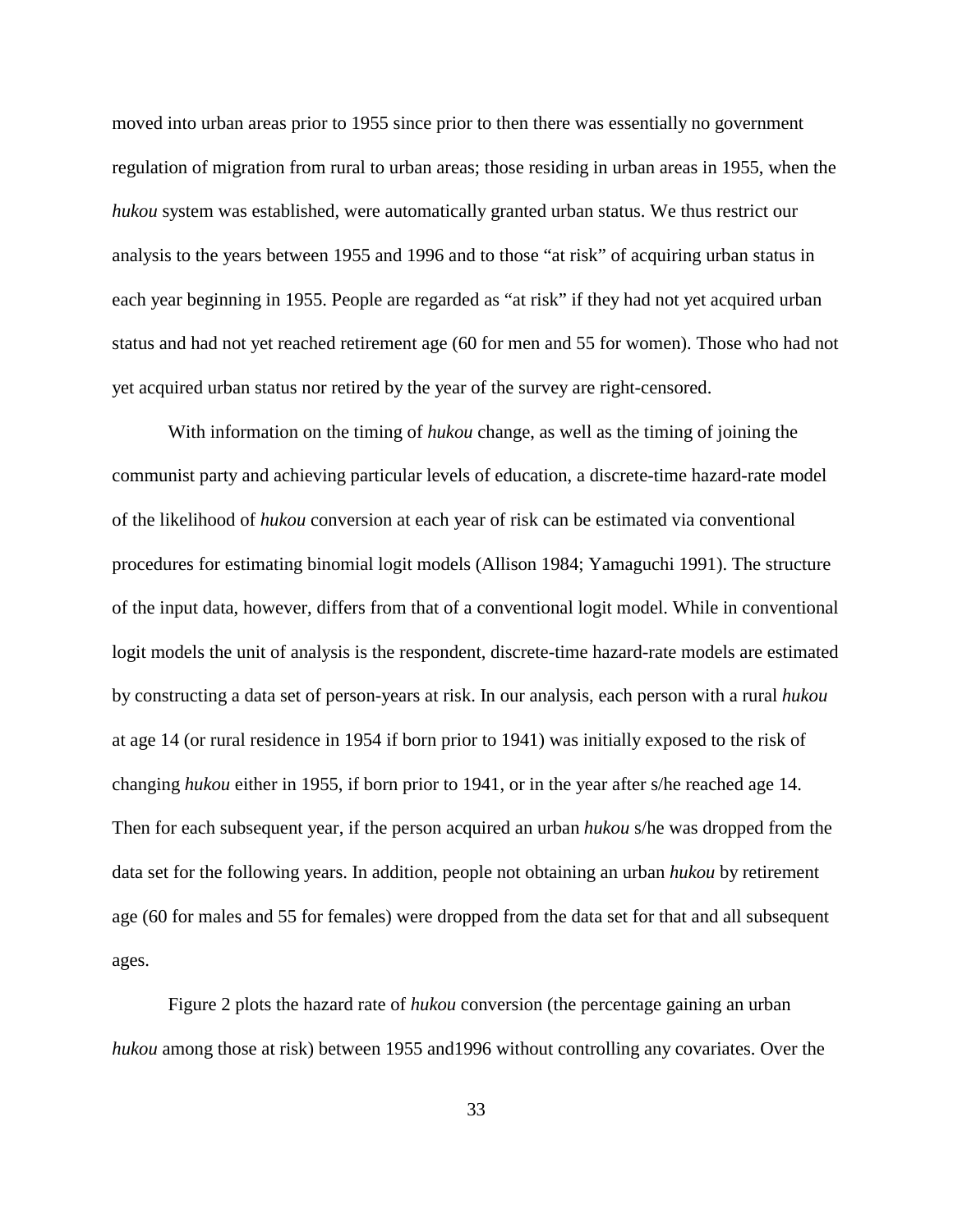40 years since the *hukou* system was established, the trend of social mobility from rural to urban status is generally consistent with the historical evolution of the *hukou* system. In the second half of the1950s when the *hukou* system was first being established, the rate of *hukou* conversion was very high, approaching 4 percent. In 1959 the conversion rate dropped precipitously as a result of government intervention, and by the early 1960s when a very restrictive policy was fully implemented, the conversion rate fell to less than 1 percent.  $2^5$ 

The dependent variable is whether a respondent changed *hukou* status in the year to which an observation refers. The independent variables include all of those used in the analysis reported in Table 4, except that the 10-year birth cohorts are replaced by a set of dummy variables to model age effects and a set of dummy variables is included to model period effects (see the discussion in the "Variables" section above). However, here education, party membership, and military experience are treated as time-varying covariates; that is, they are set at their values for each year at risk. Thus, in each year education is represented by the highest level of education achieved. However, academic and vocational high school education are regarded as achieved by successful graduation since, except for the subset of vocational/specialized high school students who were enrolled in specialized schools, high school matriculation did not automatically result in *hukou* conversion. Tertiary education, by contrast, is regarded as achieved in the year of matriculation, which automatically resulted in *hukou* conversion.<sup>26</sup> Military service is treated the

 $^{25}$  . One may be surprised to see that the conversion rate has not risen substantially in the reform era. Yet the statistical records the first author collected the township shows that, even in the year of 2001, the *hukou* conversion rate is only 1.03% (176 out of 17038) (see footnote 14), consistent with the event historical data we have constructed here.

<sup>&</sup>lt;sup>26</sup> It should be noted that in China virtually no one who matriculates at senior high schools or tertiary institutions fails to graduate, in stark contrast to the U.S.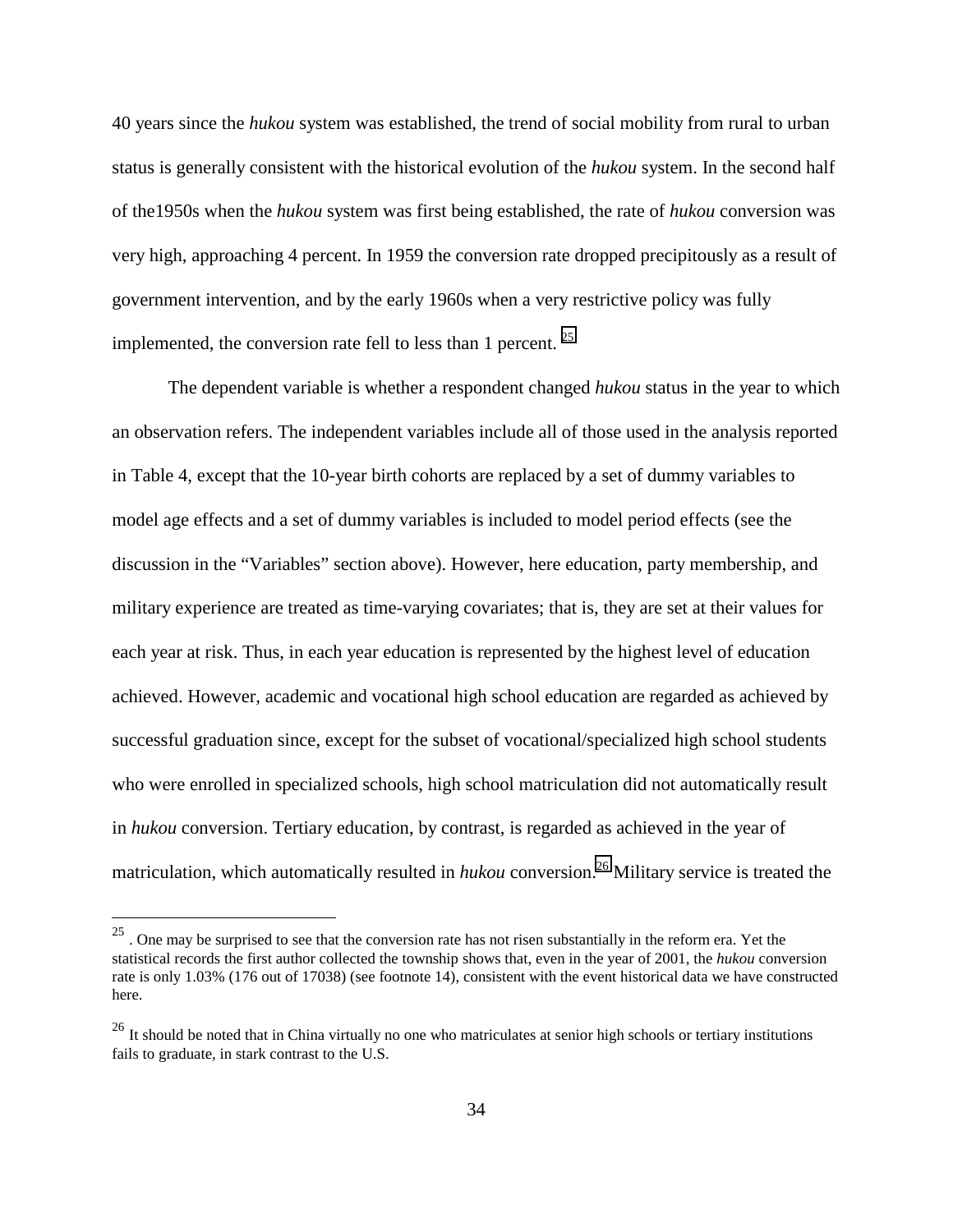same way as high school: respondents are regarded as having military service as of the year they leave the military, since the main advantage of military service is in increasing the chance of being assigned an urban job after service is completed. Finally, respondents are regarded as communist party members as of the year they joined the party. Whether at least one parent was a member of the communist party and whether the father was employed in a state work unit are treated as time-constant variables and refer to when the respondent was age 14.

Table 5 presents logits and odds multipliers for a model of the likelihood of *hukou* conversion for those at risk in each year from 1955-1996. As before, Model 1 includes only the variables thought to directly facilitate *hukou* conversion: education, communist party membership, and military experience, while Model 2 includes as well all the variables thought to have an indirect effect plus the control variables. These results are generally consistent with those reported in Table 4, with only two exceptions. Military service proves not to have a significant effect on *hukou* conversion in the hazard-rate model, although the odds more than double relative to those lacking military service. The large standard errors associated with the coefficients for military service probably reflect both the fact that it is a rare event - few people join the People's Liberation Army - and that the advantage of military service only pertains to the first job after leaving service. Those who are unsuccessful in getting an urban job when they leave the armed forces have no further way of taking advantage of their veteran status. Parental party membership also proves to be non-significant in the hazard-rate models, perhaps because it, too, is only helpful at the beginning of the career.

Apart from these two exceptions, the corresponding variables appear to behave in quite a similar way in whether *hukou* conversion is treated as a single outcome and no account is taken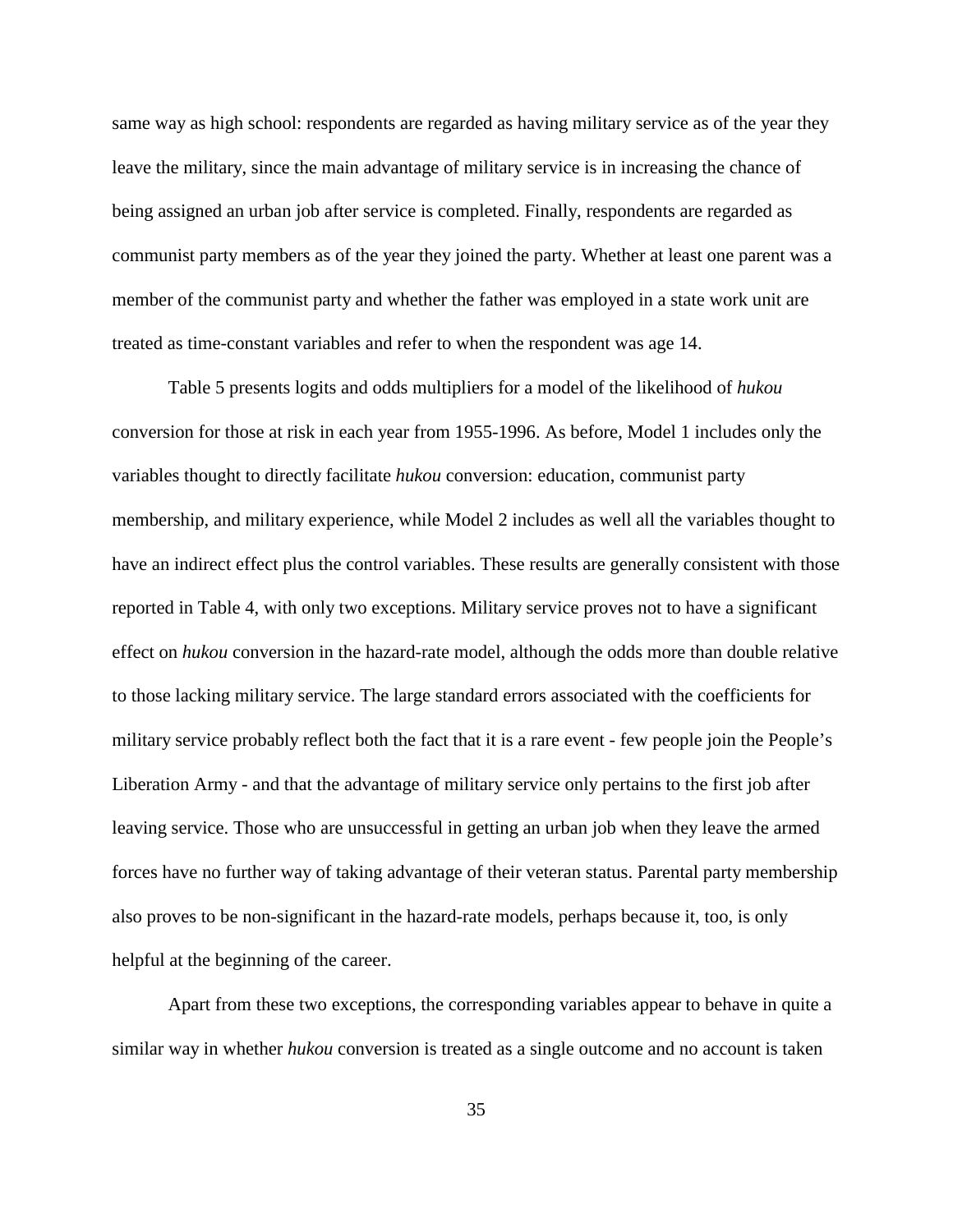of censoring, as in Table 4, or whether the odds are computed year-by-year for those still at risk. If anything, the effects are stronger in the hazard-rate version: as in most other societies, education is the primary vehicle for upward mobility, in this case from rural to urban residential status; and, as in most communist societies, political credentials in the form of party membership play a strong independent role in enhancing upward mobility; finally, having a father who is employed in a state-owned work-unit creates an even stronger advantage in the hazard-rate analysis than in the Table 4 analysis. The fact that the effects of education and communist party membership hold up, or become even stronger, in the hazard-rate analysis strongly suggests that the results in Table 4 are not subject to much endogeneity bias. Conversely, the similarity in the results provides assurance that we have not gone far wrong in our imputation of the year of *hukou* conversion. Together, the two complementary analyses suggest that our key results are quite robust.

A distinctive feature of the hazard-rate analysis is that we are able to distinguish period effects from age effects, through the introduction of a set of dummy variables for each factor. The presence of both sets of variables in a single model greatly clarifies the interpretation of each set. The results for period strikingly mirror those reported in Fig. 2 - although established in 1955, the *hukou* system did not begin to operate in an effective way until around 1959, at the end of the disastrous Great Leap Forward. At that point *hukou* conversion became much more difficult - the net odds of conversion dropping to about a quarter what they were in the first period, and then dropping again to about 15 percent of the odds in the first period. Despite the increasing tolerance of informal migrants to urban areas, the state has in no way relaxed its stringent requirements for obtaining formal urban residential status and has, if anything,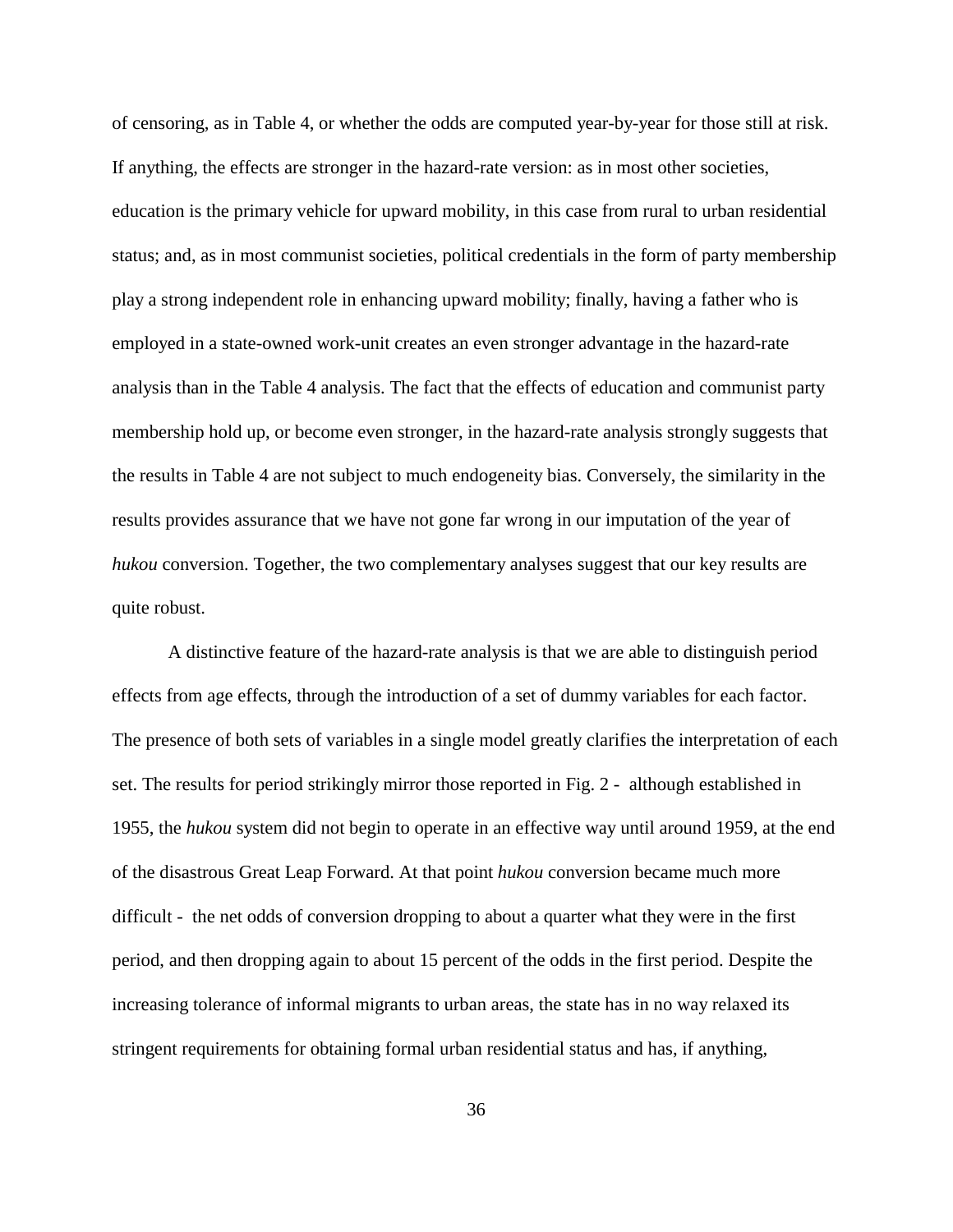tightened them. Interestingly, despite the vicissitudes of state policy, including especially the politicization of everyday life during the Cultural Revolution, there appear to be no significant differences in the odds of *hukou* conversion from 1955 on.<sup>27</sup>

Finally, the effect of age is also now clear -- unsurprisingly, *hukou* conversion is a young person's game: the odds of *hukou* conversion peak at ages 20-25, when they are nearly twice as large as for ages 14-19 and about twice as large as the odds for the three older age categories.

#### CONCLUSIONS AND DISCUSSION

 $\overline{a}$ 

In this paper we examined the determinants of mobility from rural to urban status, first by estimating a binomial logit model of whether *hukou* conversion had been achieved by the time of the survey and then by estimating a discrete-time hazard-rate model. Our hypotheses regarding the role of educational and political credentials are generally supported in both analyses, and hold up when various controls are introduced. Education (particularly specialized secondary or tertiary education) strongly increases the odds that those from rural origins can obtain urban status. This is in stark contrast to the findings that education has either small or insignificant effect on ruralurban spontaneous migration in reform-era China (Mallee 1996; Meng 1996; Rozelle et. al. 1999). Communist Party membership also substantially increases the odds of *hukou* conversion, although not as much as education. The results for military experience are mixed. The crosssectional model shows a strong effect of military experience but the hazard-rate model does not,

 $27$  We also have tested whether the effects of education and party membership vary across different periods (in particular, the possibility that the effect of education decreased and the effect of party membership increased during the Cultural Revolution period) by including interactions terms between education and period, and party membership and period, respectively. None of them is statistically significant. Results are available from the first author upon request.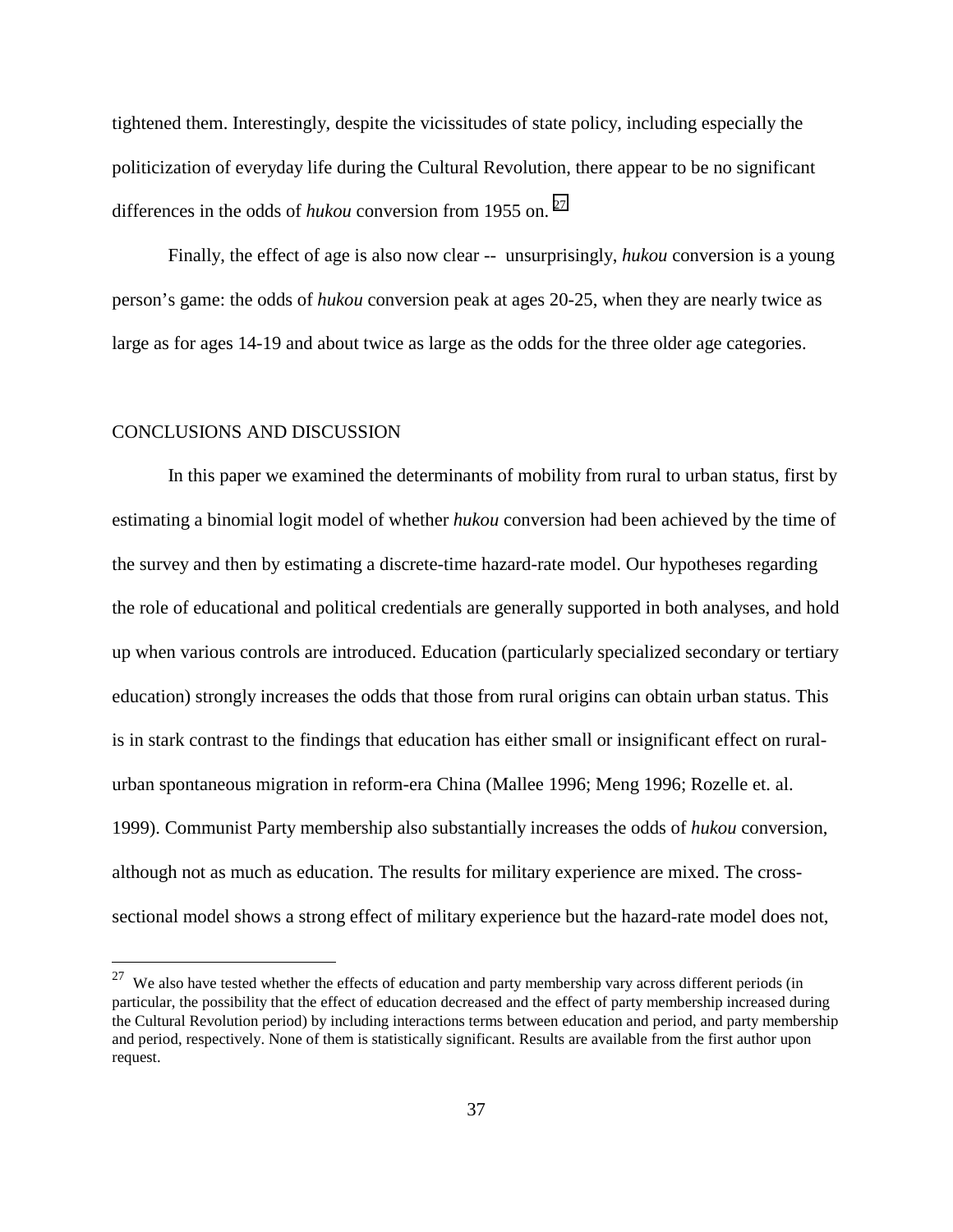perhaps because military experience is only directly effective at the time of completion of service, enhancing the chance of being assigned to an urban job. If such an assignment is not offered, there are no further chances to exploit military service. However, military experience also is indirectly beneficial, by enhancing the odds of joining the Communist Party. All in all, these three credentials - education, party membership, and military service, can be viewed as resources, or "capital," that facilitate *hukou* mobility under the socialist regime.

However, access to these resources is constrained by family background, including *hukou* origin. Coming from a rural family significantly decreases educational attainment and also the chance of gaining party membership. By contrast, even in rural areas parental party membership enhances the odds of being able to join the party and thus indirectly the odds of gaining urban *hukou* status. In addition, rural respondents whose fathers work in state work units have a substantial advantage in gaining urban status, presumably because of enhanced information and special opportunities that can be exploited by the father for the benefit of his children. The sole hypothesis that was not supported was our expectation that, net of other factors, rural-origin men would be more successful in converting their *hukou* status than would rural-origin women. Rural men and women are about equally likely to obtain urban *hukou* status, but women are less likely to attain high education, become communist party members, or join the military. Thus, controlling for these factors, women are *more* likely than men to successfully convert their *hukou.* We have no explanation for this.

Finally, we have shown both strong period effects-severe tightening of the *hukou* system after the Great Leap Forward and subsequent maintenance of a very low rate of *hukou* conversion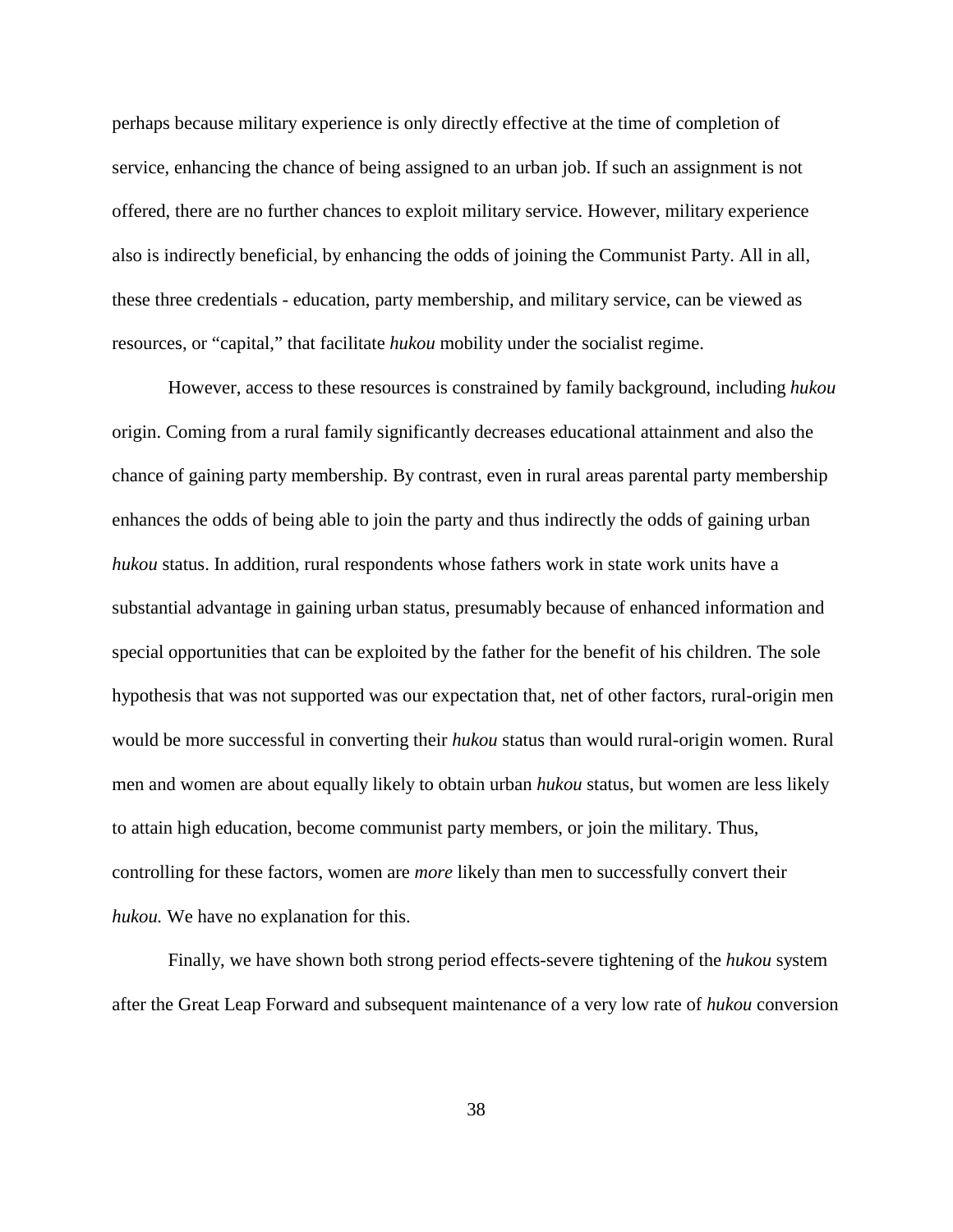through 1996, the data of the survey-and strong age effects, with successful *hukou* conversion peaking between age 20 and 24.

The above findings have many implications for studying social mobility in state socialist China, where rural and urban societies are largely segmented. Early studies of social mobility and status attainment in China, which relied primarily on the information collected from refugees who had left the country (Parish 1984; Whyte 1975; Whyte and Parish 1984; Walder 1986) or on survey data from selected cities (Bian 1994a; Lin and Bian 1991), found a high rate of intergenerational mobility. Parish and Whyte (1984) reported that the effect of parental status on their children's educational and occupational attainment had been waning since 1966. The claim was that as a result of the Cultural Revolution, the effect of social origins on status attainment had become considerably weaker or entirely insignificant (Parish 1984; Whyte and Parish 1984). Blau and Ruan (1990), using data from Tianjin, China's third largest city, reached a similar conclusionBthat parental status did not directly affect occupational status and that the zero-order association between parent's and offspring's occupational status was even weaker than in the United States. These results led to the claim that China was an exceptionally "open" society in which state egalitarian policies effectively eliminated inherited class privileges.

The open-society claim, interestingly, won little support from Chinese scholars, who posited that China under socialism was an immobile society with high inheritance, and that its social stratification system was built upon a set of concrete institutional arrangements such as the household registration (*hukou*) and work unit (*danwei*) systems, which blocked mobility, both inter-generationally and intra-generationally (Li Q. 1993; Li L. and Wang F. 1992). While it was easy to minimize income inequality in a redistributive economy, equal opportunities to all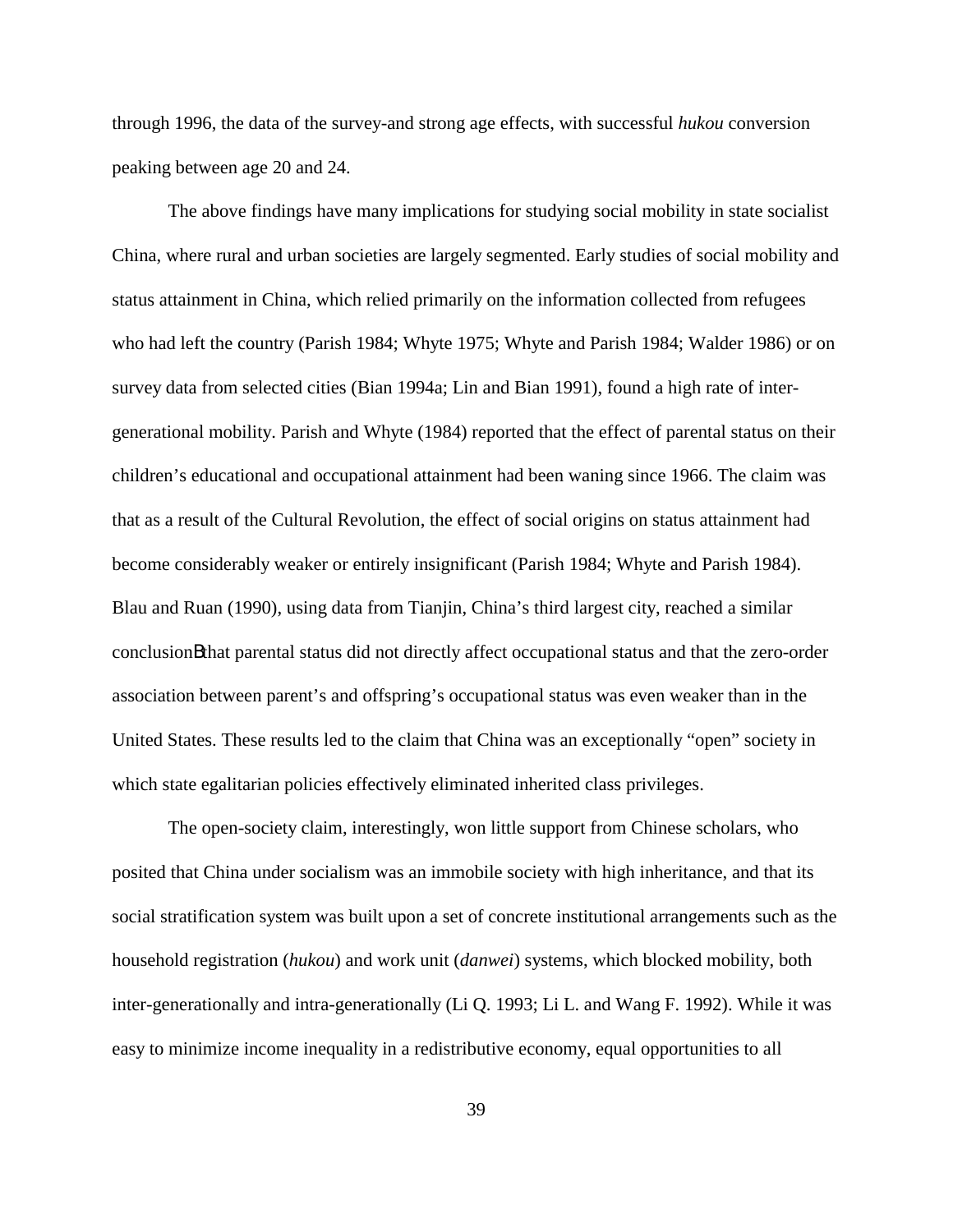Chinese citizens had never been a reality. Instead, to concentrate resources in order to achieve rapid industrialization, the Chinese communist government deliberately created a stratification system that allocated opportunities unequally to different social classes in accordance with its redistributive goals.

Hence, the evidence of weak inter-generational associations for occupational status and income in urban areas as support for the claim of "societal openness" may be subject to reinterpretation and criticism. Inequalities existed in China and Eastern Europe, but were governed by mechanisms different from those in Western societies (Szelenyi 1978, 1983). Status inheritance may be also subject to such distinctive mechanisms. Indeed, Lin and Bian (1991) offered an alternative explanation for the seemingly weak association between parental occupational status and status attainment in urban China (Tianjin). They suspected that occupational status might not be the most appropriate measure of social status in Chinese urban society. Instead, they proposed, work-unit attainment was more important as a determinant of life chances. Their results (see also Bian 1994a) showed that parents' work-unit status had a strong direct effect on their offspring's work-unit status, implying relatively low inter-generational mobility with respect to a central stratifying variable in the Chinese context.

This paper has suggested another institutional mechanism that functions mainly as a device for social reproduction rather than social mobility-registration (*hukou*) status. We have noted that the distinction between rural and urban registration status is enormous in terms of level of living and life chances and we have shown in our analysis that rural people have far smaller chances than do urban people for education and communist party membership, two crucial determinants of socioeconomic opportunity in China. We also have shown that changes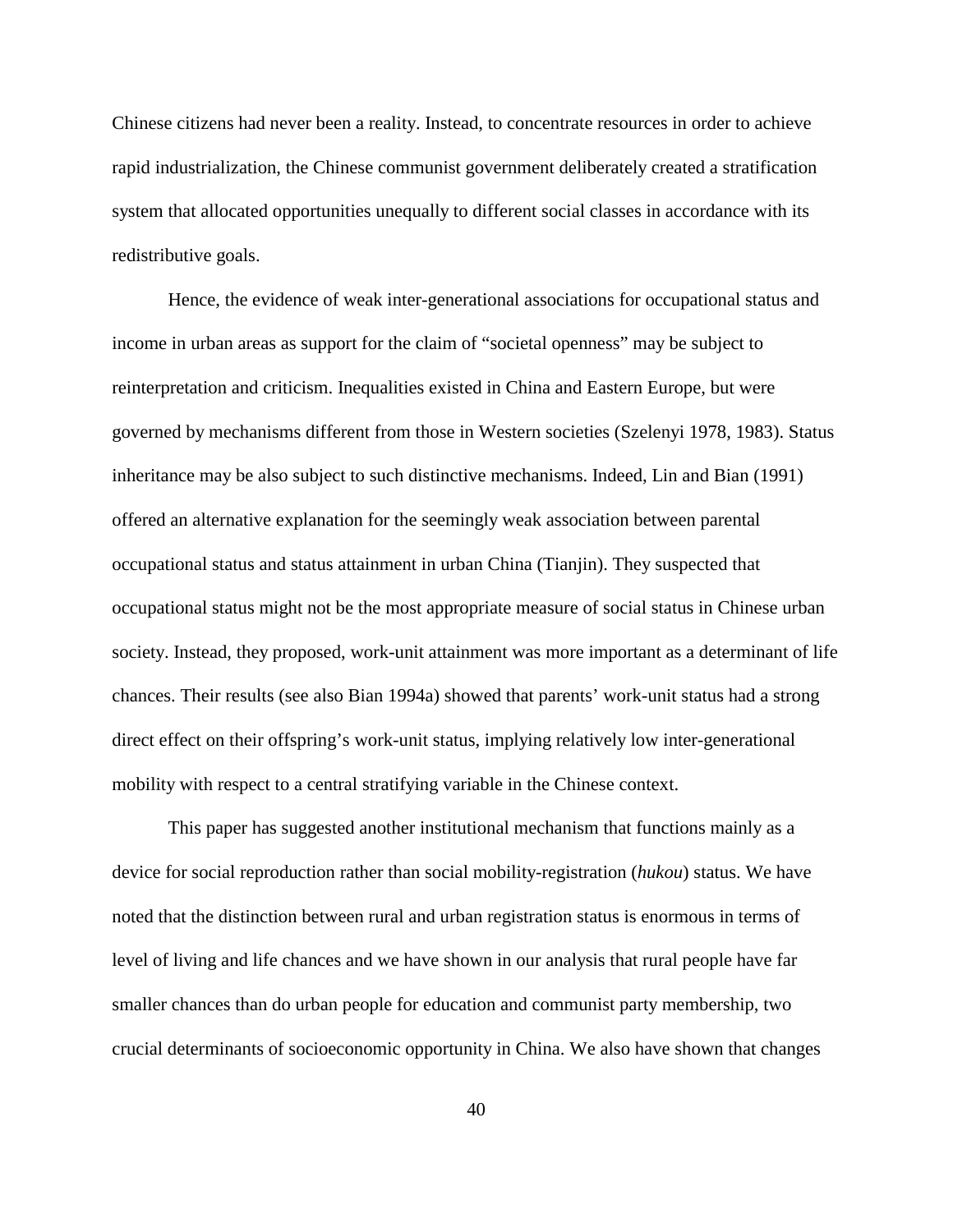from urban to rural registration status are extremely rare and changes from rural to urban status uncommon, with only about 11 percent of the rural origin population having achieved urban status as individuals (as opposed to the reclassification of suburban villages as parts of cities). Thus, with respect to what is arguably the most important determinant of life chances in socialist China, we see a society that is far from open.

Moreover, the very fact that urban *hukou* status is so difficult to achieve for those of rural origin, and is so selective of the best and the brightest of the rural population, provides a possible explanation for the weak association between parents' and children's occupational status in urban areas. Although only a small fraction of the rural population achieves urban status, they constitute a substantial fraction of the urban population because of the fact that the urban population is much smaller than the rural population-ranging from about 20 percent of the total when the *hukou* system was established in 1955 to nearly 30 percent by 1996. Thus, the urban population includes both those who were born into urban families (or whose villages were incorporated into towns and cities) and those from peasant origins who acquired urban status through their own efforts and hence achieved extremely high-status urban occupations. The extreme upward mobility of the latter group clearly has the effect of reducing the intergenerational occupational status correlation.

An important implication of our analysis is that status attainment and social mobility research based on urban samples (or rural samples, although this is uncommon) makes little sense, since it is likely to be subject to severe selection bias (Winship and Mare 1992). Analysis of truly national probability samples, with rural and urban components analyzed together, is a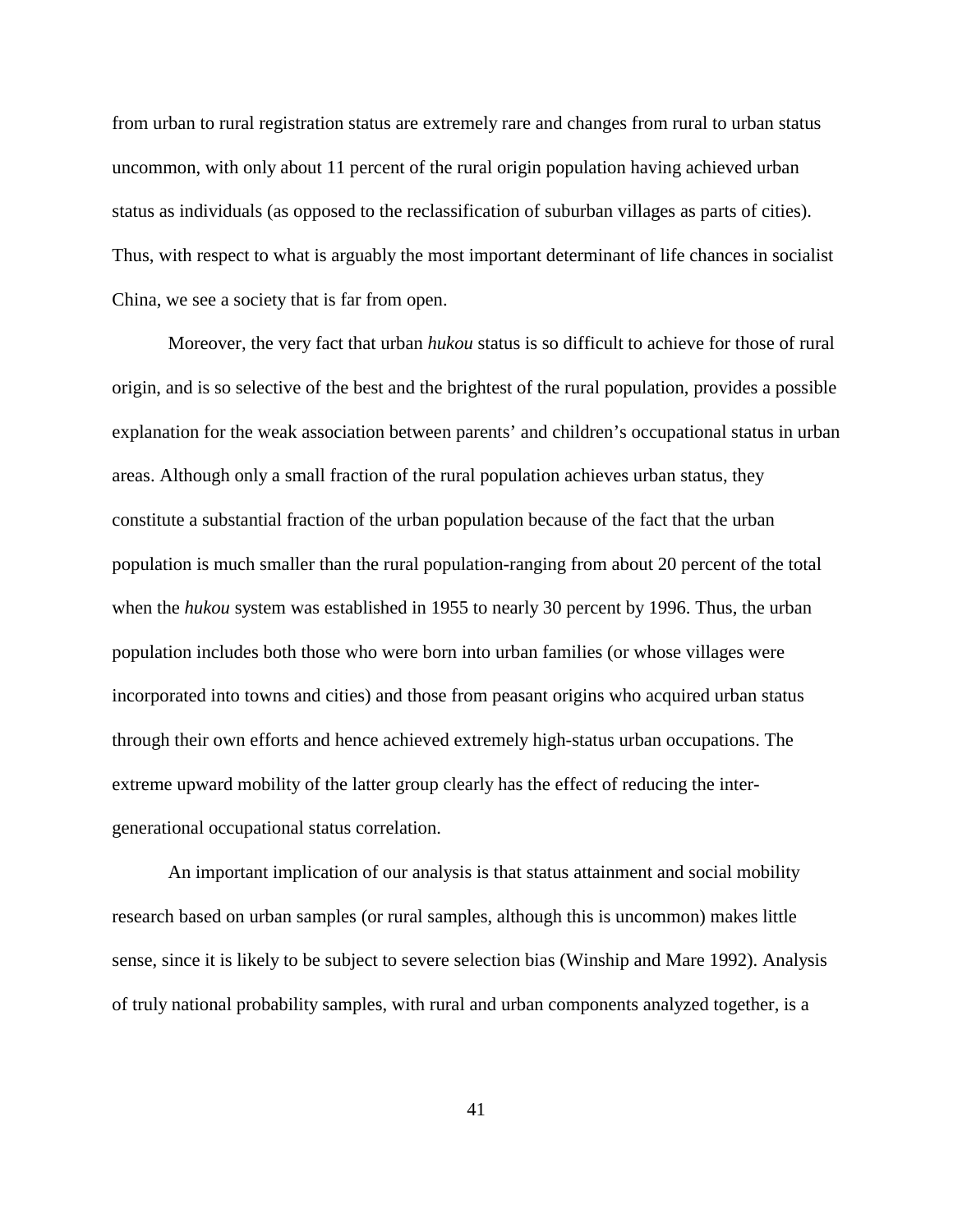necessary condition for valid findings regarding the extent of social mobility and "societal openness".

To our knowledge, Cheng and Dai (1996) was the first attempt in this direction. Using pooled rural and urban data from six provinces, they found a high rate of inter-generational immobility in the Chinese working population, thus undercutting the claim of the creation of an egalitarian and open society by the Chinese socialist regime. However, despite the inclusion of both rural and urban samples, Cheng and Dai's data are hardly representative of the nation. Moreover, they did not consider the role of the *hukou* system as a barrier to mobility between the rural and urban sectors. Future research on social mobility in China would do well to take *hukou* mobility as part of its agenda.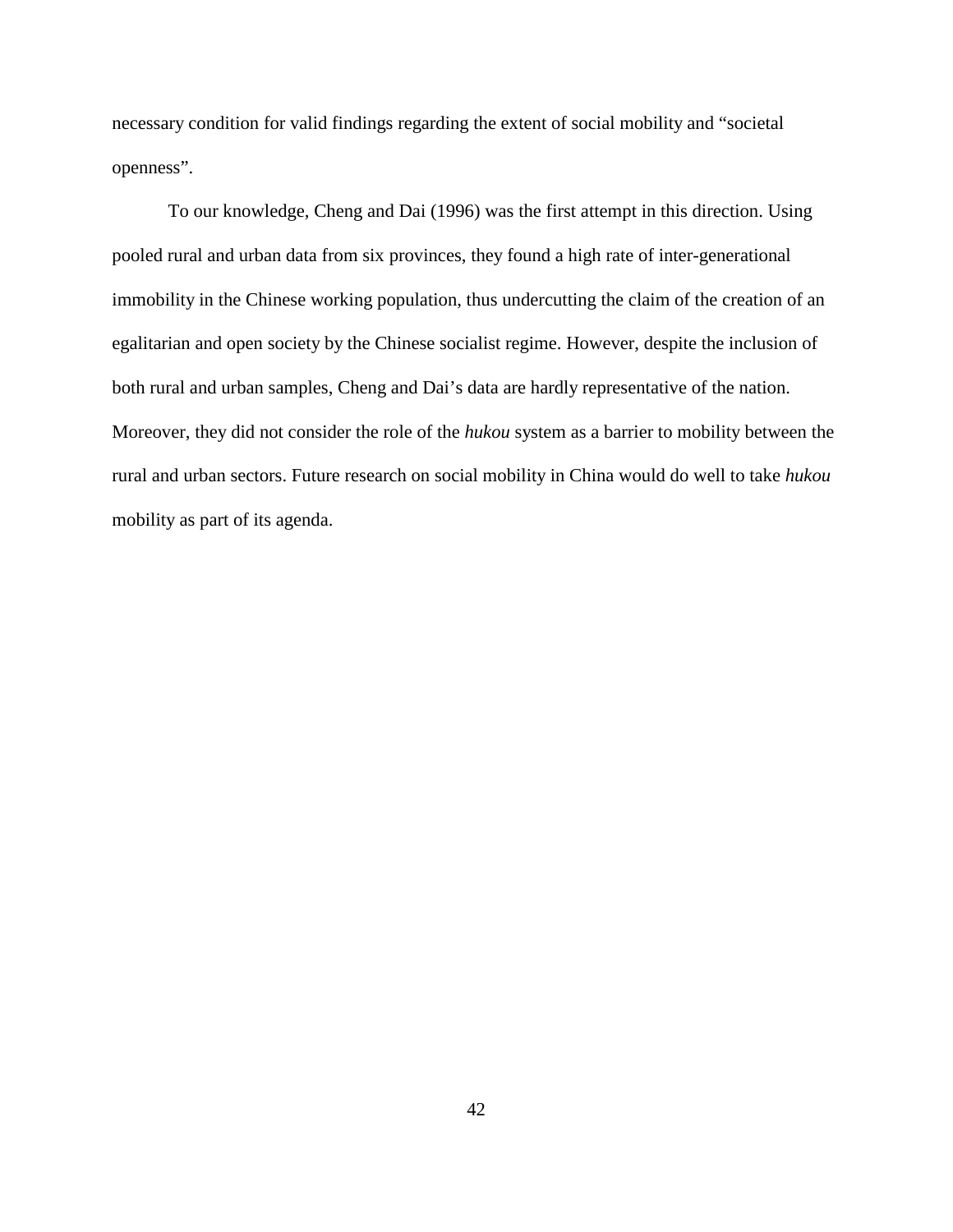#### **REFERENCES**

Allison, Paul D. 1984. *Event History Analysis*. Beverly Hills, CA: Sage Publications.

- Banister, Judith. 1997. "China: Internal and Regional Migration Trends." Pp. 72-97 in *Floating Population and Migration in China: The Impact of Economic Reforms,* edited by Thomas Scharping. Hamburg: Institut Fuer Asienkunde.
- Bernstein, Thomas P. 1977. *Up to the Mountains and Down to the Villages: The Transfer of Youth from Urban to Rural China*. New Haven: Yale University Press.
- Bian, Yanjie. 1994a. *Work and Inequality in Urban China.* Albany: State University of New York Press.
- Bian, Yanjie. 1994b. "*Guanxi* and the Allocation of Jobs in Urban China." *The China Quarterly* 140:71-99.
- Bian, Yanjie, and John Logan. 1996. "Market Transition and Persistence of Power: The Changing Stratification System in Urban China." *American Sociological Review* 61:739-58.
- Blau, Peter M., and Danqing Ruan. 1990. "Inequality of Opportunity in Urban China and America." *Research in Stratification and Mobility* 9:3-32*.*
- Chan, Kam Wing. 1994a. "Urbanization and Rural-urban Migration in China since 1982: A New Baseline." *Modern China* 20:243-281.
- Chan, Kam Wing.1994b. *Cities with Invisible Walls*. Hong Kong: Oxford University Press.
- Chan, Kam Wing, and Li Zhang. 1999. "The *Hukou* System and Rural-Urban Migration in China: Processes and Changes." *The China Quarterly* 160:818-855.
- Chang, Jung. 1991. *Wild Swans: Three Daughters of China*. New York: Simon & Schuster.
- Cheng, Tiejun, and Mark Selden. 1994. "The Origins and Social Consequences of China's *Hukou* System." *The China Quarterly* 139:644-668.
- Cheng, Yuan, and Jianzhong Dai. 1995. "Inter-generational Mobility in Modern China." *European Sociological Review* 11:17-36.
- Christiansen, Flemming. 1990. "Social Division and Peasant Mobility in Mainland China: The Implications of *Hukou* System." *Issues and Studies* 26:78-91.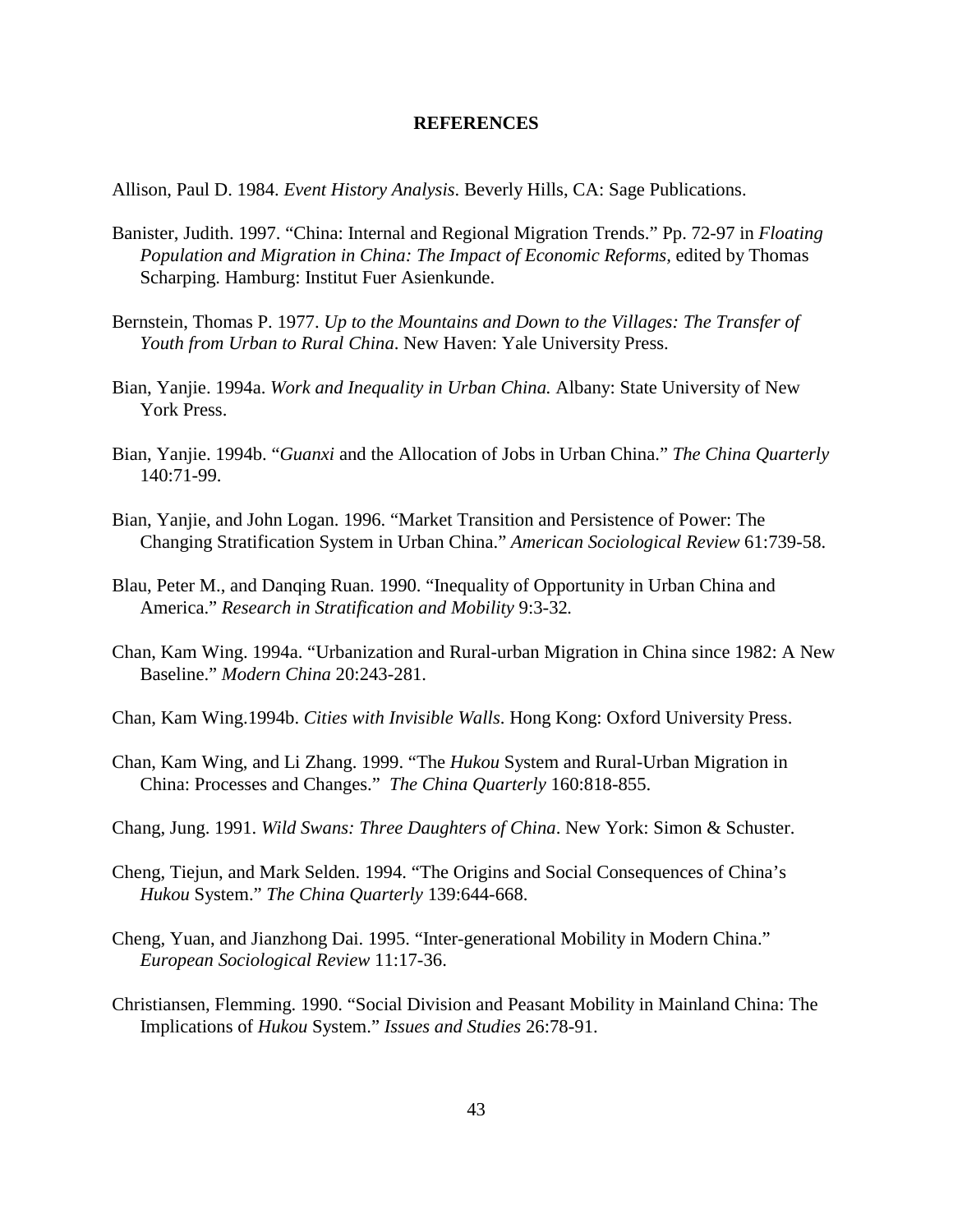- Christiansen, Flemming. 1992. "Market Transition in China: The Case of the Jiangsu Labor Market 1978-1990." *Modern China* 18:72-95.
- Deng, Zhong. 1993. *Status Attainment in China, 1949-1982.* Unpublished Ph.D. Dissertation, Department of Sociology, University of California at Los Angeles.
- Deng, Zhong, and Donald J. Treiman. 1997. "The Impact of the Cultural Revolution on Trends in Educational Attainment in the People's Republic of China." *American Journal of Sociology* 103:391-428.
- Dutton, M. R. 1992. *Policies and Punishment in China.* Cambridge: Cambridge University Press.
- Ganzeboom, Harry B. G., and Donald J. Treiman. 1993. "Preliminary Results on Educational Expansion and Educational Achievement in Comparative Perspective." Pp. 467-506 in *Solidarity of Generations: Demographic, Economic and Social Change, and Its Consequences*, edited by Henk A. Becker and Piet L. J. Hermkens. Amsterdam: Thesis Publishers.
- Gerber, Theodore. 2000. "It's Where You Live: Regional Dimension of Post-Soviet Stratification." Paper presented to the UCLA Social Comparative Analysis Workshop.
- Gao, Qi 1985. *Dangdai Zhongguo Jiaoyu Shi* (*The History of Contemporary Chinese Education*). Beijing: Beijing Normal University Press. [in Chinese].
- Griffin, Keith and Renwei Zhao. 1993. *The Distribution of Income in China*. London: Macmillan.
- Hannum, Emily and Yu Xie. 1994. "Trends in Educational Gender Inequality in China: 1949- 1985." *Research in Social Stratification and Social Mobility* 13:73-98.
- Kim, Won Bae. 1990. "Population Redistribution Policy in China: A Review." *Regional Development Dialogue* 11:159-87.
- Knight, John, and Lina Song. 1999. *The Rural-Urban Divide: Economic Disparities and Interactions in China*. Oxford: Oxford University Press.
- Li, Bobai, and Andrew G. Walder. 2001. "Career Advancement as Party Patronage: Sponsored Mobility into the Chinese Administrative Elite, 1949-1996." *American Journal of Sociology* 106:1371-1408.
- Li, Lulu, and Fenyu Wang. 1992. *Dangdai Zhongguo Xiandaihua Jingcheng Zhong de Shehui Jiegou jiqi Bianqian.* (*Social Structure and Its Transformation in the Course of Contemporary Chinese Modernization*). Hangzhou: Zhejiang Renmin Chubanshe. [in Chinese]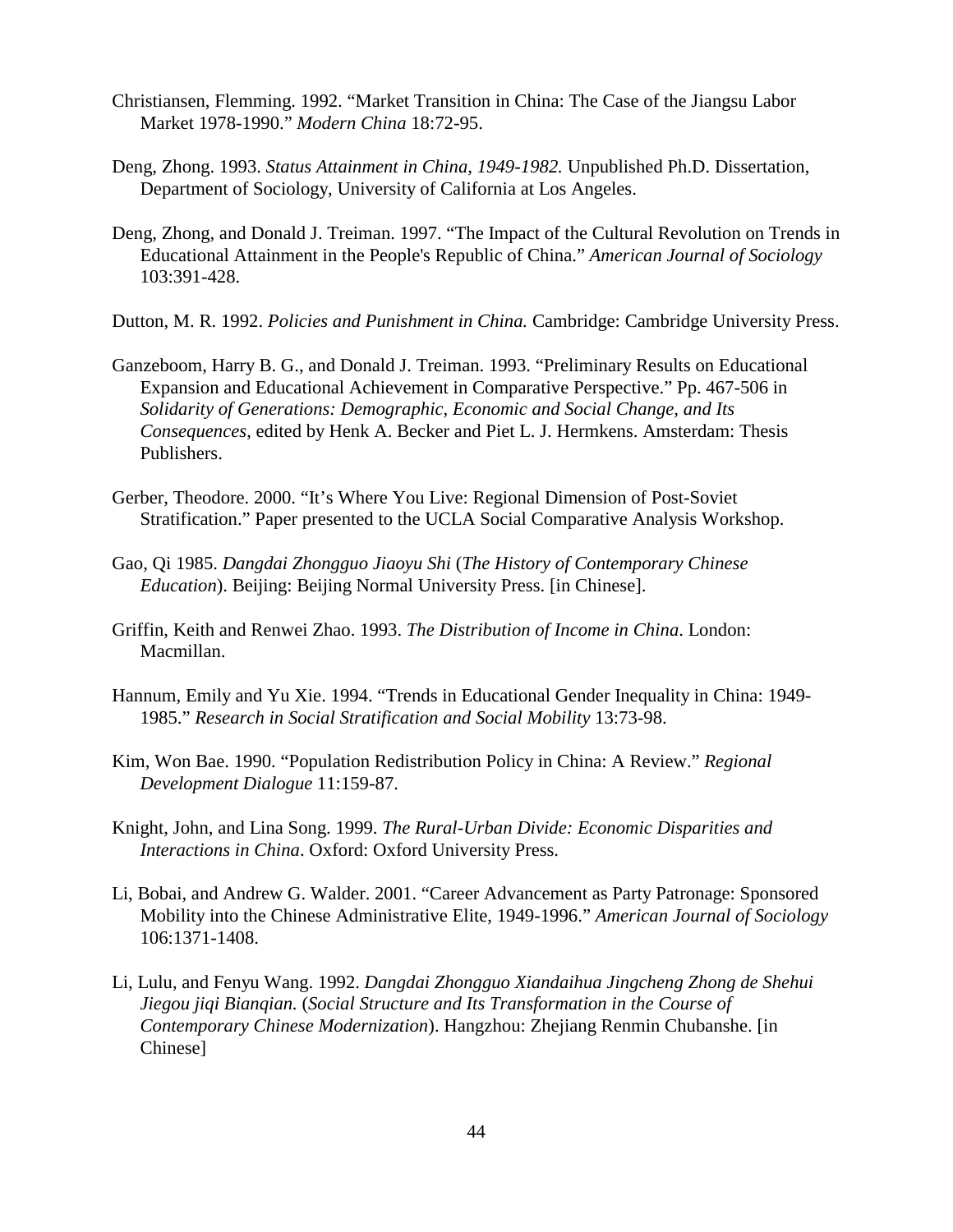- Li, Qiang. 1993. *Dangdai Zhongguo de Shehui Fenceng Yu Liudong*.(*Social Stratification and Mobility in Contemporary China*). Beijing: Zhongguo Jingji Chubanshe. [in Chinese]
- Lin, Justin Y., Fang Cai, and Zhou Li. 1994. *Zhongguo de Qiji: Fanzhan Zhanlue yu Jingjin Gaige* (*China's Miracle: Development Strategy and Economic Reform*). Shanghai: Sanlian Chubanshe. [in Chinese]
- Lin, Nan, and Yanjie Bian. 1991. "Getting Ahead in Urban China." *American Journal of Sociology* 97:657-88.
- Logan, John R. 1975. "Growth, Politics, and the Stratification of Places." *American Journal of Sociology* 84:404-15.
- Logan, John R., and Harvey L. Molotch. 1987. *Urban Fortunates: The Political Economy of Place*. Berkeley and Los Angeles: University of California Press.
- Ma, Zhongdong. 1999. "Temporary Migration and Regional Development in China." *Environment and Planning A* 31:783-802.
- Mare, Robert. 1980. "Social Background and School Continuation Decisions*.*" *Journal of the American Statistical Association* 75:295-305.
- Massey, Douglas S., and Nancy A. Denton. 1993. *American Apartheid: Segregation and the Making of the Underclass*. Cambridge, MA: Harvard University Press.
- Mallee, Hein. 1996. "Agricultural Labor and Rural Population Mobility: Some Preliminary Observations," Paper presented at the Conference on Rural-Urban Migration, Beijing, June 25-27, 1996.
- Meng, Xin 1996. "Regional Wage Gap, Information Flow, and Rural-Urban Migration." Paper presented at the Conference on Rural-Urban Migration, Beijing, June 25-27, 1996.
- Naughton, Barry. 1997. "Danwei: The Economic Foundations of a Unique Institution." In *Danwei: The Changing Chinese Workplace in Historical and Comparative Perspective*, edited by X. Lü and E. Perry. Armonk, N.Y.: M. E. Sharpe.
- Nee, Victor. 1996. "The Emergence of a Market Society: Changing Mechanisms of Stratification in China." *American Journal of Sociology* 101:908-49.
- Meisner, Maurice. 1999. *Mao's China and After: A History of People's Republic*. New York: Free Press.
- Parish, William L., and Martin King Whyte. 1978. "Collective Agricultural Organization." Ch. 4 in *Village and Family in Contemporary China*. University of Chicago Press.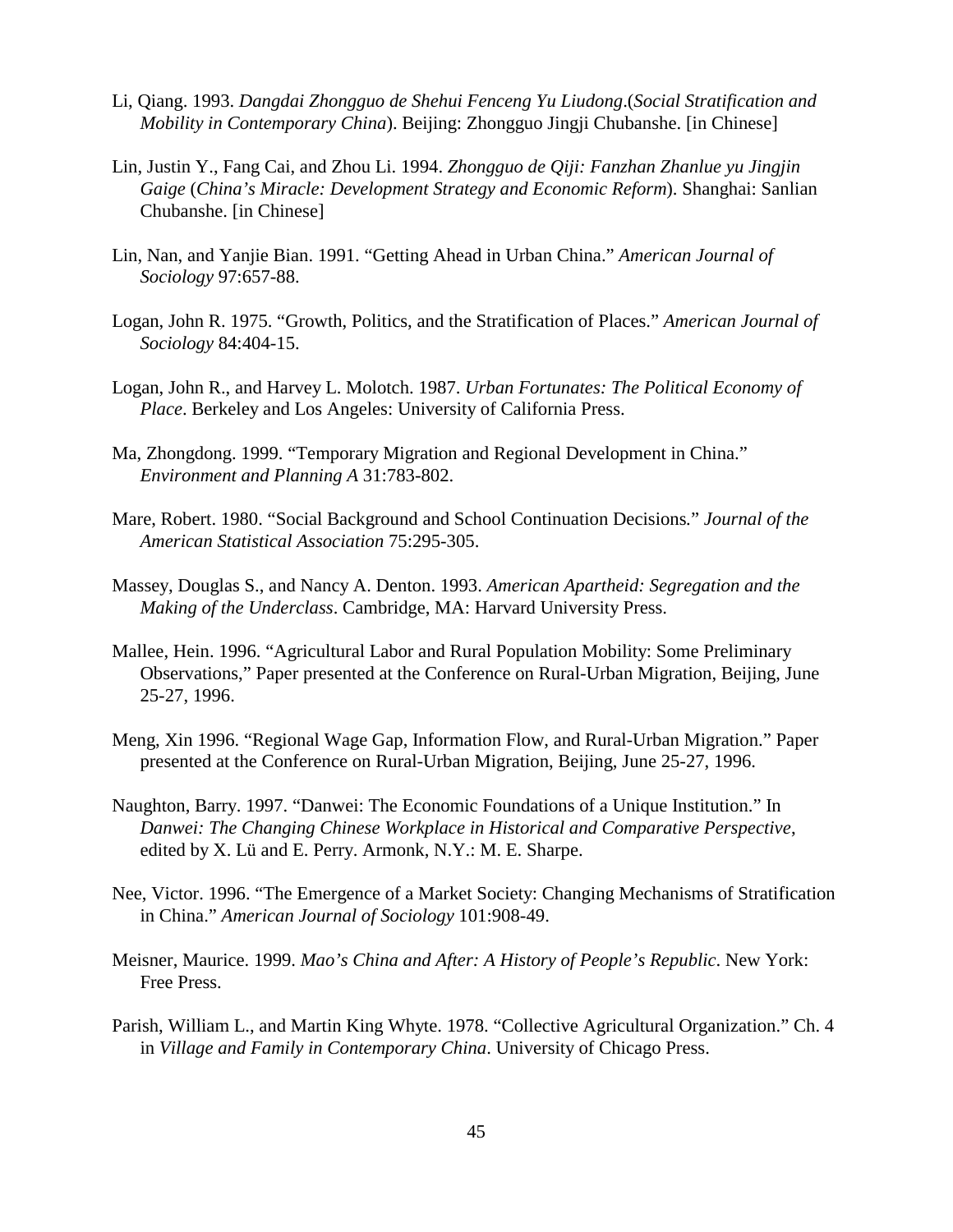- Parish, William L. 1984. "Destratification in China." Pp.84-120 in *Class and Social Stratification in Post-revolution China,* edited by James Watson. London and New York: Cambridge University Press.
- Parish, William L., and Ethan Michelson. 1996. "Politics and Markets: Dual Transformations." *American Journal of Sociology* 101:1042-59.
- Peng, Yusheng. 1992. "Wage Determination in Rural and Urban China: A Comparison of Public and Private Industrial Sectors." *American Sociological Review* 57:198-213.
- Rijken, Suzanne. 1999. *Educational Expansion and Status Attainment: A Cross-national and Over-time Comparison.* Utrecht, Netherlands: Interuniversity Center for Social Science Theory and Methodology.
- Rozelle, Scott, Li Guo, Minggao Shen, Amelia Hughart and John Giles. 1999. "Leaving China's Farms: Survey Results of New Paths and Remaining Hurdles to Rural Migration." *The China Quarterly* 158:367-93.
- Shavit, Yossi, and Hans-Peter Blossfeld (eds.). 1993. *Persistent Inequality: Changing Educational Attainment in Thirteen Countries*. Boulder: Westview Press.
- Shirk, Susan L. 1982. *Competitive Comrades: Career Incentives and Student Strategies in China.* Berkeley and Los Angeles: University of California Press.
- Shirk, Susan L. 1984. "The Decline of Virtuocracy in China." Pp. 56-83 in *Class and Social Stratification in Post-Revolution China,* edited by James Watson. London and New York: Cambridge University Press.
- Solinger, Dorothy J. 1999. *Contesting Citizenship in Urban China: Peasant Migrants, the State, and the Logic of Market*. Berkeley and Los Angeles: University of California Press.
- South, Scott J., and Kyle D. Crowder. 1997. "Escaping Distressed Neighborhoods: Individual, Community, and Metropolitan Influences." *American Journal of Sociology* 102:1040-84.
- South, Scott J., and Kyle D. Crowder. 1998. "Leaving the >Hood: Residential Mobility Between Black, White, and Integrated Neighborhoods." *American Sociological Review* 63:17-26.
- StataCorp. 2001. *Stata Statistical Software, Release 7.0.* Vol. 3. College Station, TX: Stata Corporation.
- The State Council. 1957. *Guanyu Laodongli Tiaoji Gongzuo Zhong Jige Wenti de Tongzhi*. (*Notification on Several Issues in Allocating Labor Forces*). [in Chinese]
- The State Council. 1986 [1958]. "Hukou Dengji Tiaoli" (AHousehold Registration Regulations@). Pp. 83-85 in *Zhongguo Renkou Nianjian 1985* (*Population Yearbook of China 1985*), edited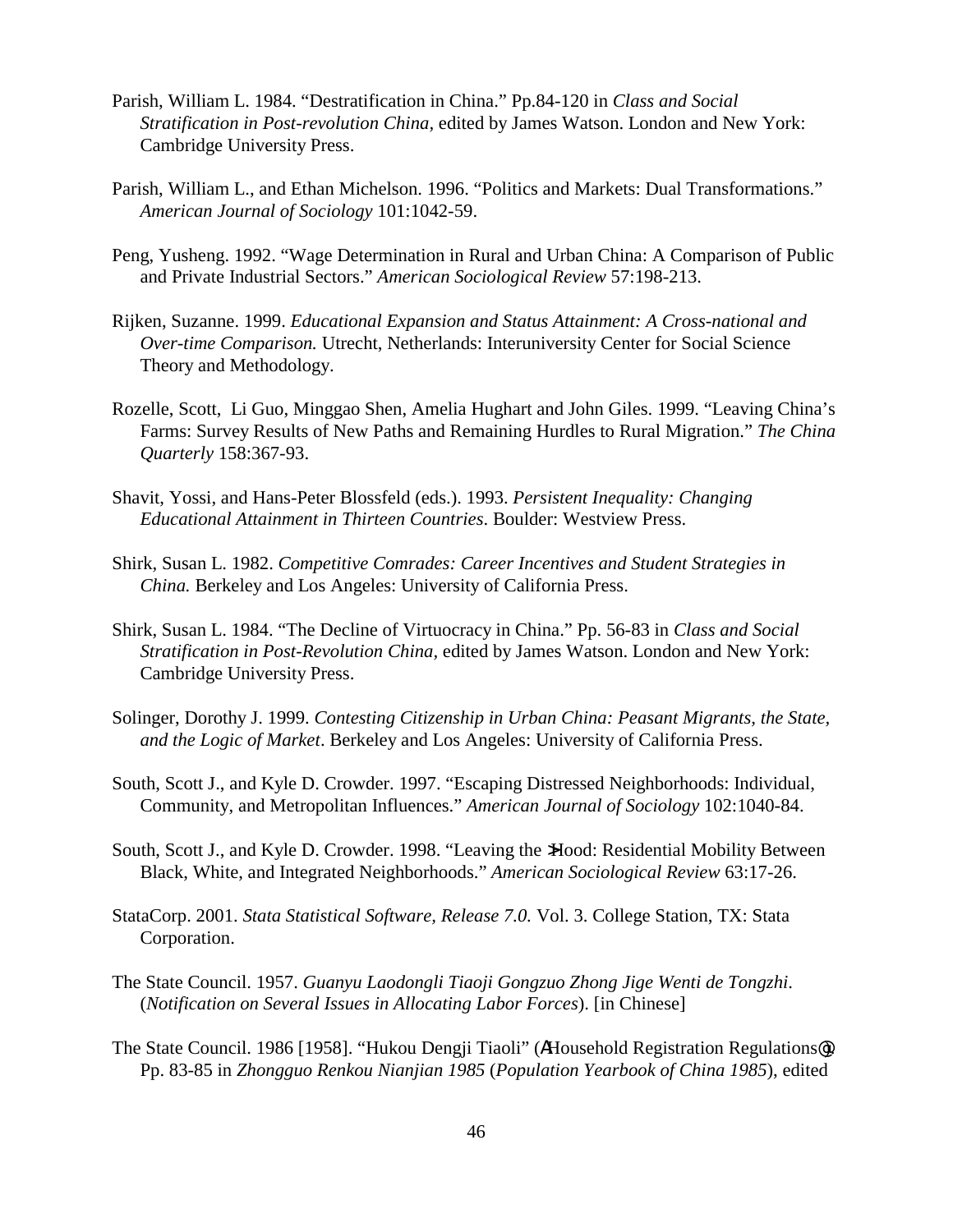by Chinese Academy of Social Sciences*.* Beijing: Zhongguo Shehui Kexue Chubanshe. [in Chinese]

- State Statistical Bureau (SSB). 1997. *China Labor Statistical Yearbook.* Beijing: China Statistical Press. [in Chinese]
- State Statistical Bureau (SSB). 1998. *China Labor Statistical Yearbook.* Beijing: China Statistical Press. [in Chinese]
- Szelenyi, Ivan. 1978. "Social Inequalities in State Socialist Redistributive Economies." *International Journal of Comparative Sociology* 19:63-87.
- Szelenyi, Ivan. 1983. *Urban Inequalities under State Socialism*. Oxford: Oxford University Press.
- Treiman, Donald J. 1970. "Industrialization and Social Stratification." Pp. 207-34 in *Social Stratification: Research and Theory for the 1970s*, edited by Edward O. Laumann. Indianapolis: Bobbs-Merrill.
- Treiman, Donald J. 1998. *Life Histories and Social Change in Contemporary China: Provisional Codebook*. Los Angeles: UCLA Institute for Social Science Research.
- Treiman, Donald J., and Kam-Bor Yip. 1989. "Educational and Occupational Attainment in 21 Countries." Pp.373-94 in *Cross-National Research in Sociology*, edited by Melvin L. Kohn. American Sociological Association Presidential Series. Newbury Park: Sage.
- Treiman, Donald J., Willliam M. Mason, and William Lavely. 2001. "Determinants and Consequences of the Migration of Rural Chinese from Their Village of Origin.'' Paper presented at the the 2001 International Forum on Rural Labor Mobility in China, Beijing, 3-5 July.
- Unger, Jonathan. 1982. *Education Under Mao: Class and Competition in Canton Schools 1960- 1980.* New York: Columbia University Press.
- Walder, Andrew G. 1986. *Communist Neo-Traditionalism: Work and Authority in Chinese Industry*. Berkeley and Los Angeles: University of California Press.
- Walder, Andrew G. 1990. "Economic Reform and Income Distribution in Tianjin, 1976-1986." Pp.135-56 in *Chinese Society on the Eve of Tiananmen: the Impact of Reform,* edited by Deborah Davis and Ezra F. Vogel. Cambridge MA: Harvard University Press.
- Walder, Andrew G. 1992. "Property Rights and Stratification in Socialist Redistributive Economies." *American Sociological Review* 57:524-39.
- Walder, Andrew G. 1995. "Career Mobility and the Communist Political Order." *American*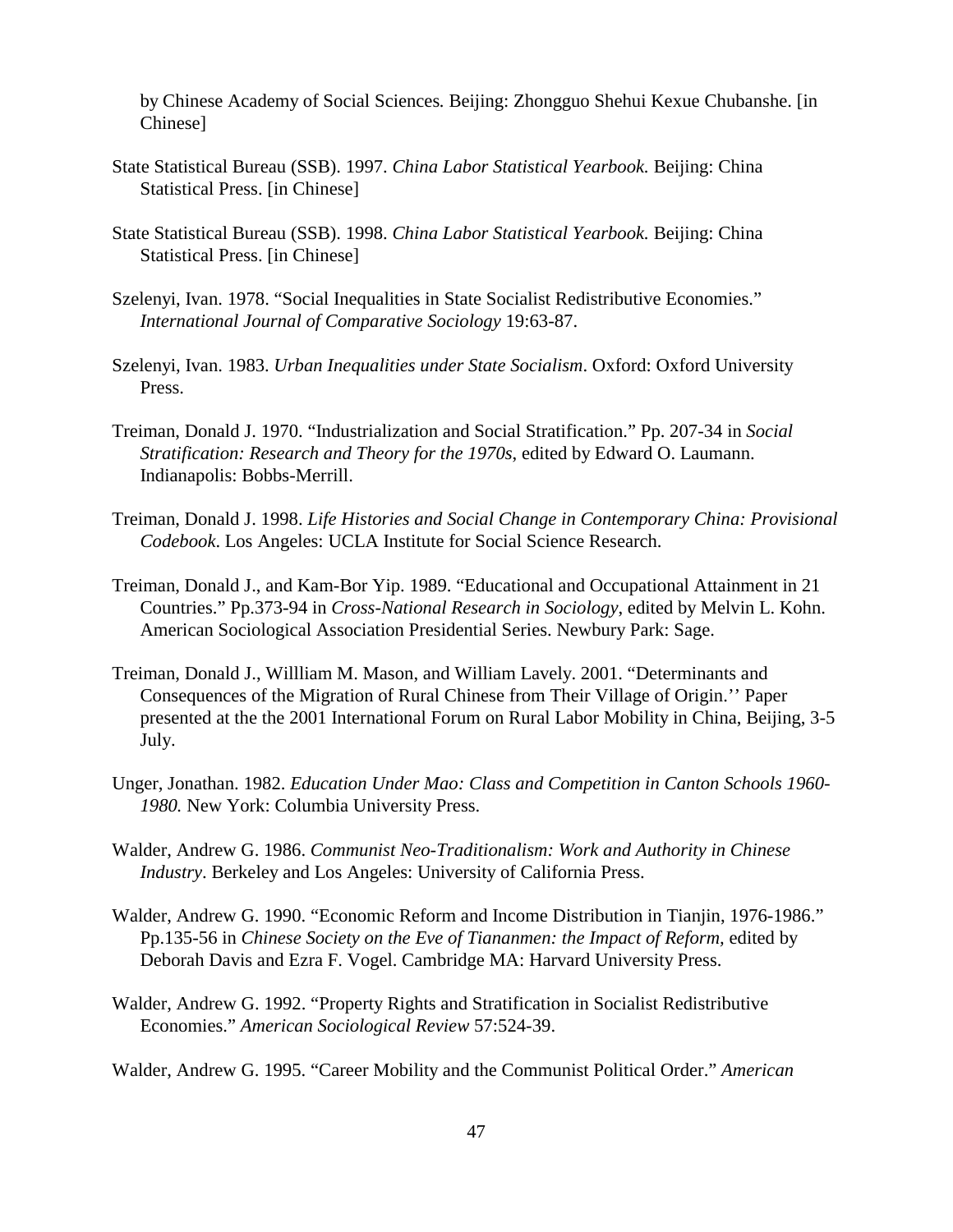*Sociological Review* 60:309-28.

- Walder, Andrew, Bobai Li and Donald J. Treiman. 2000. "Politics and Life Chances in a State Socialist Regime: Dual Career Paths into the Urban Chinese Elite, 1949- 1996." *American Sociological Review* 65:191-209*.*
- Wang, Qi. 1994. *Job Change in Urban China: An Assessment of Socialist Employment Relationship*. Frankfurt am Main: Peter Lang.
- Whyte, Martin K. 1975. "Inequality and Stratification in China." *The China Quarterly* 64:685- 711.
- Whyte, Martin K., and William Parish. 1984. *Urban Life in Contemporary China.* Chicago: University of Chicago Press.
- Winship, Christopher, and Robert D. Mare. 1992. "Models for Sample Bias." *Annual Review of Sociology* 18:327-50.
- Wu, Xiaogang. 2001. *Institutional Structures and Social Mobility in China: 1949-1996.* Unpublished Ph.D. Dissertation, Department of Sociology, University of California at Los Angeles.
- Xie, Yu, and Emily Hannum. 1996. "Regional Variation in Earnings Inequality in Reform-Era Urban China." *American Journal of Sociology* 102:950-92.

Yamaguchi, Kazuo. 1991. *Event Historical Analysis.* Newbury Park, CA: Sage.

- Zhou, Xueguang. 2000. "Economic Transformation and Income Inequality in Urban China." *American Journal of Sociology* 105:1135-74.
- Zhou, Xueguang, and Liren Hou. 1999. "Children of the Cultural Revolution: The State and The Life Course in the People's Republic of China." *American Sociological Review* 64:12-36.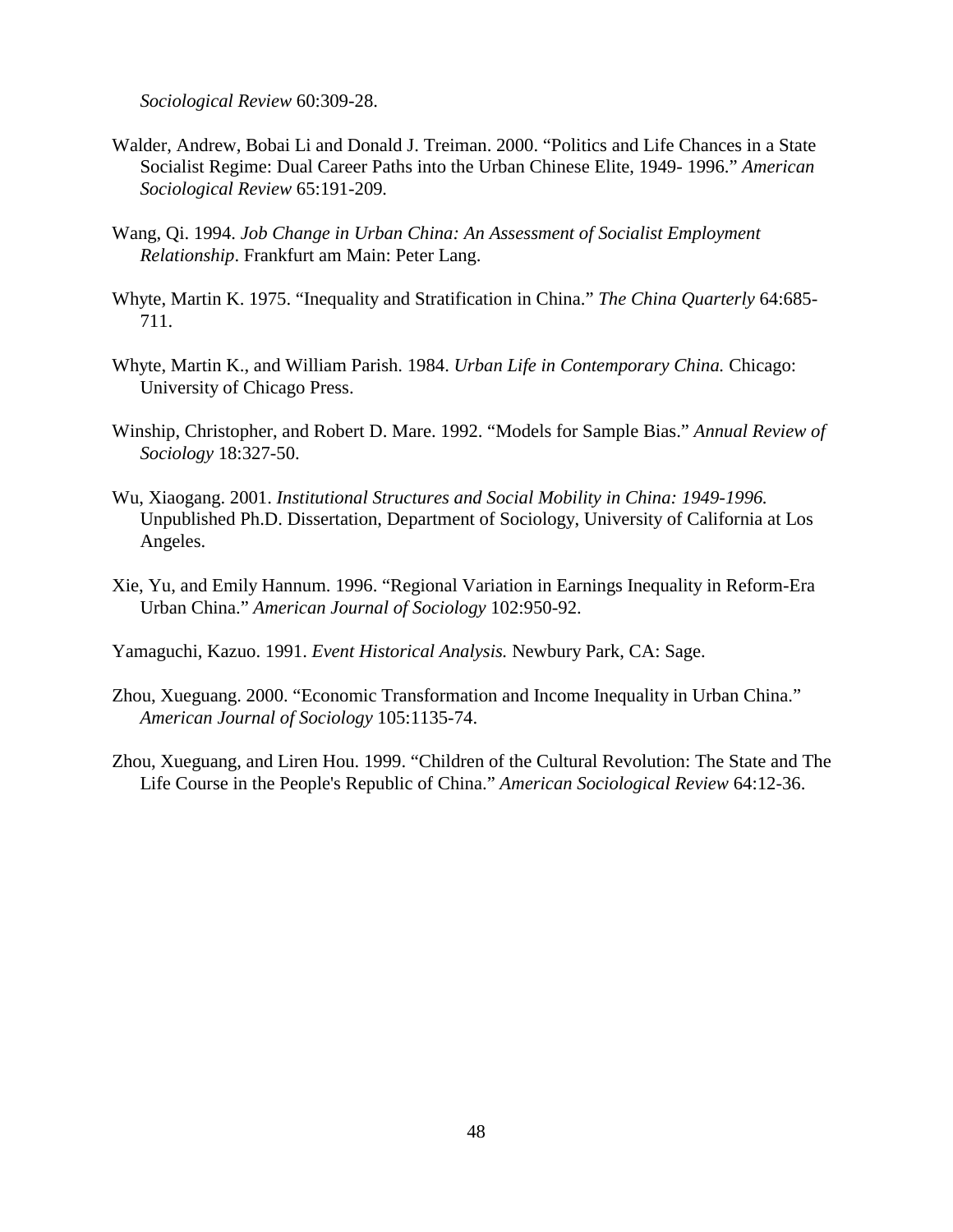|                                         | Overall             | <b>Rural Origins</b> | <b>Urban Origins</b> |
|-----------------------------------------|---------------------|----------------------|----------------------|
| Dichotomous variables                   |                     |                      |                      |
| Junior high school or below             | 84.5%               | 90.0%                | 59.9%                |
| Academic senior high school             | 7.6%                | 5.6%                 | 16.7%                |
| Vocational high school                  | 4.6%                | 2.8%                 | 12.6%                |
| College                                 | 3.3%                | 1.7%                 | 10.8%                |
| Party member                            | 9.3%                | 7.7%                 | 16.8%                |
| Urban origin                            | 18.1%               |                      |                      |
| Parent party member <sup>a</sup>        | 14.1%               | 11.3%                | 27.1%                |
| Male                                    | 51.6%               | 51.5%                | 52.2%                |
| Father in state work unit               | 21.2%               | 8.7%                 | 52.5%                |
| Military experience                     | .6%                 | .4%                  | 1.2%                 |
| Year of birth: 1927-36                  | 11.6%               | 11.2%                | 13.4%                |
| Year of birth: 1937-46                  | 16.7%               | 16.9%                | 15.9%                |
| Year of birth: 1947-56                  | 25.0%               | 25.9%                | 21.2%                |
| Year of birth: 1957-66                  | 23.2%               | 23.1%                | 24.1%                |
| Year of birth: 1967-76                  | 23.4%               | 23.0%                | 25.5%                |
| Continuous variables                    | Mean<br>(Std. Dev.) | Mean<br>(Std. Dev.)  | Mean<br>(Std. Dev.)  |
| Years of schooling                      | 6.4<br>(4.1)        | 5.8<br>(4.0)         | 9.2<br>(3.7)         |
| Parental occupation status <sup>b</sup> | 23.9<br>(16.1)      | 20.5<br>(12.4)       | 45.3<br>(20.0)       |
| Parental years of schooling c           | 3.2<br>(3.8)        | 2.7<br>(3.3)         | 5.8<br>(4.8)         |

TABLE 1 Descriptive Statistics for Selected Variables by *Hukou* Origins, Chinese Adults Age 20-69 in 1996

<sup>a</sup> Scored 1 if either parent is a party member and 0 otherwise.

<sup>b</sup> When respondent was age 14. ISEI score (Ganzeboom et al. 1992) of parent with highest occupational status. <sup>c</sup> Years of schooling of parent with highest years of schooling.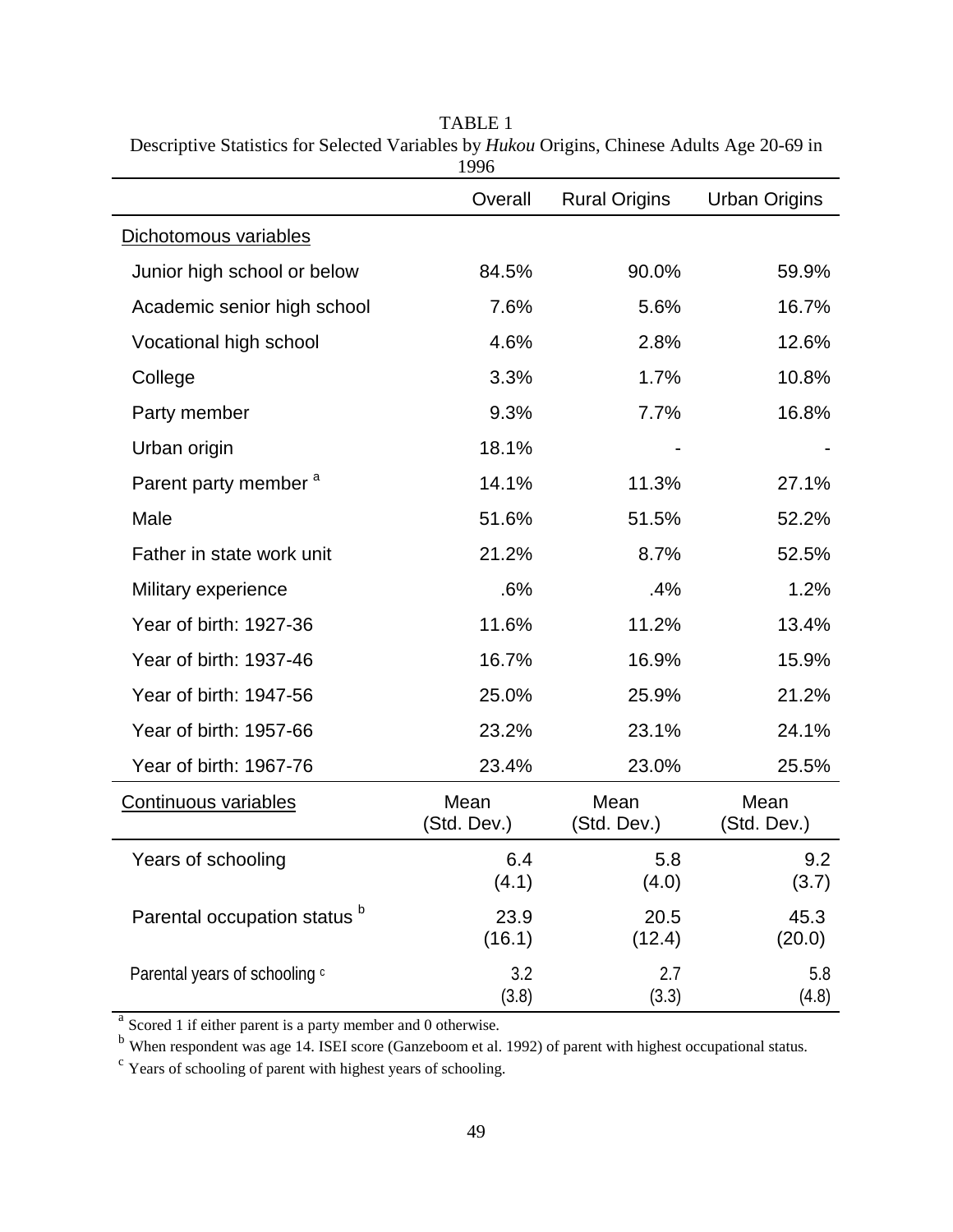#### TABLE 2

|                                    | Years of<br>schooling | Senior High School <sup>b</sup><br>$\mathsf{h}$ | $e_{\rho}$ | Vocational School <sup>c</sup><br>b | $e_{\rho}$ | College <sup>d</sup><br>$\mathbf b$ | e <sup>b</sup> |
|------------------------------------|-----------------------|-------------------------------------------------|------------|-------------------------------------|------------|-------------------------------------|----------------|
| Urban hukou at age 14              | 2.04<br>(.19)         | .589<br>(.156)                                  | 1.80       | .604<br>(.080)                      | 1.83       | .443 <sup>h</sup><br>(.218)         | 1.56           |
| Parental schooling                 | .226<br>(.033)        | .0733<br>(.0192)                                | 1.08       | .0801<br>(.0165)                    | 1.08       | .0954<br>(.0260)                    | 1.10           |
| <b>Parental ISEI</b>               | .0296<br>(.0049)      | .0092 <sup>†</sup><br>(.0039)                   | 1.01       | .0250<br>(.0044)                    | 1.02       | $-0.004$ <sup>h</sup><br>(.0060)    | 1.00           |
| Male                               | 1.91<br>(.15)         | .229 <sup>†</sup><br>(.111)                     | 1.26       | .010 <sup>9</sup><br>(.130)         | 1.01       | .342 <sup>h</sup><br>(.189)         | 1.41           |
| Birth cohort: 1937-46 <sup>e</sup> | 1.85<br>(.23)         | .569 <sup>†</sup><br>(.376)                     | 1.77       | $-.5069$<br>(.313)                  | .60        | $-1.109h$<br>(.526)                 | .33            |
| Birth cohort: 1947-56              | 2.52<br>(.23)         | .754 $†$<br>(.350)                              | 2.12       | $-1.644$<br>(.297)                  | .19        | $-2.112$<br>(.517)                  | .12            |
| Birth cohort: 1957-66              | 4.22<br>(.02)         | 1.371<br>(.320)                                 | 3.94       | $-1.950$<br>(.276)                  | .14        | $-2.934$<br>(.484)                  | .05            |
| Birth cohort: 1967-76              | 3.70<br>(.35)         | .302 <sup>†</sup><br>(.333)                     | 1.35       | $-1.581$<br>(.302)                  | .21        | $-2.071$<br>(.516)                  | .13            |
| Constant                           | .809<br>(.234)        | $-3.166$<br>(.334)                              |            | $-1.881$<br>(.313)                  |            | .326 h<br>(.515)                    |                |
| $R^2$                              | .357                  |                                                 |            |                                     |            |                                     |                |
| S.E.E.                             | 3.31                  |                                                 |            |                                     |            |                                     |                |
| ${\bf N}$                          | 5,729                 | 2,463                                           |            | 2,242                               |            | 886                                 |                |

Coefficients for Models of Level of Schooling and Educational Transition Ratios, Chinese Adults from Rural and Urban Origins 1996 (robust standard errors in parentheses).<sup>a</sup>

<sup>a</sup> Except where noted, coefficients are significant at or beyond the .001 level.

<sup>b</sup> Log-odds of academic senior high school given junior high school completion.

<sup>c</sup> Log-odds of vocational/specialized high school given junior high school completion.

<sup>d</sup> Log-odds of tertiary education given academic or vocational/specialized completion.

<sup>e</sup> The omitted category is ABirth cohort: 1927-36<sup>@</sup>.

<sup>f</sup> Where marked, p-values, going down the column, are .018, .040, .131, .031, and .364.

 $g$  p-values are .939 and .106.

 $h_{\rm p-values}$  p-values are .043, .941, .070, .035, and .527.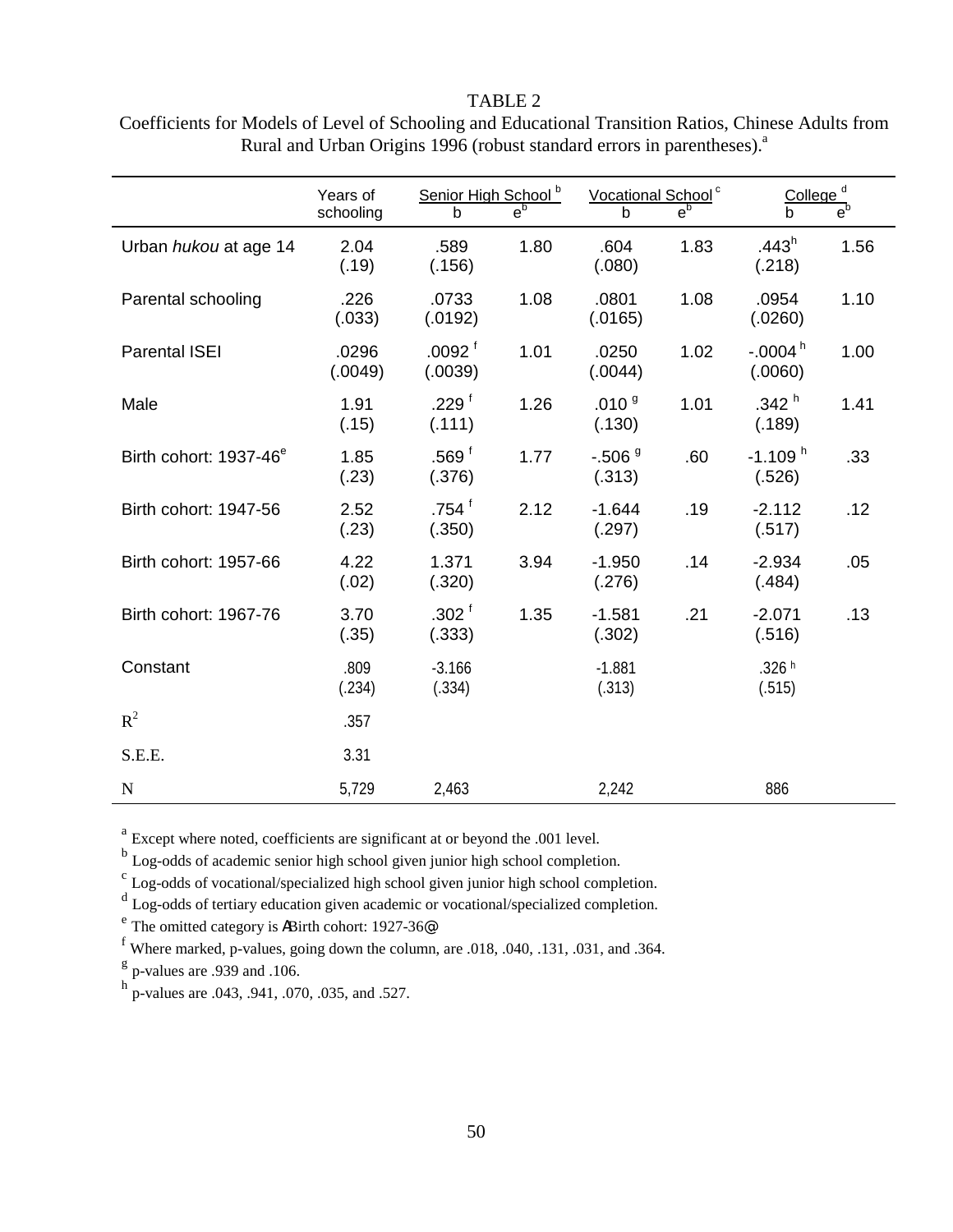|                         | $\mathsf b$           | $e^{b}$ |
|-------------------------|-----------------------|---------|
| Urban hukou at age 14   | 0.902<br>(0.115)      | 2.464   |
| Parent party member     | 0.863<br>(0.123)      | 2.370   |
| Military experience     | 2.903<br>(0.534)      | 18.230  |
| Male                    | 1.402<br>(0.115)      | 4.061   |
| Birth cohort: 1937-46 a | $-0.345$ b<br>(0.158) | 0.708   |
| Birth cohort: 1947-56   | $-0.658$<br>(0.166)   | 0.518   |
| Birth cohort: 1957-66   | $-1.569$<br>(0.165)   | 0.208   |
| Birth cohort: 1967-76   | $-2.754$<br>(0.250)   | 0.064   |
| Constant                | $-2.649$<br>(0.155)   |         |

TABLE 3 Coefficients for a Binomial Logistic Regression Model of the Determinants of Communist Party Membership: Chinese Adults 1996 (N=6,087) (standard errors in parentheses)

<sup>a</sup> The omitted category is "Birth cohort: 1927-36".

<sup>b</sup> Significant at the .029 level; all other coefficients are significant at beyond the .001 level.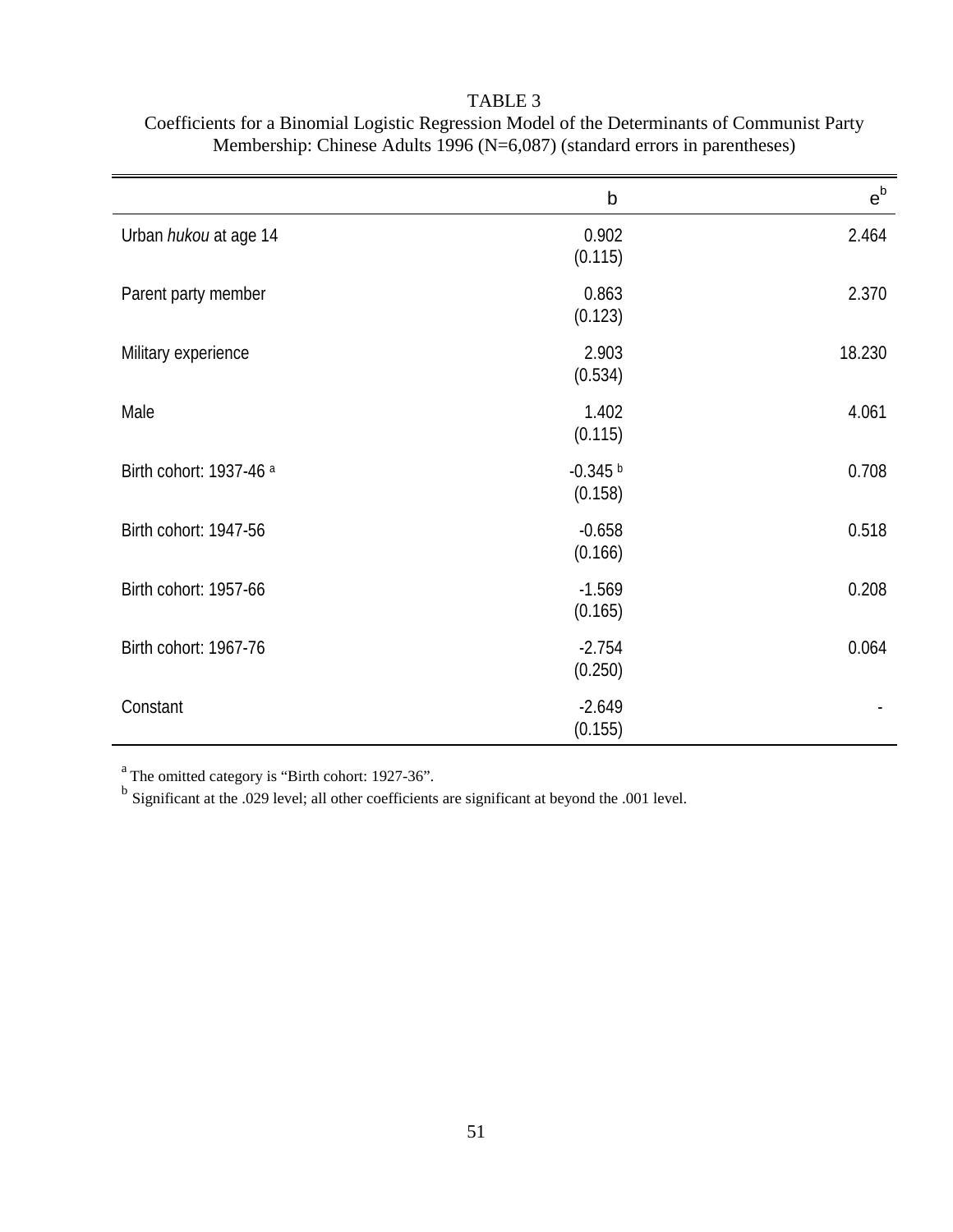|                                                 | Model 1             |         | Model 2 <sup>d</sup> |         |
|-------------------------------------------------|---------------------|---------|----------------------|---------|
| Variables                                       | $\mathsf b$         | $e^{b}$ | $\mathsf b$          | $e^{b}$ |
| <b>Education (Junior high or below omitted)</b> |                     |         |                      |         |
| Senior high school                              | .904<br>(.202)      | 2.471   | 1.407<br>(.222)      | 4.083   |
| Vocational school                               | 2.115<br>(.259)     | 8.294   | 2.369<br>(.253)      | 10.69   |
| College or above                                | 3.838<br>(.435)     | 46.46   | 4.428<br>(.477)      | 83.80   |
| Party membership                                | 1.438<br>(.155)     | 4.212   | 1.320<br>(.173)      | 3.744   |
| Military experience                             | 1.589 $c$<br>(.694) | 4.900   | 1.908<br>(.656)      | 6.737   |
| Control variables                               |                     |         |                      |         |
| Male                                            |                     |         | $-766$<br>(.131)     | .465    |
| Parental party membership                       |                     |         | .494<br>(.166)       | 1.639   |
| Father in state work unit                       |                     |         | .871<br>(.138)       | 2.389   |
| Birth cohort (reference category: 1927-36)      |                     |         |                      |         |
| Birth cohort: 1937-46                           |                     |         | $-.809$<br>(.151)    | 0.445   |
| Birth cohort: 1947-56                           |                     |         | $-1.586$<br>(.193)   | 0.205   |
| Birth cohort: 1957-66                           |                     |         | $-1.953$<br>(.214)   | 0.142   |
| Birth cohort: 1967-76                           |                     |         | $-2.193$<br>(.273)   | 0.112   |
| Constant                                        | $-2.643$<br>(0.199) |         | $-2.102$<br>(.267)   |         |

TABLE 4 Coefficients for Binomial Logistic Regression Models of *Hukou* Change, Chinese Adults 1996  $(N=4,127)^{a}$ 

<sup>a</sup> People who changed their *hukou* without changing their residence (N=216) are excluded from this analysis because they are assumed to have acquired urban *hukou* status via the incorporation of their village into a town or city.

b Significant at the .022 level; all other coefficients in the column are significant at beyond the .001 level.

<sup>c</sup> All coefficients are significant at or beyond the .004 level.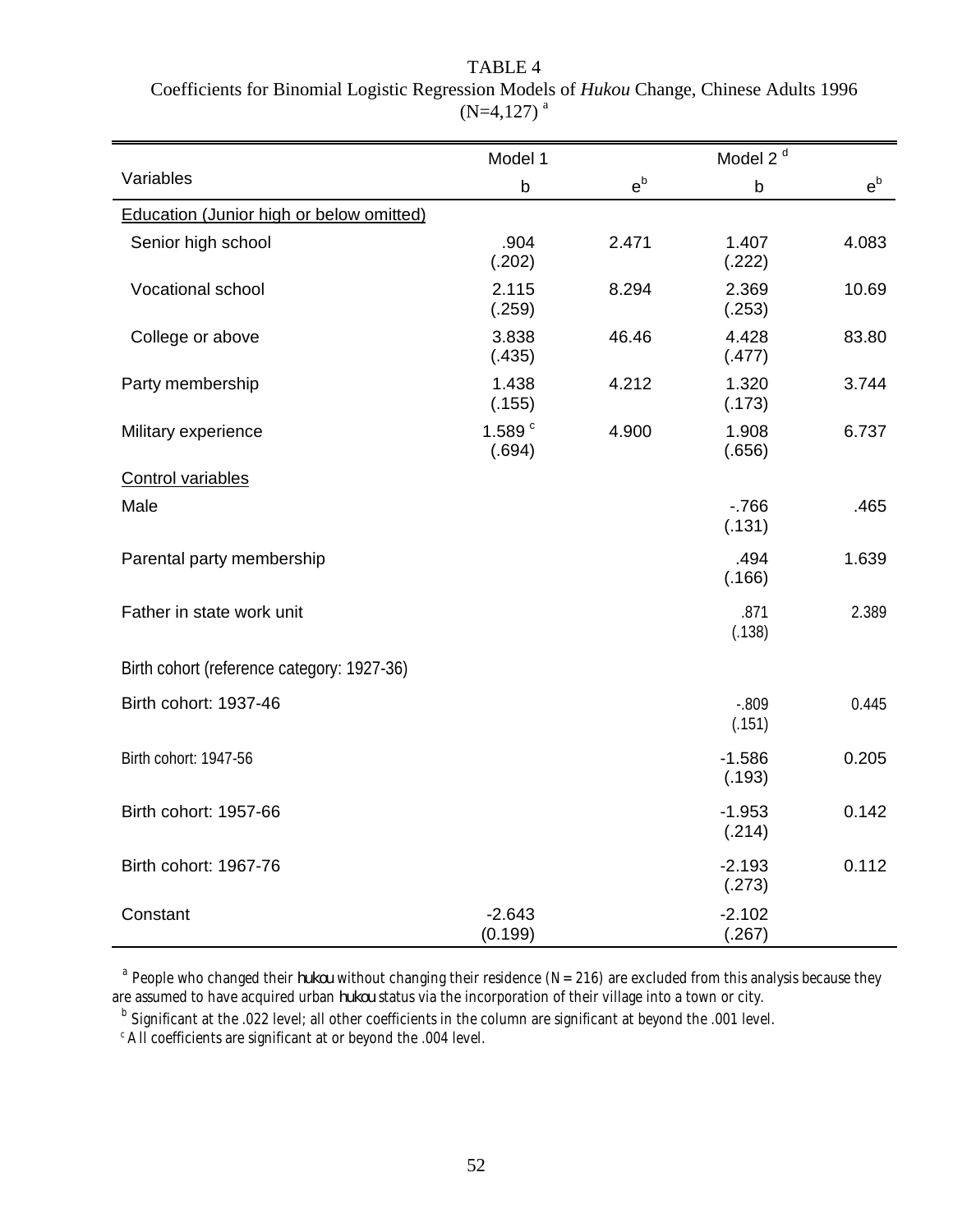| Discrete-time Logit Models for Obtaining Urban Status on Selected Variables, 1956-1996" |                      |         |                           |         |
|-----------------------------------------------------------------------------------------|----------------------|---------|---------------------------|---------|
|                                                                                         | Model 1              |         | Model 2                   |         |
|                                                                                         | b                    | $e^{b}$ | b                         | $e^{b}$ |
| <b>Time-dependent covariates</b>                                                        |                      |         |                           |         |
| Education (reference category: junior high and below)                                   |                      |         |                           |         |
| Senior high school                                                                      | 1.679<br>(.188)      | 5.361   | 1.732<br>(.192)           | 5.654   |
| Vocational school                                                                       | 2.158<br>(.250)      | 8.654   | 2.178<br>(.239)           | 8.826   |
| College or above                                                                        | 4.569<br>(.425)      | 96.404  | 4.462<br>(.546)           | 86.638  |
| Party membership                                                                        | 1.209<br>(.157)      | 3.489   | 1.490<br>(.144)           | 4.436   |
| Military experience                                                                     | $.855^{b}$<br>(.612) | 2.351   | .982 $^{\circ}$<br>(.790) | 2.669   |
| <b>Time-independent covariates</b>                                                      |                      |         |                           |         |
| Male                                                                                    |                      |         | $-.434$                   | .648    |
|                                                                                         |                      |         | (.113)                    |         |
| Parental party membership                                                               |                      |         | .218 $^{\circ}$<br>(.163) | 1.243   |
| Father in state work unit                                                               |                      |         | 1.320<br>(.200)           | 3.743   |
| Period (reference category: 1955-1958)                                                  |                      |         |                           |         |
| 1959-1965                                                                               |                      |         | $-1.364$                  | .256    |
|                                                                                         |                      |         | (.198)                    |         |
| 1966-1976                                                                               |                      |         | $-1.960$<br>(.209)        | .141    |
| 1977-1986                                                                               |                      |         | $-1.866$<br>(.243)        | .155    |
| 1987-1996                                                                               |                      |         | $-2.155$<br>(.277)        | .116    |
| Age (reference category: 14-19)                                                         |                      |         |                           |         |
| $20 - 25$                                                                               |                      |         | $-0.561$<br>(.143)        | 1.752   |
| $26 - 31$                                                                               |                      |         | $-041c$<br>(.174)         | .960    |
| 32-40                                                                                   |                      |         | $-0.093$ c<br>(.206)      | .911    |
| 41-60                                                                                   |                      |         | $-0.076$ c<br>(.228)      | .927    |
| Constant                                                                                | $-5.993$<br>(.198)   |         | $-4.322$<br>(.222)        |         |

# TABLE 5 Discrete-time Logit Models for Obtaining Urban Status on Selected Variables, 1956-1996<sup>a</sup>

<sup>a</sup> People who changed their *hukou* without changing their residence (N=216) are excluded from this analysis because they are assumed to have acquired urban *hukou* status via the incorporation of their village into a town or city.

<sup>b</sup> Significant at the .163 level; all other coefficients in the column are significant at beyond the .0005 level.

<sup>c</sup> Where marked, p-values, going down the column, are .214, .182, .816, .651, .739. All other coefficients are significant at beyond the .0005 level.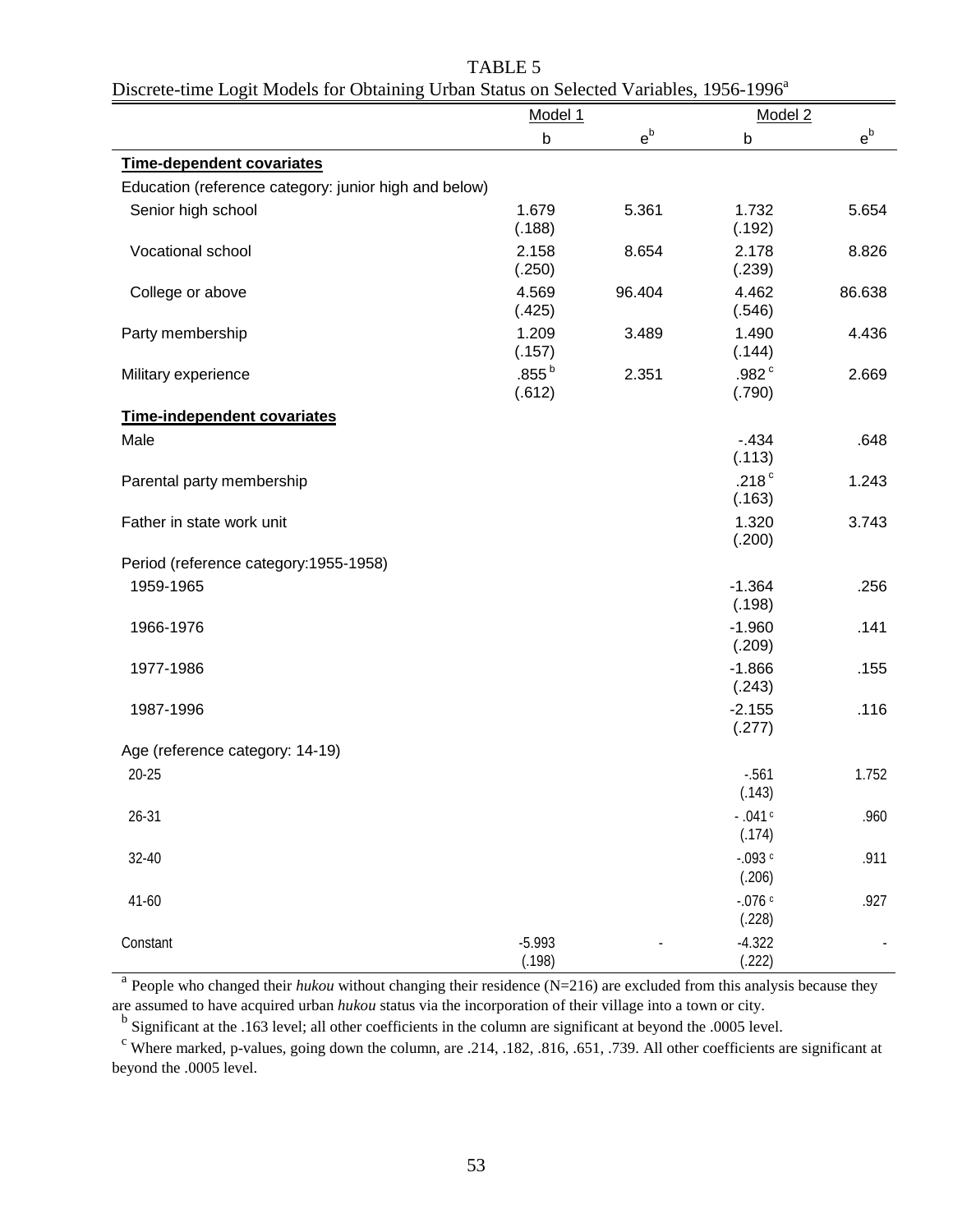

Fig. 1. Industrial Output, Industrial Employment, and Urbanization: China 1952-1996

Notes:

Urbanization: percent of total population that has an urban *hukou*. Industrialization: percent of total GDP that comes from the non-agricultural sector. Non-agricultural employment: percent of employed population engaged in non-agricultural labor. Source: *China Labor Statistical Yearbook* 1998,1999.